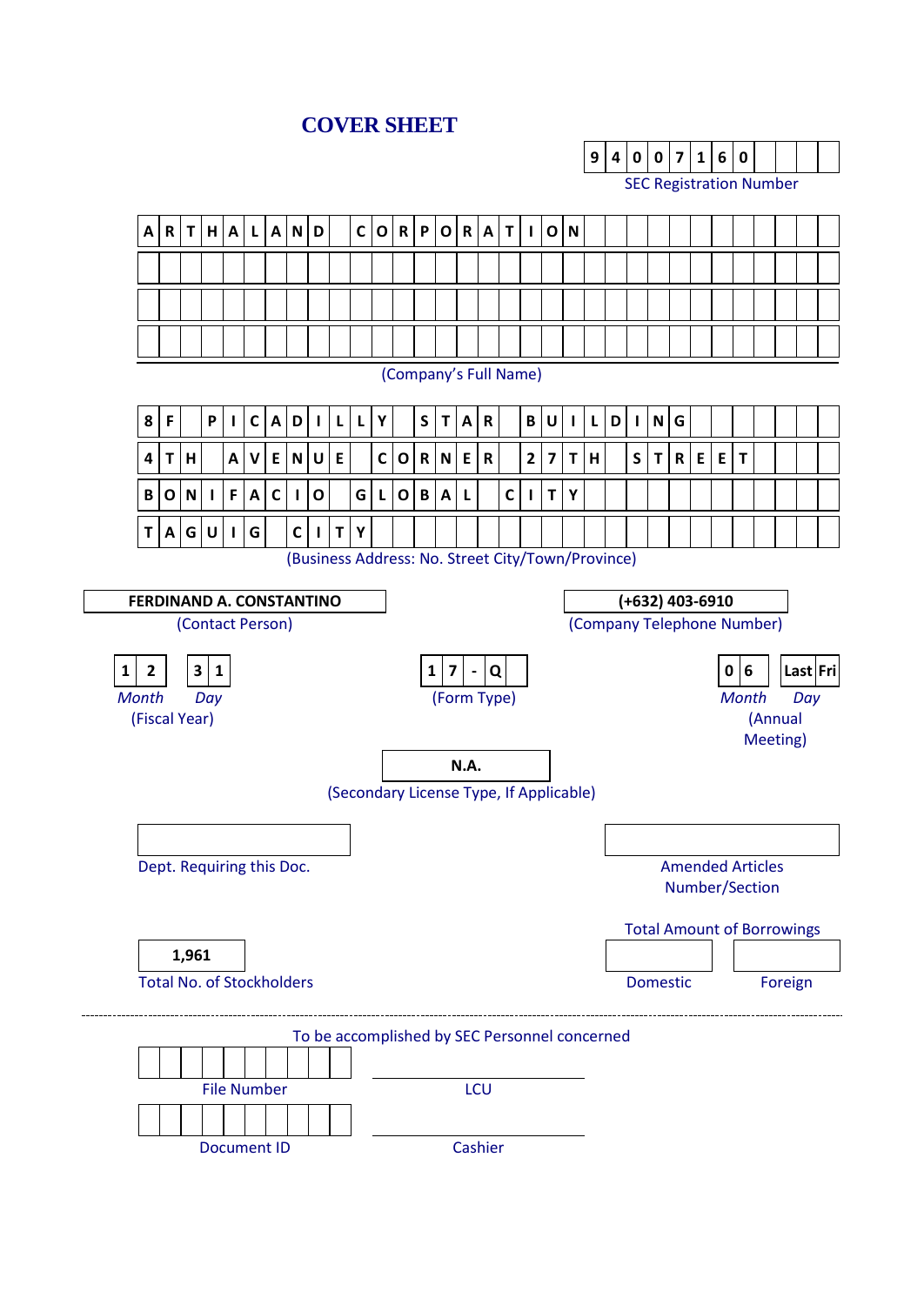#### **ARTHALAND CORPORATION**

(Company's Full Name)

*8/F Picadilly Star Building, 4th Avenue corner 27th Street Bonifacio Global City, Taguig City* (Company's Address)

## **403-6910**

(Telephone Number)

 **December 31\_ \_\_\_\_June 30**

(month & day)

(Fiscal year ending) (Annual Meeting)

 SEC FORM 17 – Q QUARTERLY REPORT (Form Type)

Amendment Designation (If applicable)

June 30, 2018 (Period Ended Date)

 $\overline{\phantom{a}}$  , which is a set of the set of the set of the set of the set of the set of the set of the set of the set of the set of the set of the set of the set of the set of the set of the set of the set of the set of th

\_\_\_\_\_\_\_\_\_\_\_\_\_\_\_\_\_\_\_\_ \_\_\_\_\_\_\_\_\_\_\_\_\_\_\_\_\_\_\_

 $\overline{\phantom{a}}$  , and the contract of the contract of the contract of the contract of the contract of the contract of the contract of the contract of the contract of the contract of the contract of the contract of the contrac

\_\_\_\_\_\_\_\_\_\_\_\_\_\_\_\_\_\_\_\_\_\_\_\_\_\_\_\_\_\_\_\_\_\_\_\_ (Secondary License Type & File Number)

**LCU** 

(Cashier) DTU

 **\_ASO-94-007160\_\_\_\_\_\_**  (SEC Number)

 \_\_\_\_\_\_\_\_\_\_\_\_\_\_\_\_\_\_\_\_\_ \_\_\_\_\_\_\_\_\_\_\_\_\_\_\_\_\_\_\_\_ Central Receiving Unit **File Number** File Number

Document I.D.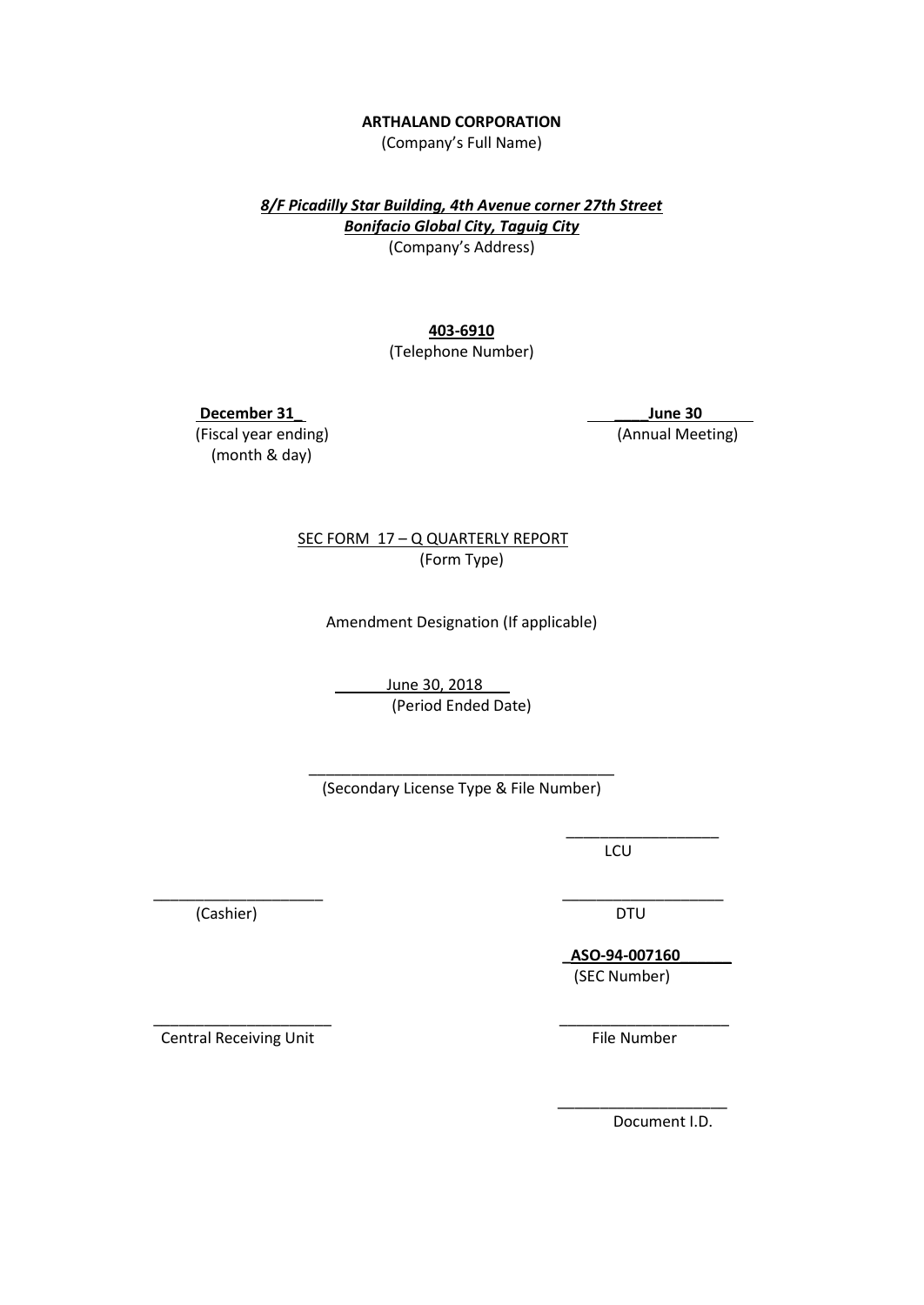



# SECURITIES AND EXCHANGE COMMISSION

SECBuilding, EDSA, Greenhills, Mandaluyong City, Metro Manila, Philippines Tel:(632) 726-0931 to 39 Fax:(632) 725-5293 Email: mis@sec.gov.ph

**Barcode Page** The following document has been received:

Receiving Officer/Encoder : Mark Anthony R. Osena : SEC Head Office **Receiving Branch** Receipt Date and Time : August 15, 2018 01:58:05 PM : Head Office **Received From** 

Company Representative

Doc Source

Company Information

| SEC Registration No.    | AS94007160            |
|-------------------------|-----------------------|
| Company Name            | ARTHALAND CORPORATION |
| Industry Classification |                       |
| <b>Company Type</b>     | Stock Corporation     |

## **Document Information**

| Document ID           | 108152018002218                      |
|-----------------------|--------------------------------------|
| Document Type         | 17-Q (FORM 11-Q:QUARTERLY REPORT/FS) |
| Document Code         | 17-Q                                 |
| <b>Period Covered</b> | June 30, 2018                        |
| No. of Days Late      | O                                    |
| Department            | CFD                                  |
| Remarks               |                                      |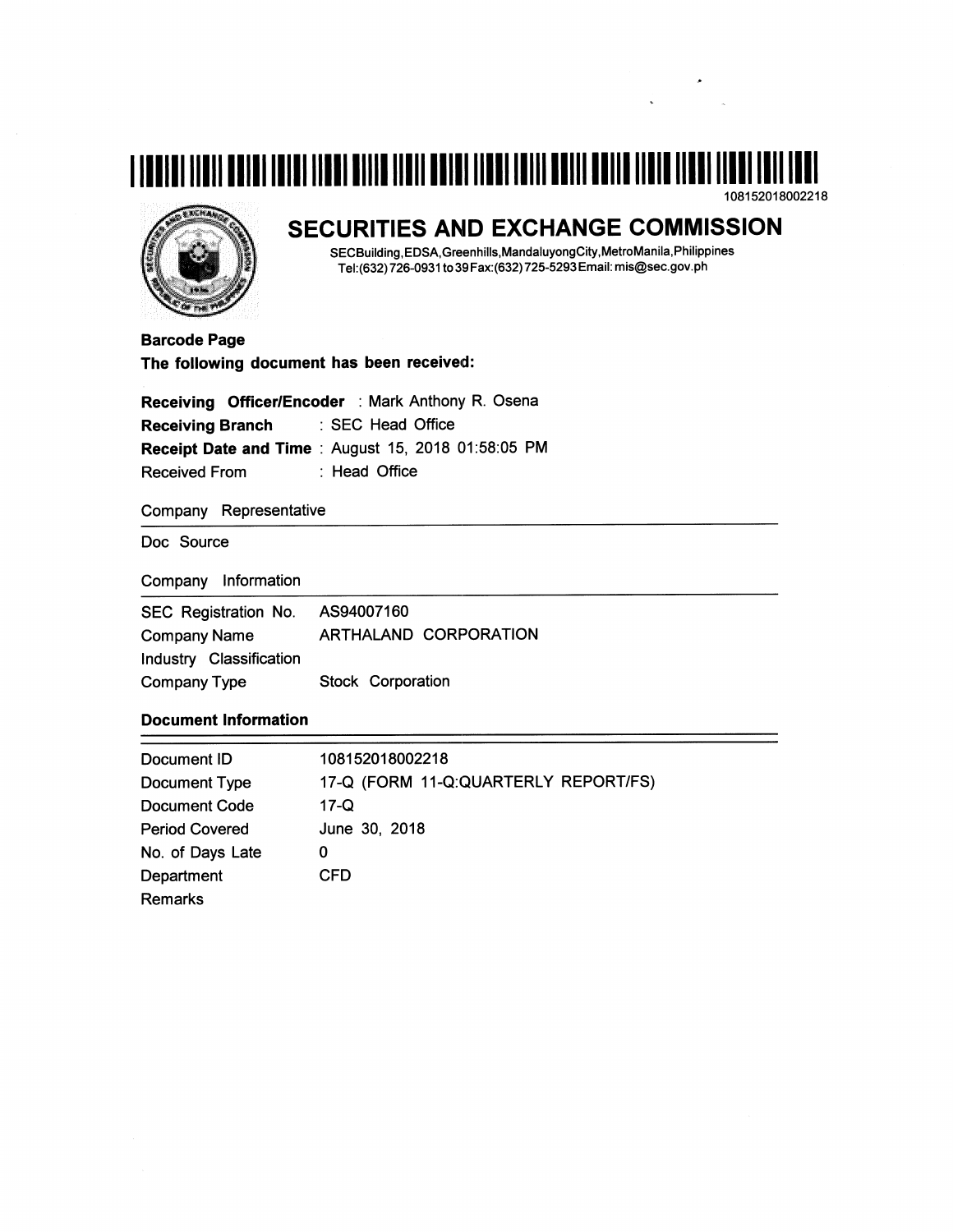## **SECURITIES AND EXCHANGE COMMISSION SEC FORM 17-Q QUARTERLY REPORT PURSUANT TO SECTION 11 OF THE REVISED SECURITIES ACT AND RSA RULE 11(a)-1 (b)(2) THEREUNDER**

- 1. For the quarterly period ended*June 30, 2018*
- 2. Commission Identification No. *ASO-94-007160*
- 3. BIR TIN *004-450-721-0000*
- 4. Exact name of registrant as specified in its character

## *ARTHALAND CORPORATION*

- 5. Incorporated in Metro Manila, Philippines on *August 10, 1994*.
- 6. Industry Classification Code \_\_\_\_\_\_\_\_\_\_\_\_\_\_\_\_\_\_\_\_\_\_\_\_\_\_\_\_\_\_(SEC Use Only).
- 7. Address of registrant's principal office Theorem Assessment Code Postal Code

## *8/F Picadilly Star Building, 4th Avenue corner 27th Street, Bonifacio Global City, Taguig City 1634*

- 8. Registrant's Telephone Number : *403-6910*
- 9. Former name, former address and former fiscal year, if changed since last report: Not Applicable
- 10. Securities registered pursuant to Sections 4 and 8 of the RSA

| Title of Each Class                | Number of Shares Outstanding    | Amount of Debt Outstanding |
|------------------------------------|---------------------------------|----------------------------|
| <b>Common Shares</b>               | 5,318,095,199 (P0.18 par value) | None                       |
| <b>Preferred Shares – Series A</b> | 12,500,000 (P1.00 par value)    | None                       |
| <b>Preferred Shares – Series B</b> | 20,000,000 (P1.00 par value)    | <b>None</b>                |

11. Are any or all of the securities listed on the Philippine Stock Exchange?  **YES [ X ] NO [ ]**

If yes, state the name of such Stock Exchange and the class/es of securities listed therein: Philippine Stock Exchange – ALL Outstanding Common Shares and Preferred Shares Series B ONLY.

12. Indicate by check mark whether the registrant :

- (a) has filed all reports required to be filed by Section 11 of the Revised Securities Act (RSA) and RSA Rule (a)-1 thereunder and Sections 26 and 141 of the Corporation Code of the Philippines, during the preceding 12 months (or for such shorter period the registrant was required to file such reports).
	- **YES [ X ] NO [ ]**
- (b) has been subject to such filing requirements for the past 90 days.  **YES [ X ] NO [ ]**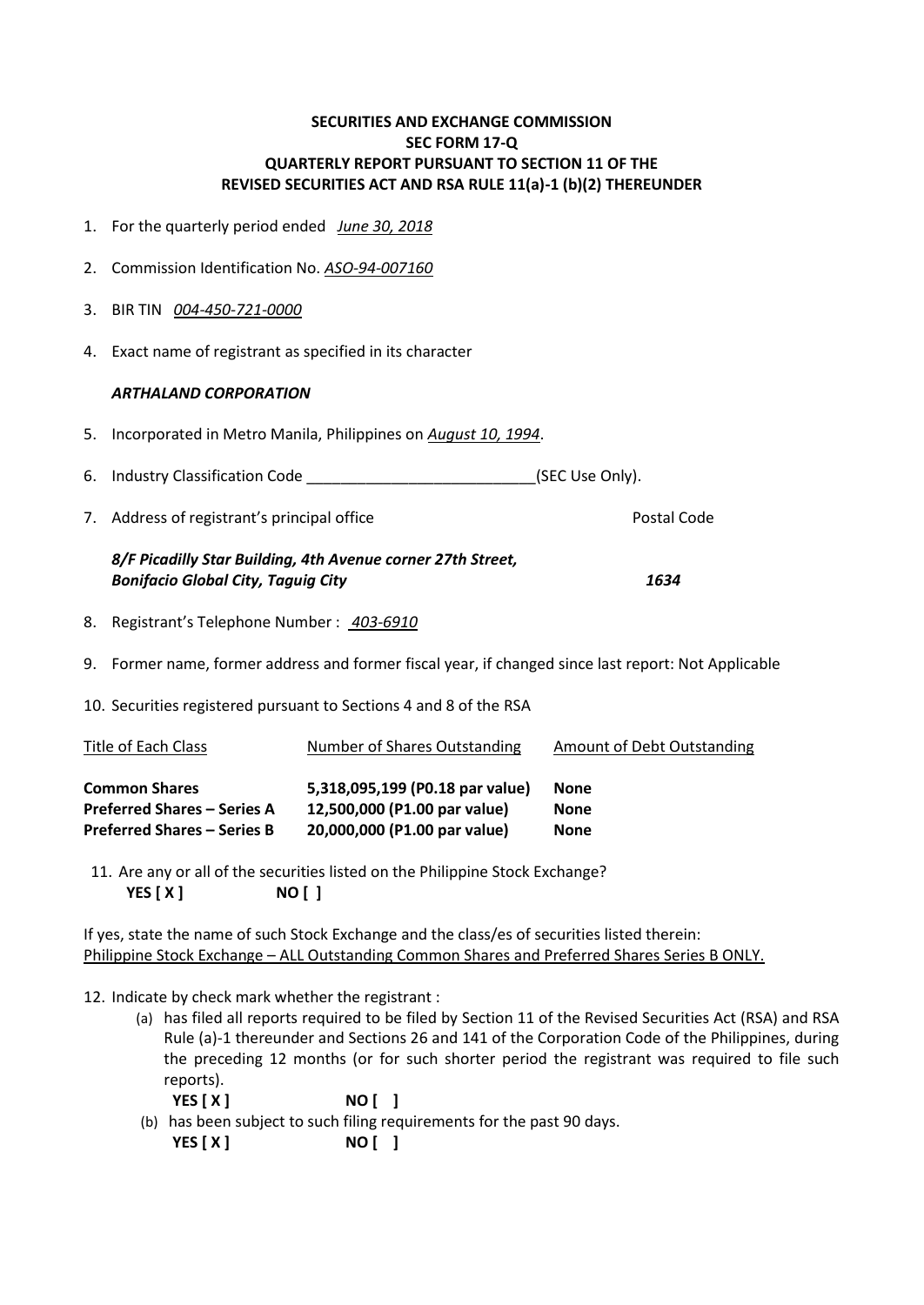## PART I - FINANCIAL INFORMATION

Item 1. Financial Statements

See attached.

Item 2. Management's Discussion and Analysis of Financial Condition and Results of Operations

See attached.

#### **PART II - OTHER INFORMATION**

There are no other information for the period not previously reported in SEC Form 17-C.

## **SIGNATURES**

Pursuant to the requirements of the Revised Securities Act, the registrant has duly caused this report to be signed on its behalf by the undersigned thereunto duly authorized.

Issuer

**ARTHALAND CORPORATION** 

 $\ddot{\cdot}$ 

 $\ddot{\cdot}$ 

 $\cdot$ 

IAIME C. GOMZAI President

Signature and Title :

Signature and Title

**FERDINAND A. CONSTANTINO Chief Finance Officer** 

August 1, 2018

Date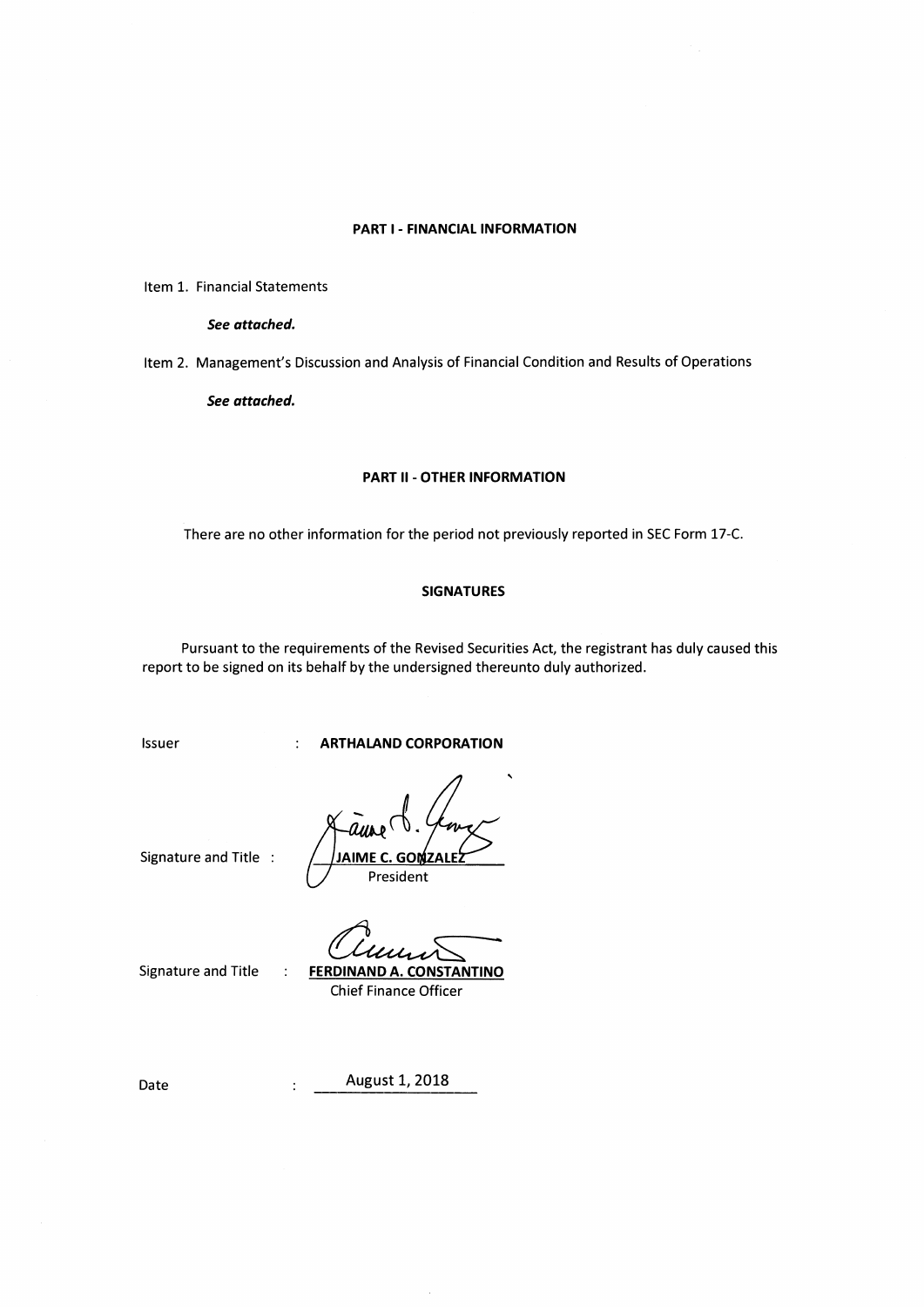## **ITEM 1. Financial Statements Required under SRC RULE 68.1**

- 1. Basic and Diluted Earnings per Share (See attached Income Statement).
- 2. The accompanying consolidated interim financial statements of **Arthaland Corporation (ALCO)** were prepared in accordance with accounting principles generally accepted in the Philippines as set forth in Philippine Financial Reporting Standards (PFRS) and Philippine Accounting Standards (PAS).
- 3. Notes to Financial Statements:
	- a. The accompanying consolidated interim financial statements of **ALCO** were prepared in accordance with PFRS. The financial statements have been prepared using the historical cost basis and are presented in Philippine Pesos.
	- b. There is no significant seasonality or cycle of interim operations.
	- c. There are no material events subsequent to the end of the interim period not previously reported in SEC form 17-C.
	- d. There are no changes in the composition of the issuer during the interim period including business combinations, acquisition of subsidiaries and long-term investments, restructurings and discontinuing operations.
	- e. There are no material changes in the contingent liabilities or contingent assets since the last annual balance sheet date.
	- f. There are no material contingencies and any other events or transactions that are material to an understanding of the current interim period.
	- g. Except as otherwise disclosed separately and excluding those projects already in ALCO's pipeline as outlined in this Report, there are no other material commitments for capital expenditures since the last annual balance sheet date.
	- h. There are no known trends, events or uncertainties that have had or that are reasonably expected to have a material favorable or unfavorable impact on net sales or revenues or income from continuing operations. There is no foreseen event that will cause a material change in the relationship between costs and revenues.
	- i. There are no material off-balance sheet transactions, arrangements, obligations and other relationship of the company with unconsolidated entities or other persons created during the reporting period.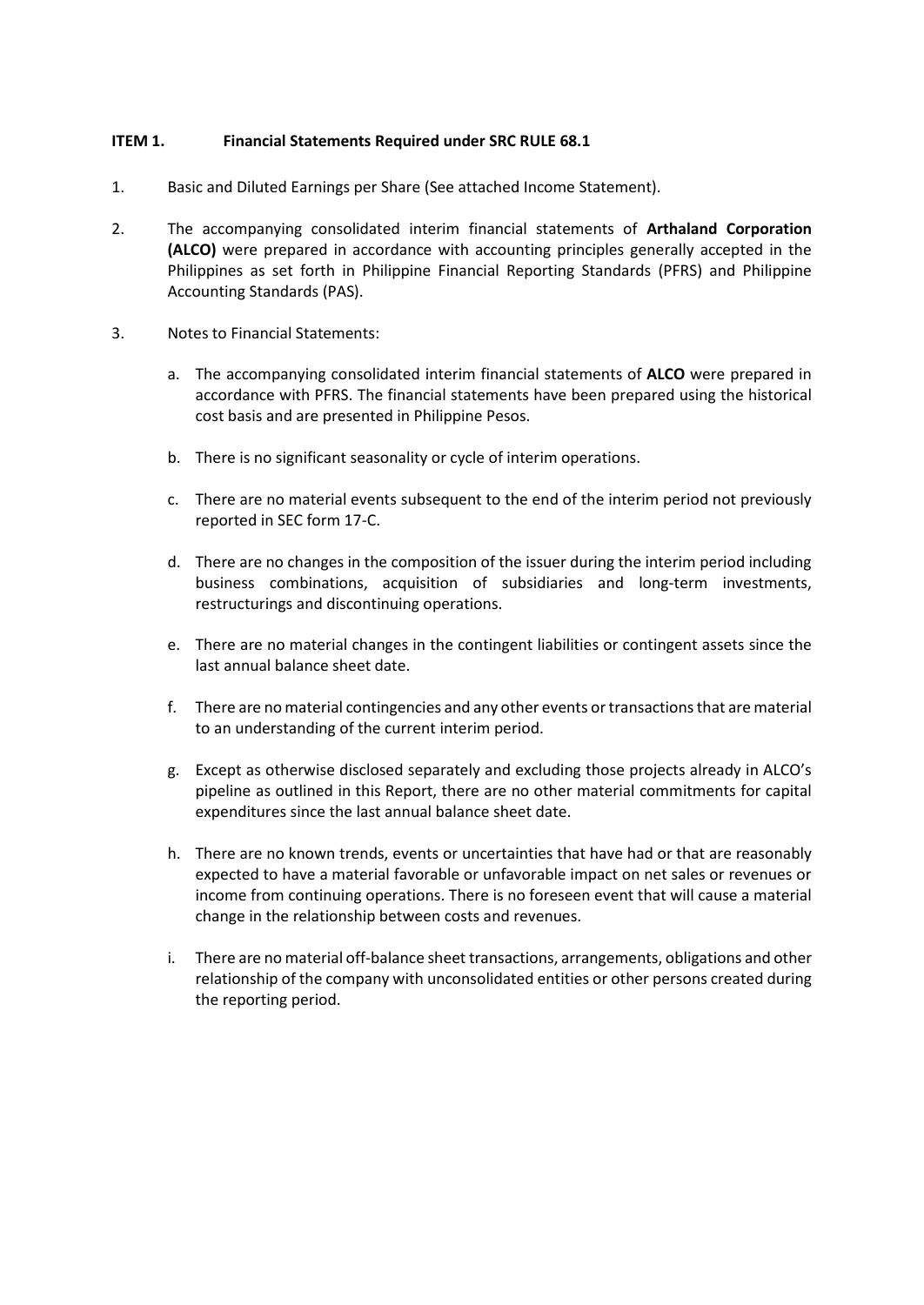## **ARTHALAND CORPORATION AND SUBSIDIARIES CONSOLIDATED STATEMENTS OF FINANCIAL POSITION JUNE 30, 2018 AND DECEMBER 31, 2017**

|                                                                              |              |   | <b>JUNE 30 2018</b>          | DECEMBER 31 2017           |
|------------------------------------------------------------------------------|--------------|---|------------------------------|----------------------------|
|                                                                              | <b>Notes</b> |   | (Unaudited)                  | (Audited)                  |
| <b>ASSETS</b>                                                                |              |   |                              |                            |
| Cash and cash equivalents                                                    | 4            | P | 318,728,714 P                | 721,795,236                |
| Financial assets at fair value through<br>profit or loss (FVPL)              | 5            |   | 169,003,482                  | 387,879,631                |
| Trade and other receivables                                                  | 6            |   | 557,207,567                  | 186,274,230                |
| Real estate for sale                                                         | 7            |   | 2,758,692,460                | 2,646,731,618              |
| Investment properties                                                        | 8            |   | 7,001,169,515                | 6,457,315,253              |
| Property and equipment                                                       | 9            |   | 92,133,730                   | 39,743,166                 |
| Net deferred tax assets                                                      |              |   | 85,317,941                   | 61,212,233                 |
| Creditable withholding taxes                                                 |              |   | 260,503,785                  | 253,188,078                |
| Other assets                                                                 | 10           |   | 597,064,875                  | 492,672,321                |
|                                                                              |              | P | 11,839,822,069 P             | 11,246,811,766             |
| <b>LIABILITIES AND EQUITY</b>                                                |              |   |                              |                            |
|                                                                              |              |   |                              |                            |
| <b>Liabilities</b>                                                           | 11           | P |                              |                            |
| Loans payable                                                                | 12           |   | 4,763,045,773 P              | 4,268,892,416              |
| Accounts payable and other liabilities<br>Due to a related party             | 13           |   | 890,713,174<br>386,666,691   | 824,456,920<br>286,666,691 |
| <b>Retirement liability</b>                                                  | 20           |   | 50,668,546                   | 50,668,546                 |
| Net deferred tax liabilities                                                 |              |   |                              | 752,508,368                |
| <b>Total Liabilities</b>                                                     |              |   | 812,277,678<br>6,903,371,862 | 6,183,192,941              |
|                                                                              |              |   |                              |                            |
| <b>Equity Attributable to Equity Holders of the</b><br><b>Parent Company</b> |              |   |                              |                            |
| Capital stock                                                                | 14           |   | 989,757,136                  | 989,757,136                |
| Additional paid-in capital                                                   |              |   | 2,031,441,541                | 2,031,441,541              |
| Retained earnings                                                            |              |   | 1,985,674,188                | 2,085,398,501              |
| Cumulative remeasurement gains on                                            |              |   |                              |                            |
| retirement liability - net of tax                                            |              |   | 7,448,391                    | 7,448,391                  |
| Parent Company's shares held by a subsidiary                                 |              |   | (12,500,000)                 | (12,500,000)               |
|                                                                              |              |   | 5,001,821,256                | 5,101,545,569              |
| Non-controlling interests                                                    |              |   | (65, 371, 049)               | (37, 926, 744)             |
| <b>Total Equity</b>                                                          |              |   | 4,936,450,207                | 5,063,618,825              |
|                                                                              |              |   |                              |                            |
|                                                                              |              | Ρ | 11,839,822,069 P             | 11,246,811,766             |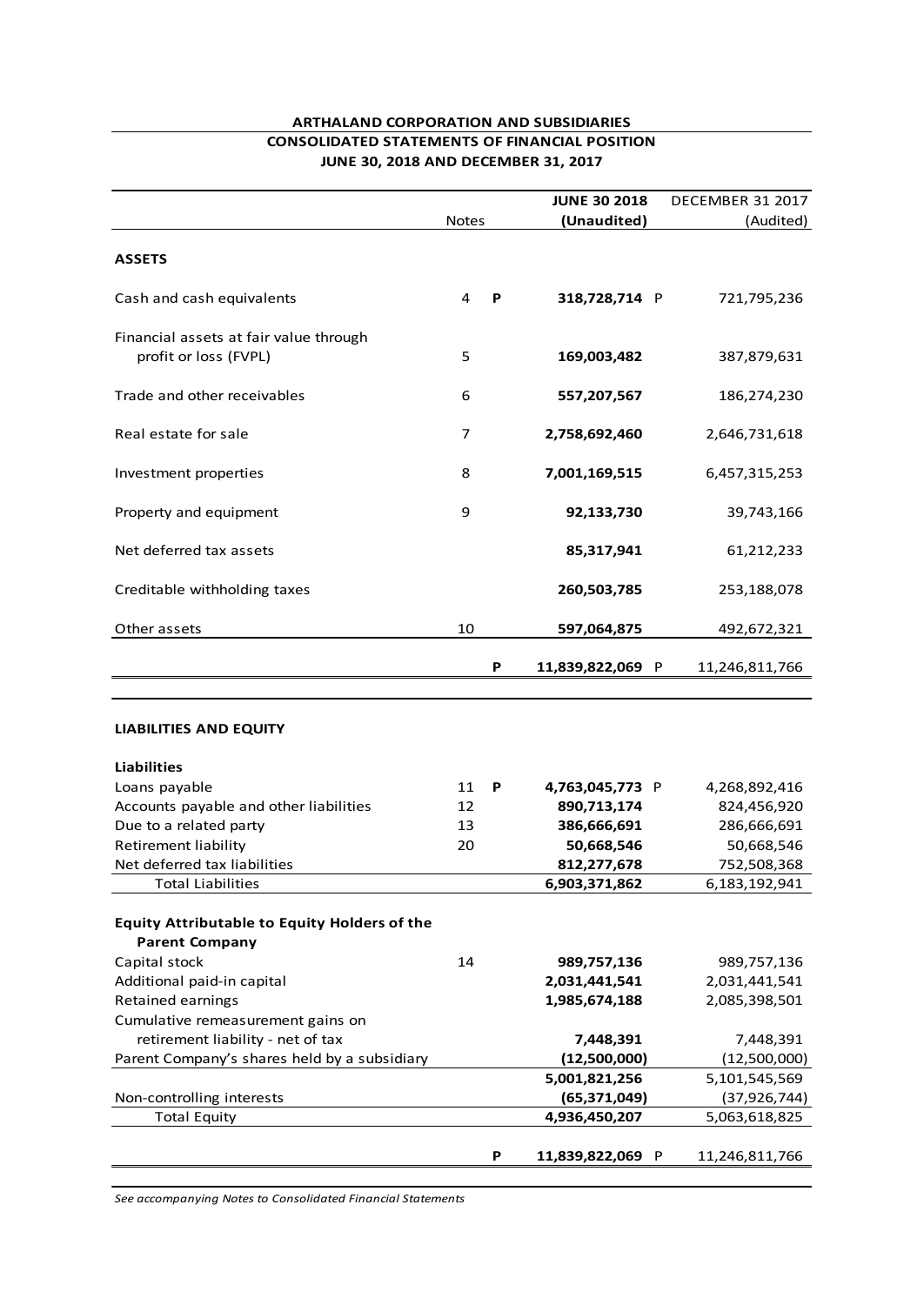## **ARTHALAND CORPORATION AND SUBSIDIARIES CONSOLIDATED STATEMENTS OF FINANCIAL POSITION JUNE 30, 2018 AND 2017**

|                                                                 |              |   | <b>JUNE 30 2018</b> | <b>JUNE 30 2017</b> |
|-----------------------------------------------------------------|--------------|---|---------------------|---------------------|
|                                                                 | <b>Notes</b> |   | (Unaudited)         | (Unaudited)         |
| <b>ASSETS</b>                                                   |              |   |                     |                     |
| Cash and cash equivalents                                       | 4            | P | 318,728,714 P       | 596,657,426         |
| Financial assets at fair value through<br>profit or loss (FVPL) | 5            |   | 169,003,482         | 1,441,766,254       |
| Trade and other receivables                                     | 6            |   | 557,207,567         | 307,095,834         |
| Real estate for sale                                            | 7            |   | 2,758,692,460       | 2,580,159,578       |
| Investment properties                                           | 8            |   | 7,001,169,515       | 5,278,508,440       |
| Property and equipment                                          | 9            |   | 92,133,730          | 22,466,892          |
| Net deferred tax assets                                         |              |   | 85,317,941          | 27,404,624          |
| Creditable withholding taxes                                    |              |   | 260,503,785         | 235,899,441         |
| Other assets                                                    | 10           |   | 597,064,875         | 388,644,857         |
|                                                                 |              | Ρ | 11,839,822,069 P    | 10,878,603,346      |
| <b>LIABILITIES AND EQUITY</b>                                   |              |   |                     |                     |
| <b>Liabilities</b>                                              |              |   |                     |                     |
| Loans payable                                                   | 11           | P | 4,763,045,773 P     | 3,950,622,936       |
| Accounts payable and other liabilities                          | 12           |   | 890,713,174         | 1,028,982,970       |
| Due to a related party                                          | 13           |   | 386,666,691         | 233,851,254         |
| <b>Retirement liability</b>                                     | 20           |   | 50,668,546          | 47,244,365          |
| Net deferred tax liabilities                                    |              |   | 812,277,678         | 661,275,116         |
| <b>Total Liabilities</b>                                        |              |   | 6,903,371,862       | 5,921,976,641       |
|                                                                 |              |   |                     |                     |
| <b>Equity Attributable to Equity Holders of the</b>             |              |   |                     |                     |
| <b>Parent Company</b>                                           |              |   |                     |                     |
| Capital stock                                                   | 14           |   | 989,757,136         | 989,757,136         |
| Additional paid-in capital                                      |              |   | 2,031,441,541       | 2,031,441,541       |
| <b>Retained earnings</b>                                        |              |   | 1,985,674,188       | 1,979,726,087       |
| Cumulative remeasurement gains on                               |              |   |                     |                     |
| retirement liability - net of tax                               |              |   | 7,448,391           | 3,022,025           |
| Parent Company's shares held by a subsidiary                    |              |   | (12,500,000)        | (12,500,000)        |
|                                                                 |              |   | 5,001,821,256       | 4,991,446,789       |
| Non-controlling interests                                       |              |   | (65, 371, 049)      | (34, 820, 084)      |
| <b>Total Equity</b>                                             |              |   | 4,936,450,207       | 4,956,626,705       |
|                                                                 |              | Ρ | 11,839,822,069<br>P | 10,878,603,346      |
|                                                                 |              |   |                     |                     |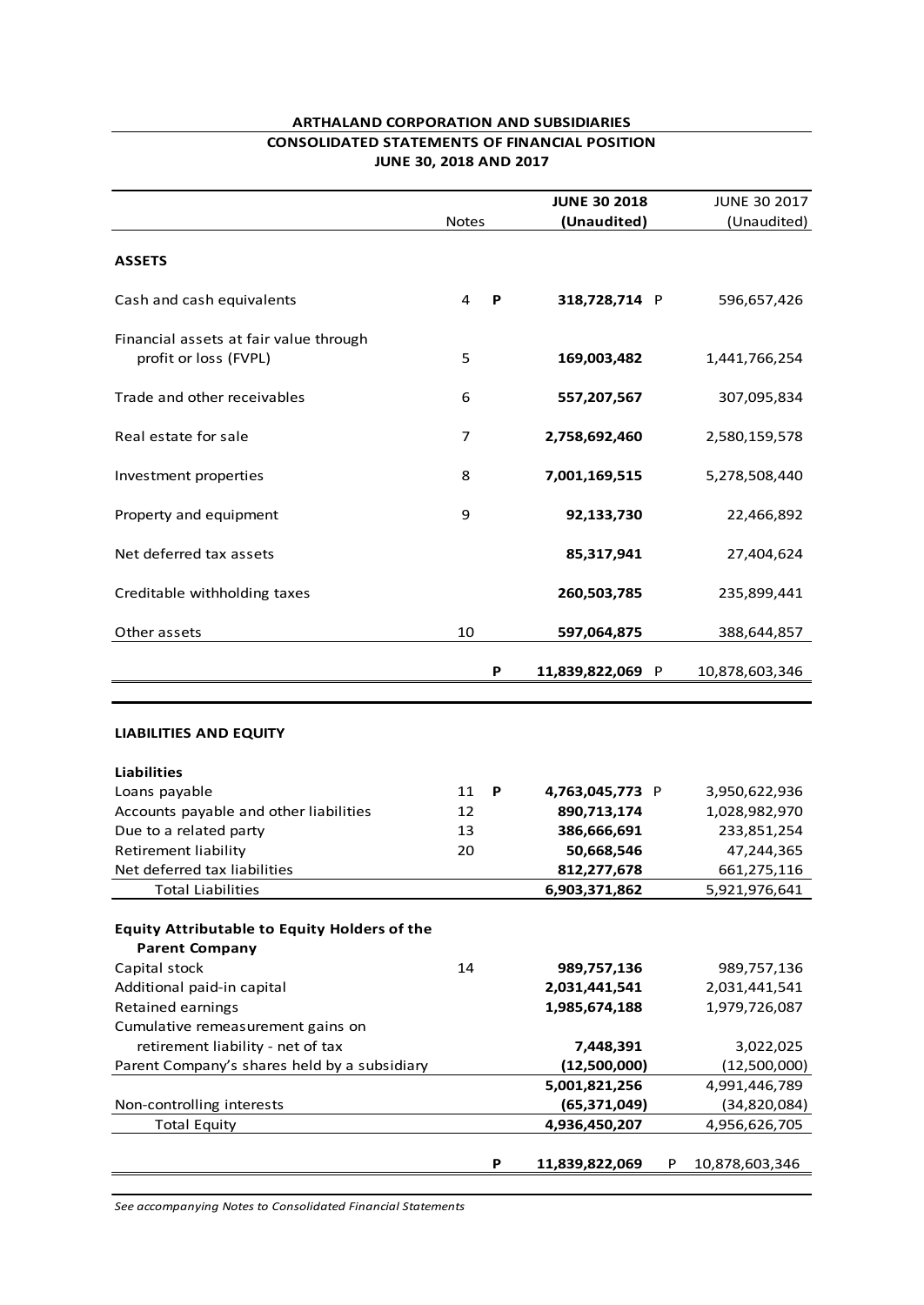## **ARTHALAND CORPORATION AND SUBSIDIARIES CONSOLIDATED STATEMENTS OF COMPREHENSIVE INCOME**

## **FOR THE PERIOD ENDED JUNE 30, 2018**

**AND FOR THE YEAR ENDED DECEMBER 31, 2017**

|                                                      |              |   | <b>JUNE 30 2018</b> |   | <b>DECEMBER 31 2017</b> |
|------------------------------------------------------|--------------|---|---------------------|---|-------------------------|
|                                                      | <b>Notes</b> |   | (Unaudited)         |   | (Audited)               |
| <b>REVENUES</b>                                      | 15           | P | 210,782,800         | P | 463,538,594             |
| <b>COST OF SALES AND SERVICES</b>                    | 16           |   | (134, 188, 456)     |   | (328, 509, 674)         |
| <b>GROSS INCOME</b>                                  |              |   | 76,594,344          |   | 135,028,920             |
| <b>OPERATING EXPENSES</b>                            | 17           |   | 154,158,628         |   | 326,558,949             |
| <b>LOSS FROM OPERATIONS</b>                          |              |   | (77, 564, 284)      |   | (191, 530, 029)         |
| <b>GAIN ON CHANGE IN FAIR VALUE OF</b>               |              |   |                     |   |                         |
| <b>INVESTMENT PROPERTIES</b>                         |              |   | 164,973,727         |   | 428,390,699             |
| <b>FINANCE COSTS</b>                                 | 18           |   | (45, 387, 435)      |   | (80, 663, 240)          |
| <b>OTHER INCOME - net</b>                            | 19           |   | 6,840,569           |   | 67,443,318              |
| <b>INCOME BEFORE INCOME TAX</b>                      |              |   | 48,862,577          |   | 223,640,748             |
| <b>INCOME TAX EXPENSE</b>                            |              |   | 41,756,053          |   | 85,240,763              |
| <b>NET INCOME</b>                                    |              |   | 7,106,524           |   | 138,399,985             |
| <b>COMPREHENSIVE INCOME</b>                          |              |   |                     |   | 4,426,366               |
| TOTAL COMPREHENSIVE INCOME                           |              | P | 7,106,524           | P | 142,826,351             |
| NET INCOME (LOSS) ATTRIBUTABLE TO:                   |              |   |                     |   |                         |
| <b>Equity holders of the Parent Company</b>          |              |   | 34,550,829          |   | 191,850,580             |
| <b>Non-controlling interest</b>                      |              |   | (27, 444, 305)      |   | (53, 450, 595)          |
|                                                      |              |   | 7,106,524           |   | 138,399,985             |
| TOTAL COMPREHENSIVE INCOME (LOSS) ATTRIBUTABLE TO:   |              |   |                     |   |                         |
| <b>Equity holders of the Parent Company</b>          |              |   | 34,550,829          |   | 196,276,946             |
| Non-controlling interest                             |              |   | (27, 444, 305)      |   | (53, 450, 595)          |
|                                                      |              |   | 7,106,524           |   | 142,826,351             |
| <b>EARNINGS (LOSS) PER SHARE - Basic and Diluted</b> | 23           | P | 0.0068)             | P | 0.0096                  |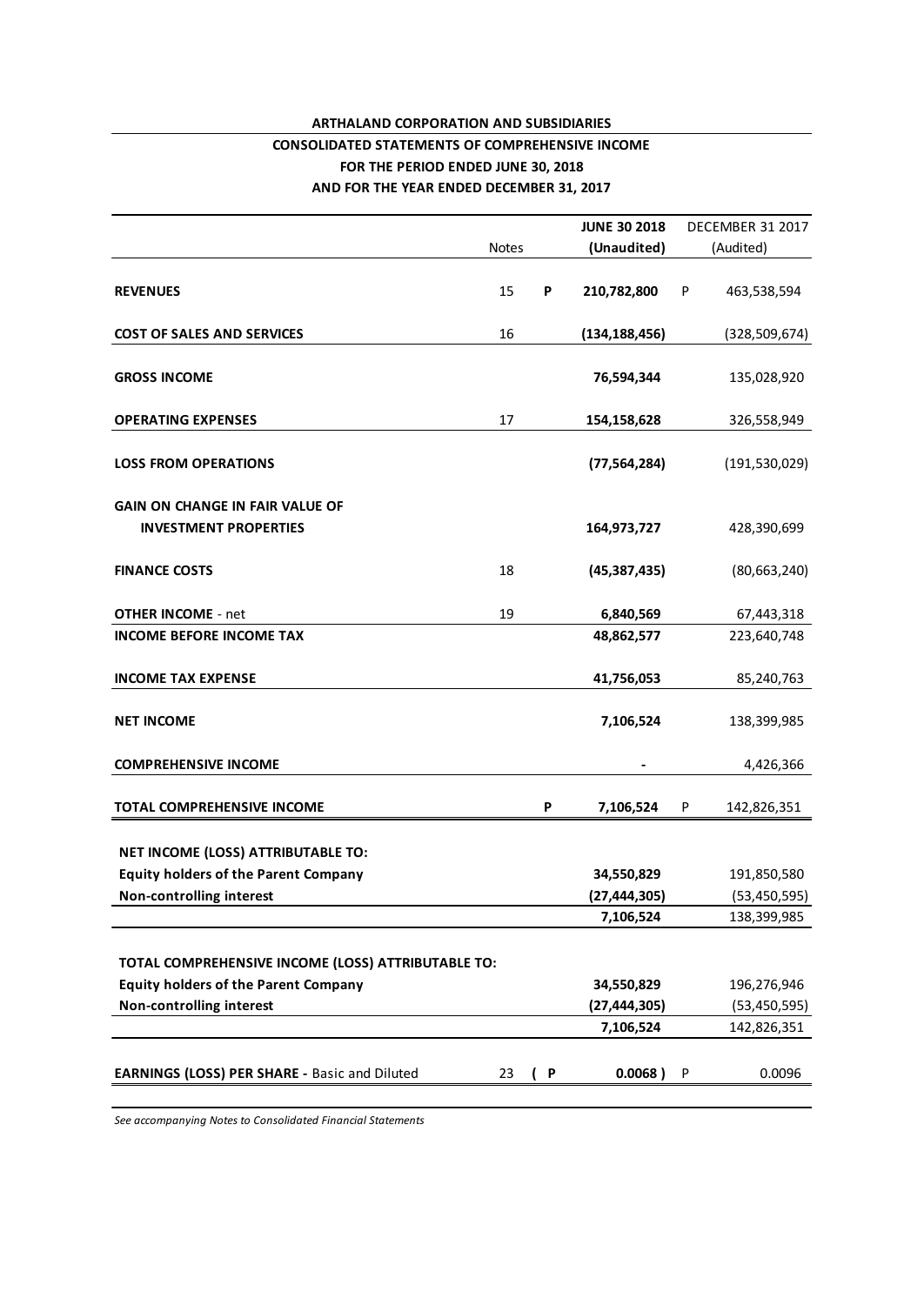## **ARTHALAND CORPORATION AND SUBSIDIARIES CONSOLIDATED STATEMENTS OF COMPREHENSIVE INCOME FOR THE PERIOD ENDED JUNE 30, 2018 AND 2017**

|                                                    |              |   | <b>JUNE 30 2018</b>         | JUNE 30 2017                     |
|----------------------------------------------------|--------------|---|-----------------------------|----------------------------------|
|                                                    | <b>Notes</b> |   | (Unaudited)                 | (Unaudited)                      |
|                                                    |              |   |                             |                                  |
| <b>REVENUES</b>                                    | 15           | P | 210,782,800<br>P            | 319,833,230                      |
| <b>COST OF SALES AND SERVICES</b>                  | 16           |   | (134, 188, 456)             | (191, 815, 915)                  |
| <b>GROSS INCOME</b>                                |              |   | 76,594,344                  | 128,017,315                      |
| <b>OPERATING EXPENSES</b>                          | 17           |   | 154,158,628                 | 151,666,741                      |
| <b>LOSS FROM OPERATIONS</b>                        |              |   | (77, 564, 284)              | (23, 649, 426)                   |
| <b>GAIN ON CHANGE IN FAIR VALUE OF</b>             |              |   |                             |                                  |
| <b>INVESTMENT PROPERTIES</b>                       |              |   | 164,973,727                 |                                  |
|                                                    |              |   |                             |                                  |
| <b>FINANCE COSTS</b>                               | 18           |   | (45, 387, 435)              | (42, 765, 159)                   |
|                                                    |              |   |                             |                                  |
| <b>OTHER INCOME - net</b>                          | 19           |   | 6,840,569                   | 42,805,500                       |
| <b>INCOME (LOSS) BEFORE INCOME TAX</b>             |              |   | 48,862,577                  | (23,609,085)                     |
| <b>INCOME TAX EXPENSE</b>                          |              |   | 41,756,053                  | 25,646,680                       |
| <b>NET INCOME (LOSS)</b>                           |              |   | 7,106,524                   | (49, 255, 765)                   |
| <b>COMPREHENSIVE INCOME</b>                        |              |   |                             |                                  |
| TOTAL COMPREHENSIVE INCOME (LOSS)                  |              | P | 7,106,524<br>( P            | 49,255,765)                      |
|                                                    |              |   |                             |                                  |
| NET INCOME (LOSS) ATTRIBUTABLE TO:                 |              |   |                             |                                  |
| <b>Equity holders of the Parent Company</b>        |              |   | 34,550,829                  | 5,439,562                        |
| Non-controlling interest                           |              |   | (27, 444, 305)<br>7,106,524 | (54, 695, 327)<br>(49, 255, 765) |
|                                                    |              |   |                             |                                  |
| TOTAL COMPREHENSIVE INCOME (LOSS) ATTRIBUTABLE TO: |              |   |                             |                                  |
| <b>Equity holders of the Parent Company</b>        |              |   | 34,550,829                  | 5,439,562                        |
| <b>Non-controlling interest</b>                    |              |   | (27, 444, 305)              | (54, 695, 327)                   |
|                                                    |              |   | 7,106,524                   | (49, 255, 765)                   |
|                                                    |              |   |                             |                                  |
| <b>LOSS PER SHARE - Basic and Diluted</b>          | 23           | P | $0.0068$ ) (<br>- P         | 0.0122)                          |
|                                                    |              |   |                             |                                  |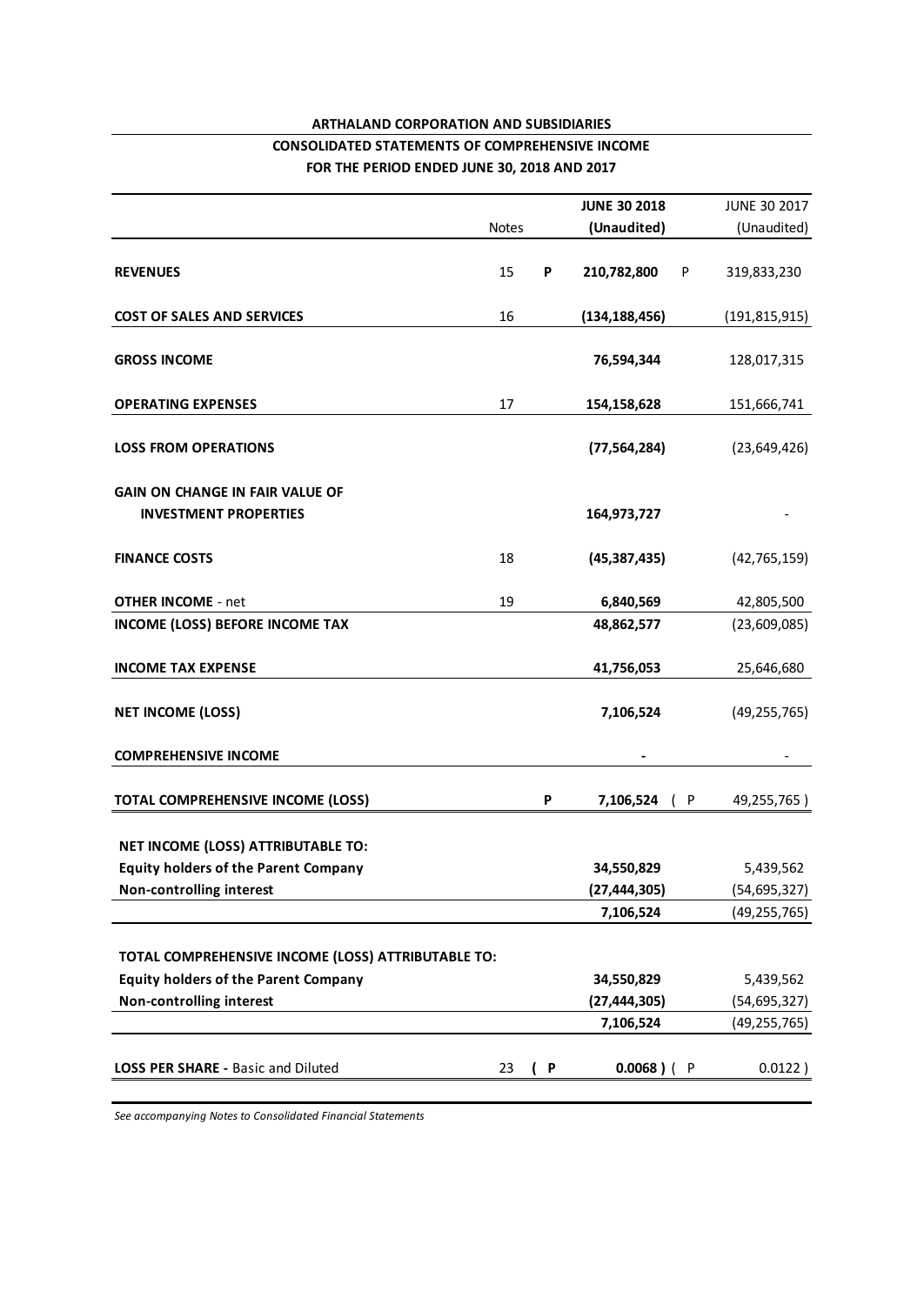## **ARTHALAND CORPORATION AND SUBSIDIARIES CONSOLIDATED STATEMENTS OF COMPREHENSIVE INCOME April 1 to June 30, 2018 and April 1 to June 30, 2017**

|     | <b>APRIL 1 to</b>                                  | APRIL 1 to                   |
|-----|----------------------------------------------------|------------------------------|
|     | <b>JUNE 30 2018</b>                                | <b>JUNE 30 2017</b>          |
|     | (Unaudited)                                        | (Unaudited)                  |
| P   | 103,951,449<br>P                                   | 54,549,985                   |
|     | (72,002,851)                                       | (28,004,213)                 |
|     | 31,948,598                                         | 26,545,772                   |
|     | 85,713,763                                         | 68,522,904                   |
|     | (53, 765, 165)                                     | (41, 977, 132)               |
|     |                                                    |                              |
|     | 107,313,048                                        |                              |
|     | (23,084,555)                                       | (19,520,576)                 |
|     | 1,540,874                                          | 28,539,930                   |
|     | 32,004,202                                         | (32, 957, 778)               |
|     | 22,655,715                                         | 22,666,225                   |
|     | 9,348,487                                          | (55,624,003)                 |
|     |                                                    |                              |
| P   | 9,348,487<br>( P                                   | 55,624,003)                  |
|     |                                                    |                              |
|     | 24,216,188                                         | (3,709,035)                  |
|     | (14, 867, 701)                                     | (51, 914, 968)               |
|     | 9,348,487                                          | (55,624,003)                 |
|     |                                                    |                              |
|     |                                                    | (3,709,035)                  |
|     |                                                    | (51, 914, 968)               |
|     | 9,348,487                                          | (55, 624, 003)               |
| ( P | $0.0021$ ) ( P                                     | 0.0073)                      |
|     | TOTAL COMPREHENSIVE INCOME (LOSS) ATTRIBUTABLE TO: | 24,216,188<br>(14, 867, 701) |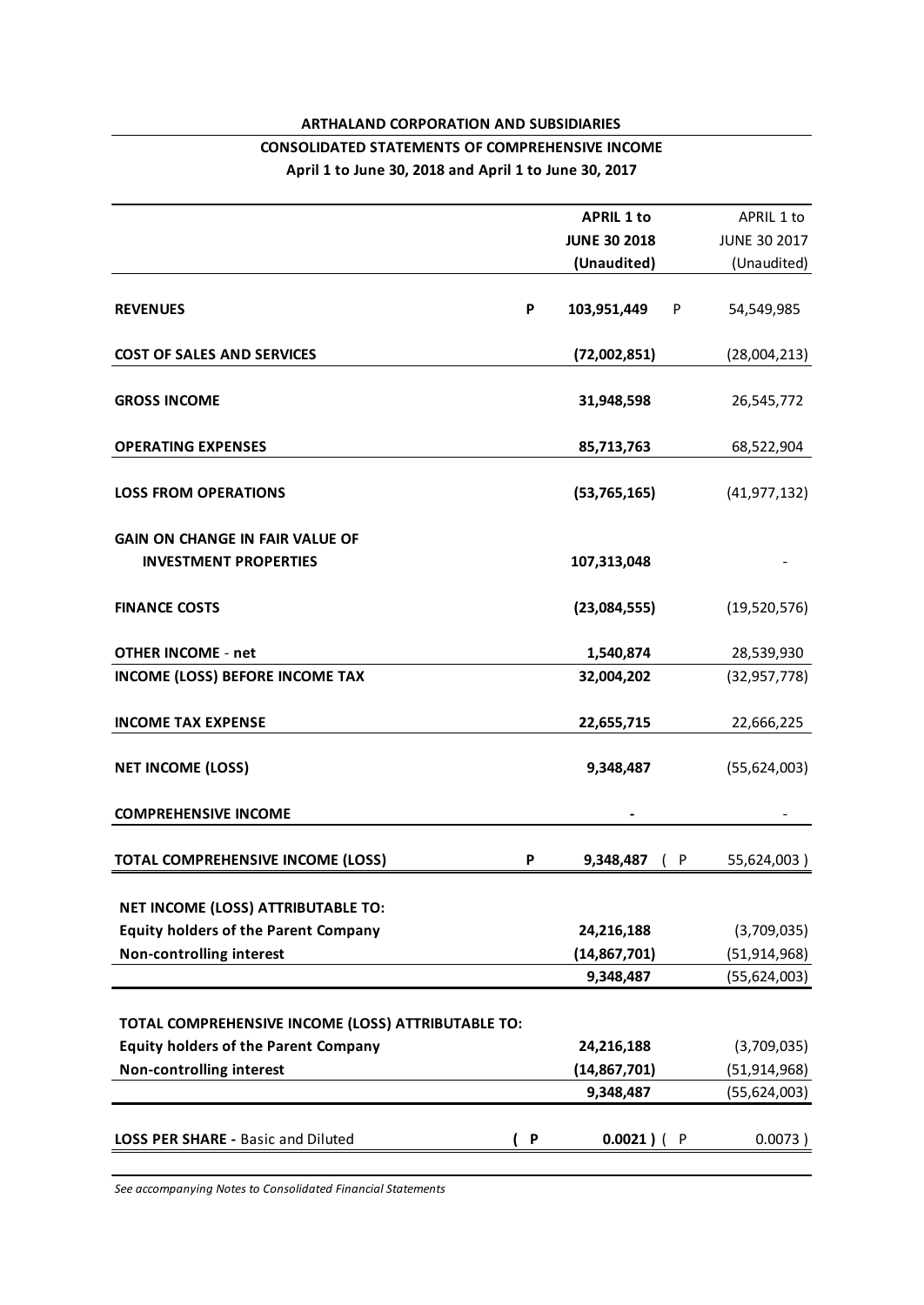## **ARTHALAND CORPORATION CONSOLIDATED STATEMENTS OF CHANGES IN EQUITY**

**FOR THE PERIOD ENDED JUNE 30, 2018 AND 2017**

|                                               |             |   | <b>JUNE 30 2018</b> |   | <b>JUNE 30 2017</b> |
|-----------------------------------------------|-------------|---|---------------------|---|---------------------|
|                                               | <b>Note</b> |   | (Unaudited)         |   | (Unaudited)         |
|                                               |             |   |                     |   |                     |
| <b>CAPITAL STOCK</b>                          |             |   |                     |   |                     |
| Common - P0.18 par value                      |             |   |                     |   |                     |
| Issued and outstanding                        | 14          |   | P 957,257,136       |   | P 957,257,136       |
|                                               |             |   |                     |   |                     |
| Preferred - P1.00 par value                   |             |   |                     |   |                     |
| Issued and subscribed                         |             |   | 32,500,000          |   | 32,500,000          |
|                                               |             |   | 989,757,136         |   | 989,757,136         |
| <b>ADDITIONAL PAID-IN CAPITAL</b>             |             |   |                     |   |                     |
| Balance at beginning and end of period        |             |   | 2,031,441,541       |   | 2,031,441,541       |
|                                               |             |   |                     |   |                     |
| <b>RETAINED EARNINGS</b>                      |             |   |                     |   |                     |
| Balance at beginning of period                |             |   | 2,085,398,501       |   | 2,108,561,668       |
| Net income (loss) for the period              |             |   | 34,550,829          |   | 5,439,562           |
| Dividends declared during the period          | 14          |   | (134, 275, 142)     |   | (134, 275, 143)     |
| Balance at end of period                      |             |   | 1,985,674,188       |   | 1,979,726,087       |
| <b>ACCUMULATED UNREALIZED ACTUARIAL GAINS</b> |             |   |                     |   |                     |
| Balance at beginning and end of period        |             |   | 7,448,391           |   | 3,022,025           |
|                                               |             |   |                     |   |                     |
| <b>PARENT COMPANY'S PREFFERED SHARES</b>      |             |   |                     |   |                     |
| <b>HELD BY A SUBSIDIARY - at cost</b>         |             |   | (12,500,000)        |   | (12,500,000)        |
| <b>EQUITY ATTRIBUTABLE TO EQUITY HOLDERS</b>  |             |   |                     |   |                     |
| OF THE PARENT COMPANY                         |             |   | 5,001,821,256       |   | 4,991,446,789       |
|                                               |             |   |                     |   |                     |
| <b>NON-CONTROLLING INTERESTS</b>              |             |   |                     |   |                     |
| Balance at beginning of period                |             |   | (37, 926, 744)      |   | 3,936,661           |
| Subscription to a subsidiary                  |             |   |                     |   | 15,938,582          |
| Net loss for the period                       |             |   | (27, 444, 305)      |   | (54, 695, 327)      |
| Balance at end of period                      |             |   | (65, 371, 049)      |   | (34, 820, 084)      |
|                                               |             |   |                     |   |                     |
| <b>TOTAL EQUITY</b>                           |             | P | 4,936,450,207       | P | 4,956,626,705       |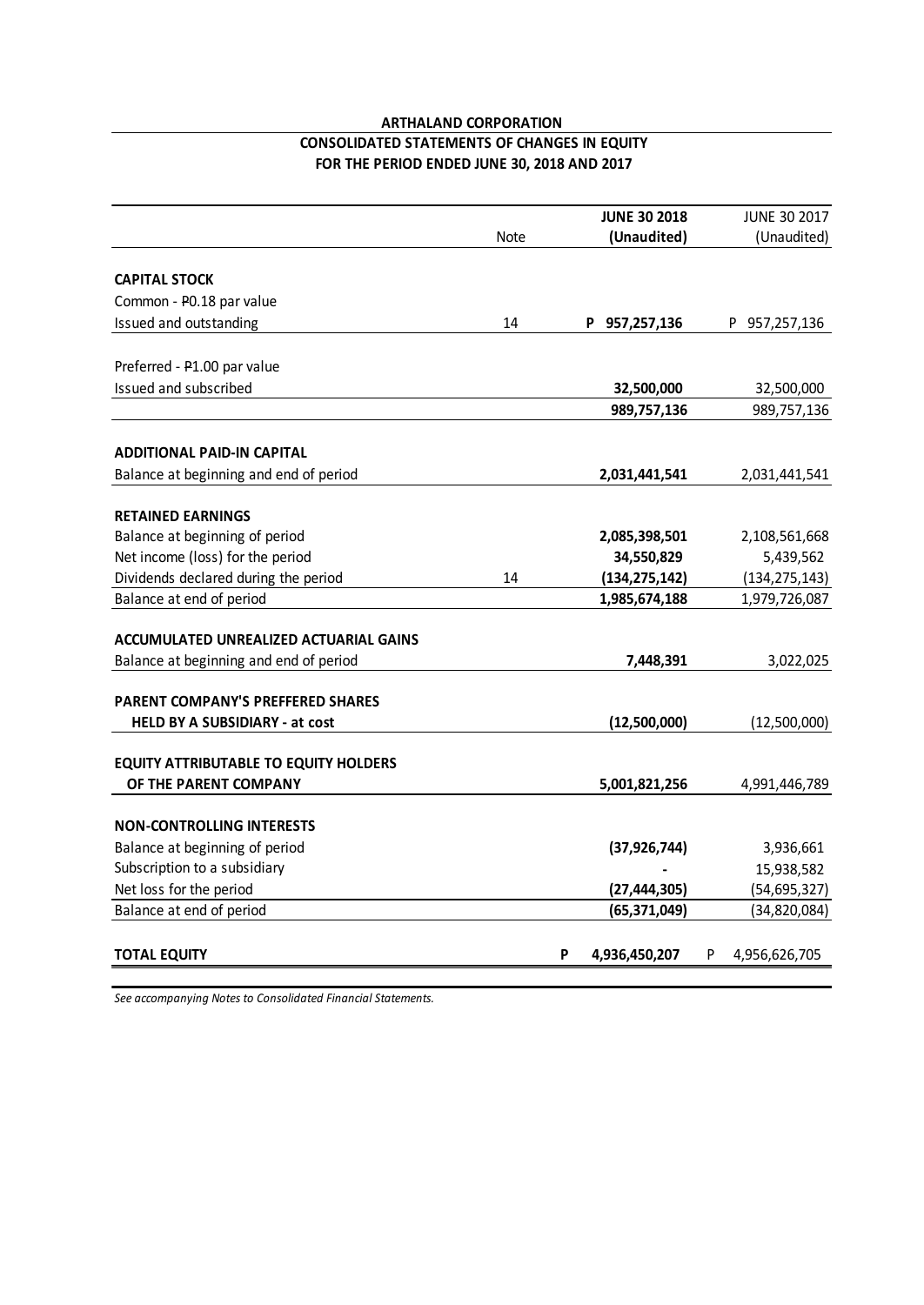#### **CONSOLIDATED STATEMENTS OF CASH FLOWS ARTHALAND CORPORATION FOR THE PERIOD ENDED JUNE 30, 2018 AND 2017**

|                                                          |              | <b>JUNE 30 2018</b> | JUNE 30 2017     |                |
|----------------------------------------------------------|--------------|---------------------|------------------|----------------|
|                                                          | <b>Notes</b> | (Unaudited)         |                  | (Unaudited)    |
|                                                          |              |                     |                  |                |
| <b>CASH FLOWS FROM OPERATING ACTIVITIES</b>              |              |                     |                  |                |
| Income (loss) before income tax                          | P            | 48,862,577          | ( P              | 23,609,085)    |
| Adjustments for:                                         |              |                     |                  |                |
| <b>Finance Costs</b>                                     | 18           | 45,194,720          |                  | 38,571,511     |
| Depreciation and amortization                            | 17           | 4,867,020           |                  | 4,304,731      |
| Gain on change in FV of investment properties            |              | (164, 973, 727)     |                  |                |
| Realized holding gains                                   | 19           | (4,750,465)         |                  | (17,061,216)   |
| Unrealized holding gains                                 | 19           | (557, 557)          |                  | (7,860,975)    |
| Unrealized forex gains                                   |              | (1,380,654)         |                  | (301, 482)     |
| Loss on sale of investment property                      |              | (5,878,593)         |                  |                |
| Interest income                                          |              | (5,474,119)         |                  | (6, 243, 825)  |
| Gain on (loss) sale of property and equipment            |              |                     |                  | 475,131        |
| Operating income (loss) before working capital changes   |              | (84,090,798)        |                  | (11, 725, 210) |
| Decrease (increase) in:                                  |              |                     |                  |                |
| Trade and other receivables                              |              | (370, 933, 337)     |                  | (6,006,247)    |
| Real estate for sale                                     |              | (111, 960, 842)     | (792, 990, 947)  |                |
| Other assets                                             |              | (104, 392, 554)     | (203, 816, 769)  |                |
| Accounts payable and other liabilities                   |              | 66,256,254          | 129,775,679      |                |
| Net cash used in operations                              |              | (605, 121, 277)     | (884, 763, 494)  |                |
| Interest paid                                            |              | (15, 103, 666)      |                  | (8,749,739)    |
| Interest received                                        |              | 5,474,119           |                  | 6,243,825      |
| Income tax paid                                          |              | (13, 408, 158)      |                  | (13, 951, 628) |
| Net cash used in operating activities                    |              | (628,158,982)       | (901, 221, 036)  |                |
|                                                          |              |                     |                  |                |
| <b>CASH FLOWS FROM INVESTING ACTIVITIES</b>              |              |                     |                  |                |
| Proceeds from disposal of Financial assets at FVPL - net |              | 224,184,171         | 633,231,216      |                |
| Acquisitions of property and equipment - net             |              | (57, 257, 584)      |                  | (7, 175, 086)  |
| Increase in Investment properties                        |              | (373,001,942)       | (744, 364, 735)  |                |
| Net cash used in investing activities                    |              | (206, 075, 355)     | (118, 308, 605)  |                |
|                                                          |              |                     |                  |                |
| <b>CASH FLOWS FROM FINANCING ACTIVITIES</b>              |              |                     |                  |                |
| Net proceeds from:                                       |              |                     |                  |                |
| Loans payable                                            |              | 584,062,303         | 968,122,461      |                |
| Due to a related party                                   |              | 100,000,000         |                  | (15, 938, 583) |
| Payment of loans payable                                 |              | (120,000,000)       | (158, 360, 000)  |                |
| Payment of dividends                                     |              | (134, 275, 142)     | (134, 275, 143)  |                |
| Subcription of non-controlling interest                  |              |                     |                  | (34, 405, 353) |
| Net cash generated from financing activities             |              | 429,787,161         | 625,143,382      |                |
|                                                          |              |                     |                  |                |
| NET EFFECT OF EXCHANGE RATE CHANGES IN                   |              |                     |                  |                |
| <b>CASH AND CASH EQUIVALENTS</b>                         |              | 1,380,654           |                  | 301,482        |
|                                                          |              |                     |                  |                |
| <b>NET DECREASE IN CASH &amp; CASH EQUIVALENTS</b>       |              | (403,066,522)       | (394, 084, 777)  |                |
| CASH AND CASH EQUIVALENTS AT BEGINNING OF PERIOD         |              | 721,795,236         | 990,742,203      |                |
| CASH AND CASH EQUIVALENTS AT END OF PERIOD               | P            | 318,728,714         | P<br>596,657,426 |                |
|                                                          |              |                     |                  |                |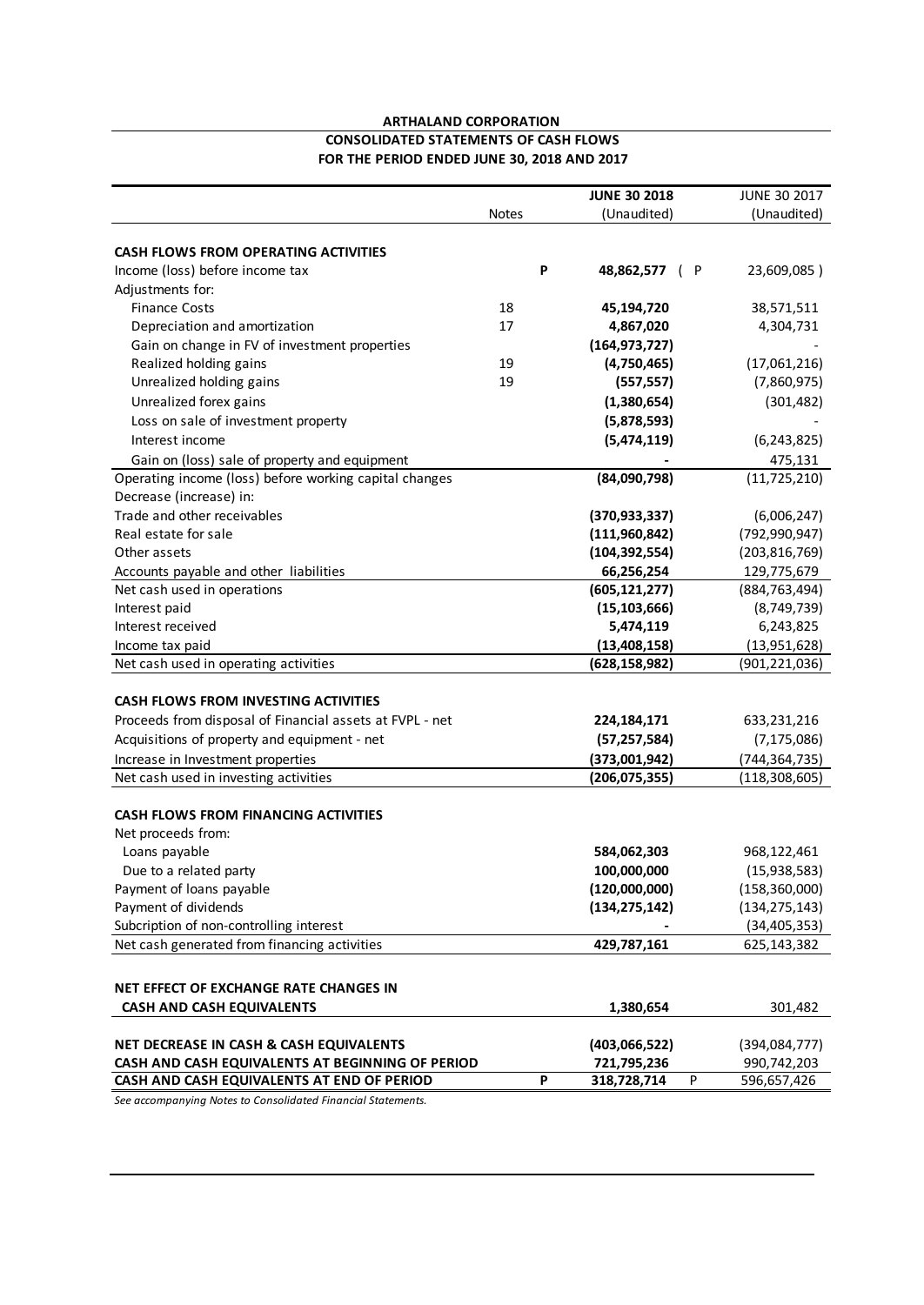## **ARTHALAND CORPORATION NOTES TO CONSOLIDATED FINANCIAL STATEMENTS**

## **1. General Information**

#### **Corporate Information**

Arthaland Corporation (the Parent Company or ALCO) was incorporated and registered with the Philippine Securities and Exchange Commission (SEC) on August 10, 1994. ALCO's common shares and Series B preferred shares are listed for trading in the Philippine Stock Exchange (PSE). The Parent Company is primarily engaged in real estate development and leasing.

The Parent Company is currently 40.3% owned by CPG Holdings, Inc. (CPG), a holding company of leading food manufacturers incorporated in the Philippines, and 26.0% owned by AO Capital Holdings 1, Inc. (AOCH1), a holding company also incorporated in the Philippines.

In December 2016, the Parent Company made a follow-on offering of 20.0 million cumulative, nonvoting, nonparticipating and nonconvertible Peso-denominated perpetual Series B preferred shares at  $P1.00$  par value a share at the issuance price of  $P100$  a share (see Note 14).

The registered office and principal place of business of the Parent Company is located at 8/F Picadilly Star Building, 4th Avenue corner 27th Street, Bonifacio Global City, Taguig City.

#### **Composition of the Group**

The consolidated financial statements include the Parent Company and the following subsidiaries (collectively referred herein as "the Group"):

Effective % of

|                                            |                        | Ownership |      |
|--------------------------------------------|------------------------|-----------|------|
| Subsidiary                                 | Place of Incorporation | 2017      | 2016 |
| Cazneau, Inc. (Cazneau)                    | Philippines            | 100%      | 100% |
| Manchesterland Properties, Inc. (MPI)      | Philippines            | 100%      | 100% |
| Emera Property Management, Inc. (EPMI)     | Philippines            | 100%      | 100% |
| Urban Property Holdings, Inc. (UPHI)       | Philippines            | 100%      | 100% |
| Zileya Land Development Corporation (ZLDC) | Philippines            | 100%      | 100% |
| Savya Land Development Corporation (SLDC)  | Philippines            | 100%      |      |
| Cebu Lavana Land Corp. (CLLC)              | Philippines            | 60%       | 60%  |

All of the subsidiaries were established to engage primarily in real estate development and presently hold parcels of land for future development, except for EPMI which is a property management company and MPI which is also engaged in leasing of properties.

In 2017, the Parent Company subscribed to 100% shares of SLDC. SLDC was registered with the SEC on February 10, 2017 to engage primarily in real estate development.

In 2016, the stockholders and the Board of Directors (BOD) of CLLC approved the subscription of a new investor for 214,351 common shares at P100 par value a share and 118,982 preferred shares at P100 par value a share out of the unissued authorized capital stock of CLLC. The additional subscription resulted in the reduction of ALCO's ownership from 100% to 60%.

## **Major Projects**

The Parent Company's first major development project is the Arya Residences Towers 1 and 2 (Arya Residences) located in Bonifacio Global City (BGC), Taguig. Arya Residences is the first topmarket condominium development in the Philippines to be awarded the US Green Building Council's (USGBC) Leadership in Energy and Environmental Design (LEED) program Gold certification. It is expected to achieve multiple star rating from the Philippine Green Building Council's (PHILGBC)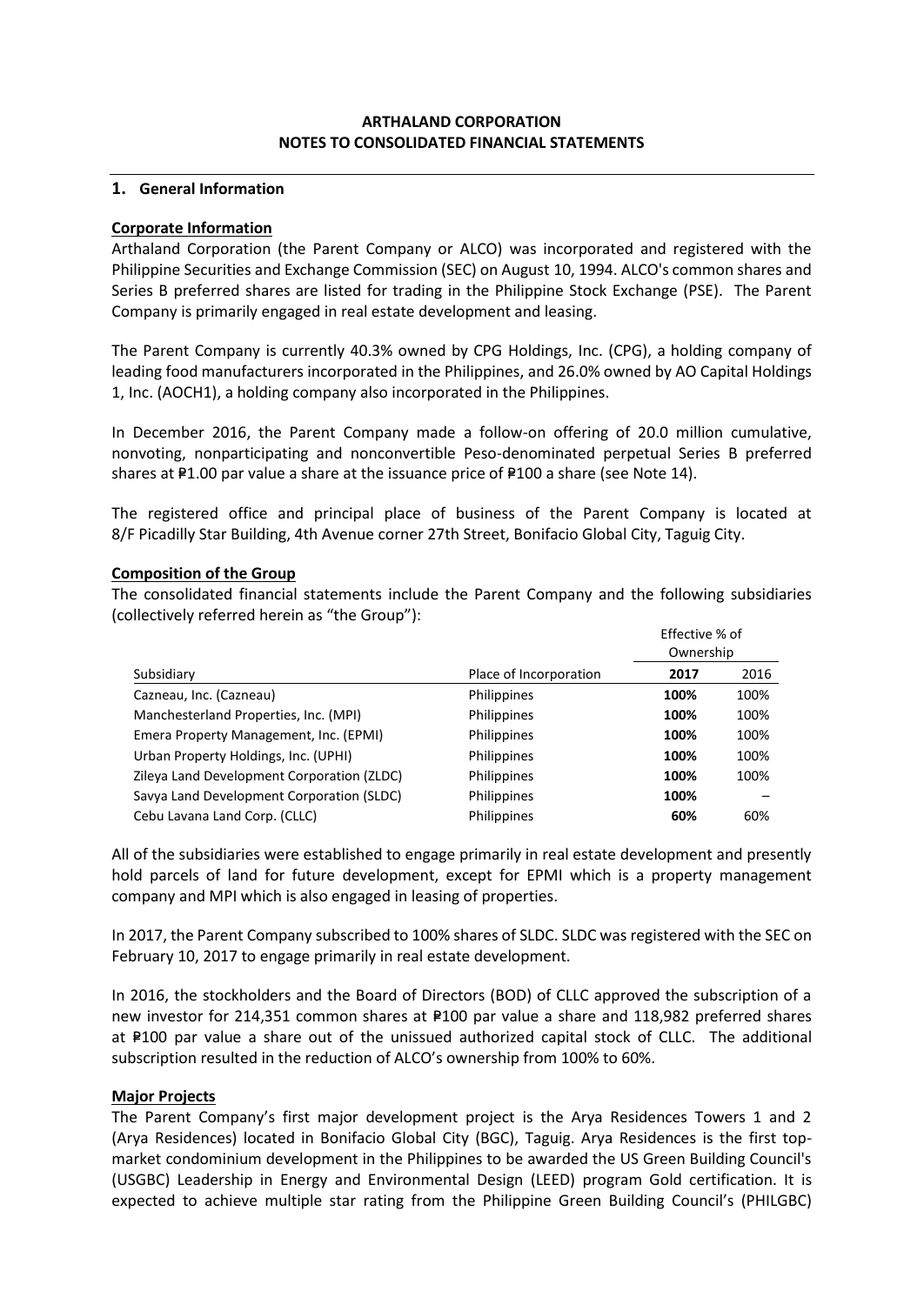Building for Ecologically Responsive Design Excellence (BERDE) program. Arya Residences was completed on December 31, 2016.

In 2014, the Group started the construction of Arthaland Century Pacific Tower (ACPT), ALCO's flagship office project, which is set to be BGC's landmark of sustainability. This 30-storey AAA-grade office building located along the prime 5th Avenue is designed by SOM New York, the same group that penned the One World Trade Center and Burj Khalifa in Dubai, and is a building targeting dual certification. It has been pre-certified as LEED Gold and the Parent Company is targeting to secure a LEED Platinum certification for it. ACPT is registered with the Philippine Economic Zone Authority (PEZA) as an Ecozone Facilities Enterprise and is expected to be completed in 2018.

In 2016, CLLC commenced the development of Cebu Exchange Project (Cebu Exchange), a 38-storey LEED and BERDE certified office building that will be developed in Barangay Lahug, Cebu City. Besides being designed to be a world-class workplace, Cebu Exchange is envisioned to be a complete ecosystem, with four retail floors for the convenience of its occupants. With a gross floor area of 110,000 square meters, Cebu Exchange boasts of being the largest green building in the country. Preselling began in September 2017 while construction commenced in the second quarter of 2018.

In 2017, Cazneau has started planning for a sustainable, master planned and integrated community in an eight-hectare property in Biñan City, Laguna, adjacent to the De La Salle University Science and Technology campus. This project will be catering to start-ups, incubators, student, faculty population and starter families within the area. In 2018, Cazneau started the construction of a campus-type or dormitory-type residential community.

## **Approval of the Interim Consolidated Financial Statements**

The interim consolidated financial statements of the Group as at and for the six months ended June 30, 2018 were approved and authorized for issue by the Board of Directors (BOD) on August 1, 2018.

## **2. SUMMARY OF SIGNIFICANT ACCOUNTING POLICIES**

#### **Basis of Preparation**

The interim consolidated financial statements as of June 30,2018 and December 31, 2017 and for the six months ended June 30, 2018 and 2017 have been prepared in compliance with Philippine Accounting Standards (PAS) 34, *Interim Financial Reporting*. They do not include all of the information and disclosures required in the annual audited consolidated financial statements and should be read in conjunction with the consolidated financial statements of the Group as at and for the year ended December 31, 2017.

#### **Measurement Bases**

The interim consolidated financial statements are presented in Philippine Peso, the Group's functional and presentation currency. All values are stated in absolute amounts, unless otherwise indicated.

The interim consolidated financial statements of the Group have been prepared on a historical cost basis, except for fair value through profit or loss (FVPL) and investment properties which are carried at fair value. Historical cost is generally based on the fair value of the consideration given in exchange for assets.

Fair value is the price that would be received to sell an asset or paid to transfer a liability in an orderly transaction between market participants at the measurement date. The fair value measurement is based on the presumption that the transaction to sell the asset or transfer or the liability takes place either: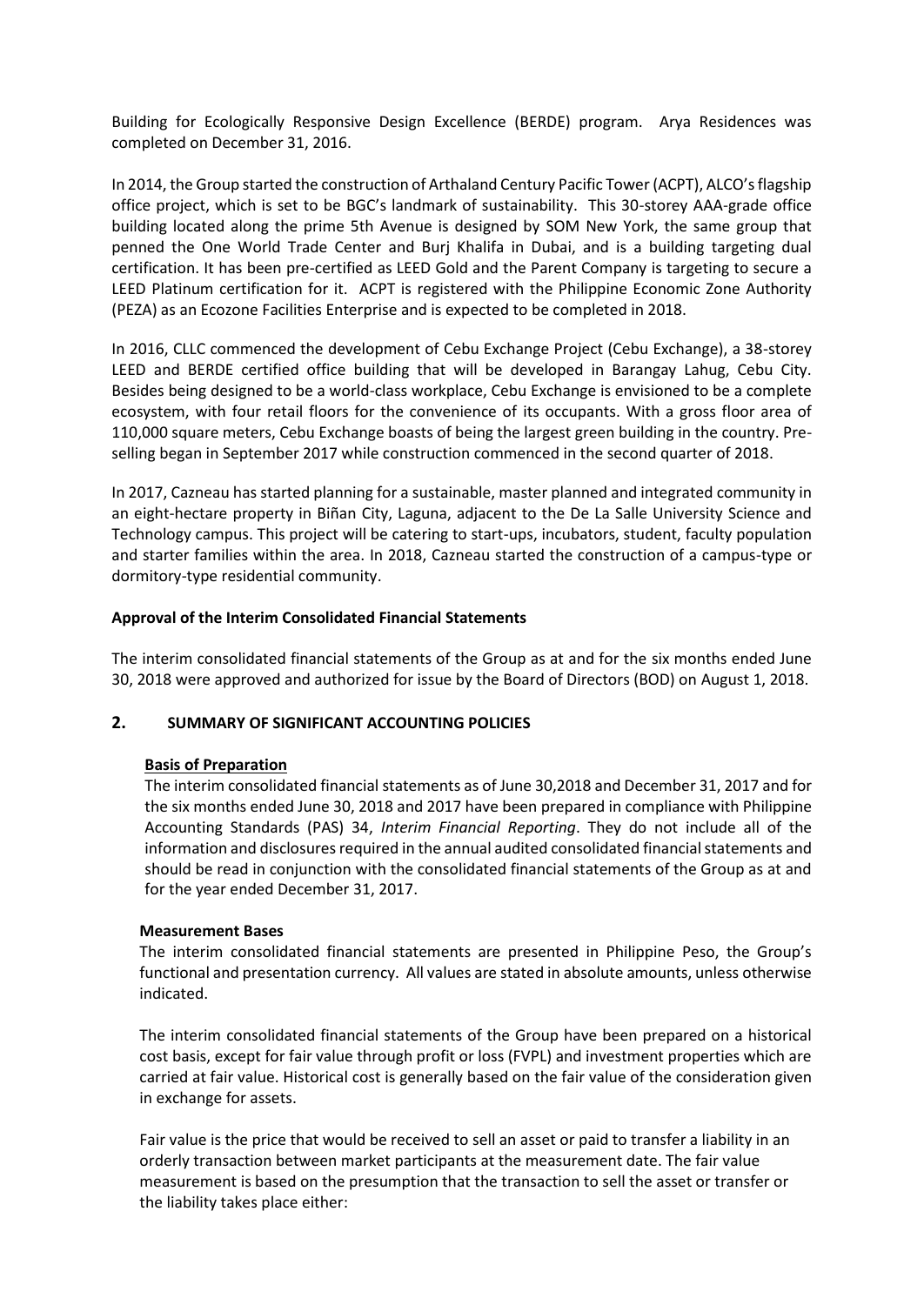- in the principal market for the asset or liability; or
- in the absence of a principal market, in the most advantageous market for the asset or liability.

The principal or the most advantageous market must be accessible by the Group.

The fair value of an asset or a liability is measured using the assumptions that market participants would use when pricing the asset or liability, assuming that market participants act in their economic best interest.

A fair value measurement of a non-financial asset takes into account a market participant's ability to generate economic benefits by using the asset in its highest and best use or by selling it to another market participant that would use the asset in its highest and best use.

When measuring the fair value of an asset or a liability, the Group uses market observable data to the extent possible. If the fair value of an asset or a liability is not directly observable, it is estimated by the Group (working closely with external qualified valuers) using valuation techniques that maximize the use of relevant observable inputs and minimize the use of unobservable inputs (e.g. by use of the market comparable approach that reflects recent transaction prices for similar items, discounted cash flow analysis, or option pricing models refined to reflect the issuer's specific circumstances). Inputs used are consistent with the characteristics of the asset or liability that market participants would take into account.

Further information about assumptions made in measuring fair values is included in the following:

- Note 3 Significant Accounting Judgments, Estimates and Assumptions
- Note 5 Financial Assets at FVPL
- Note 8 Investment Properties

Fair values are categorized into different levels in a fair value hierarchy based on the degree to which the inputs to the measurement are observable and the significance of the inputs to the fair value measurement in its entirety:

- Level 1 fair value measurements are those derived from quoted prices (unadjusted) in active markets for identical assets or liabilities.
- Level 2 fair value measurements are those derived from inputs other than quoted prices included within Level 1 that are observable for the asset or liability, either directly (i.e. as prices) or indirectly (i.e. derived from prices).
- Level 3 fair value measurements are those derived from valuation techniques that include inputs for the asset or liability that are not based on observable market data (unobservable inputs).

Transfers between levels of the fair value hierarchy are recognized by the Group at the end of the reporting period during which the change occurred.

## **Change in Accounting Policy and Adoption of New and Amended PFRS**

The accounting policies adopted are consistent with those of the previous financial year, except for the adoption of the following new and amended PFRS: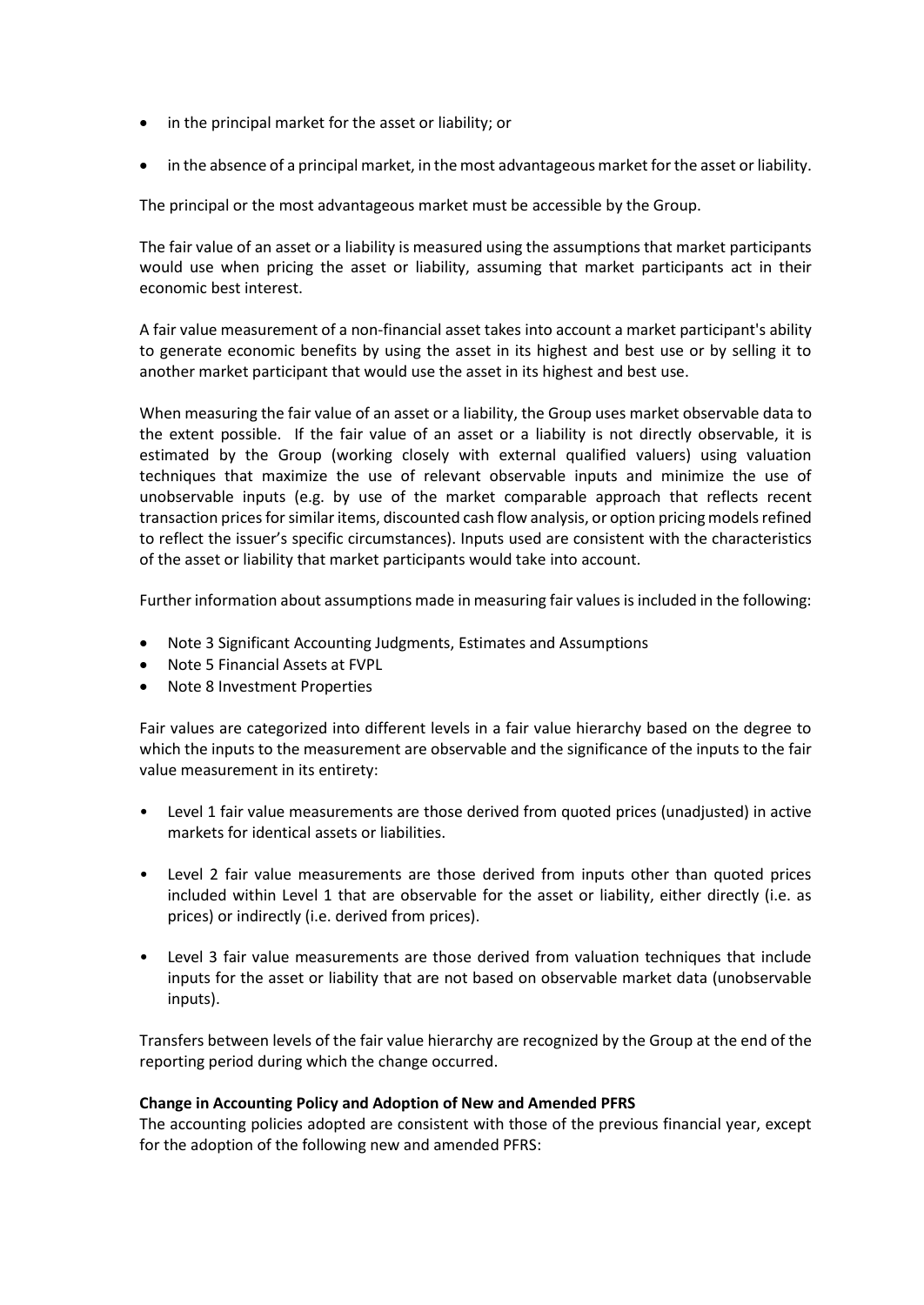## *Adopted effective January 1, 2017 –*

- Amendments to PAS 7, *Statement of Cash Flows - Disclosure Initiative* The amendments require entities to provide information that enable the users of financial statements to evaluate changes in liabilities arising from their financing activities.
- Amendment to PFRS 12, Disclosures of Interests in Other Entities Clarification of the Scope of the Standard – The amendments are part of the Annual Improvements to PFRS 2014-2016 Cycle and clarify that the disclosure requirements in PFRS 12 apply to interests in entities within the scope of PFRS 5, Non-current Assets Held for Sale and Discontinued Operations, except for summarized financial information for those interests (i.e. paragraphs B10-B16 of PFRS 12).

## *Adopted effective January 1, 2018 –*

• PFRS 9, *Financial Instruments* – This standard will replace PAS 39, *Financial Instruments: Recognition and Measurement,* (and all the previous versions of PFRS 9). It contains requirements for the classification and measurement of financial assets and financial liabilities, impairment, hedge accounting and derecognition.

PFRS 9 requires all recognized financial assets to be subsequently measured at amortized cost or fair value (through profit or loss or through other comprehensive income), depending on their classification by reference to the business model within which they are held and their contractual cash flow characteristics.

For financial liabilities, the most significant effect of PFRS 9 relates to cases where the fair value option is taken: the amount of change in fair value of a financial liability designated as at FVPL that is attributable to changes in the credit risk of that liability is recognized in other comprehensive income (rather than in profit or loss), unless this creates an accounting mismatch.

For the impairment of financial assets, PFRS 9 introduces an "expected credit loss" model based on the concept of providing for expected losses at inception of a contract; it will no longer be necessary for there to be objective evidence of impairment before a credit loss is recognized.

For hedge accounting, PFRS 9 introduces a substantial overhaul allowing financial statements to better reflect how risk management activities are undertaken when hedging financial and non-financial risk exposures.

The derecognition provisions are carried over almost unchanged from PAS 39.

- PFRS 15, *Revenue from Contracts with Customers* The new standard replaces PAS 11, *Construction Contracts*, PAS 18, *Revenue*, and related interpretations. It establishes a single comprehensive framework for revenue recognition to apply consistently across transactions, industries and capital markets, with a core principle (based on a five-step model to be applied to all contracts with customers), enhanced disclosures and new or improved guidance (e.g. the point at which revenue is recognized, accounting for variable considerations, costs of fulfilling and obtaining a contract, etc.).
- Amendment to PFRS 15, *Revenue from Contracts with Customers Clarification to PFRS 15* The amendments provide clarifications on the following topics: (a) identifying performance obligations; (b) principal versus agent considerations; and (c) licensing. The amendments also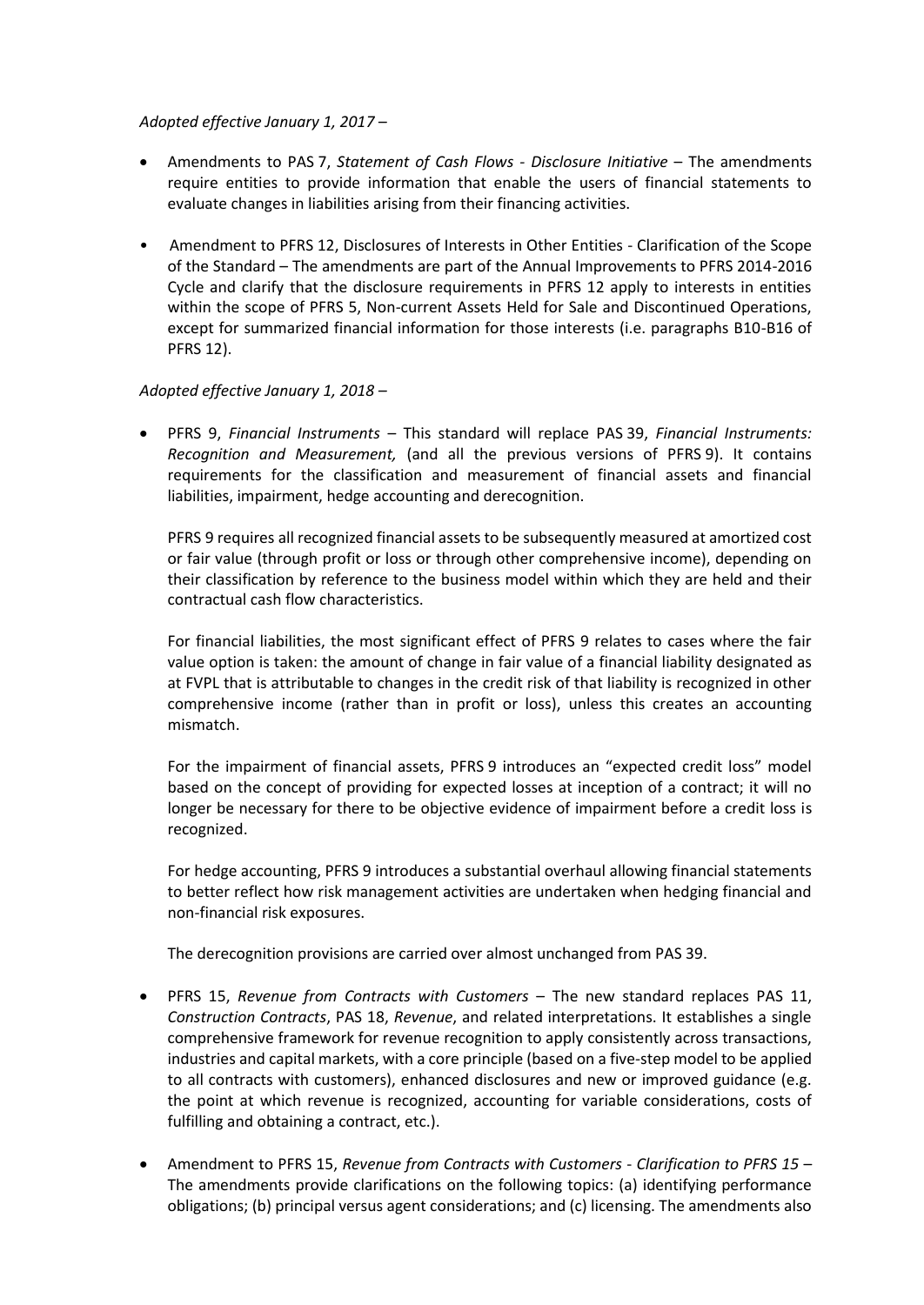provide some transition relief for modified contracts and completed contracts.

- PIC Q&A No. 2016-04, *Application of PFRS 15 "Revenue from Contracts with Customers" on Sale of Residential Properties under Pre-completion Contracts –* The interpretation provide implementation guidance, in relation to the mandatory adoption of the new revenue accounting standard in 2018, specifically on accounting for revenue from the sale of a residential property unit under pre-completion stage by a real estate developer that enters into a Contract to Sell with a buyer – whether the sale meet the criteria for revenue recognition over time.
- Amendments to PAS 40, *Investment Property - Transfers of Investment Property* The amendments clarify that transfers to, or from, investment property (including assets under construction and development) should be made when, and only when, there is evidence that a change in use of a property has occurred.
- Philippine Interpretation IFRIC 22, *Foreign Currency Transactions and Advance Consideration* – The interpretation provides guidance clarifying that the exchange rate to use in transactions that involve advance consideration paid or received in a foreign currency is the one at the date of initial recognition of the non-monetary prepayment asset or deferred income liability.

The adoption of the foregoing amended PFRS did not have any material effect on the consolidated financial statements except for the adoption of PFRS 15. Additional disclosures have been included in the notes to consolidated financial statements, as applicable.

## **New and Amended PFRS Not Yet Adopted**

Relevant new and amended PFRS which is not yet effective for the year ended December 31, 2017 and have not been applied in preparing the consolidated financial statements is summarized below. This is effective for annual periods beginning on or after January 1, 2019 -

• PFRS 16, *Leases –* Significant change introduced by the new standard is that almost all leases will be brought onto lessees' balance sheets under a single model (except leases of less than 12 months and leases of low-value assets), eliminating the distinction between operating and finance leases. Lessor accounting, however, remains largely unchanged and the distinction between operating and finance lease is retained.

The Group anticipates that the application of PFRS 16 might have a significant effect on amounts reported in respect of the Group's financial assets and financial liabilities. However, it is not practicable to provide a reasonable estimate of that effect until a detailed review has been completed.

## **Basis of Consolidation**

*Subsidiaries.* Subsidiaries are entities controlled by the Parent Company. Control is achieved when the Parent Company is exposed, or has rights, to variable returns from its involvement with the investee and has the ability to affect those returns through its power over the investee. Specifically, the Parent Company controls an investee if and only if the Parent Company has:

- power over investee;
- exposure, or rights, to variable returns from its involvement with the investee; and
- the ability to use its power over the investee affect its returns.

Subsidiaries are consolidated from the date of acquisition or incorporation, being the date on which the Parent Company obtains control, and continue to be consolidated until the date such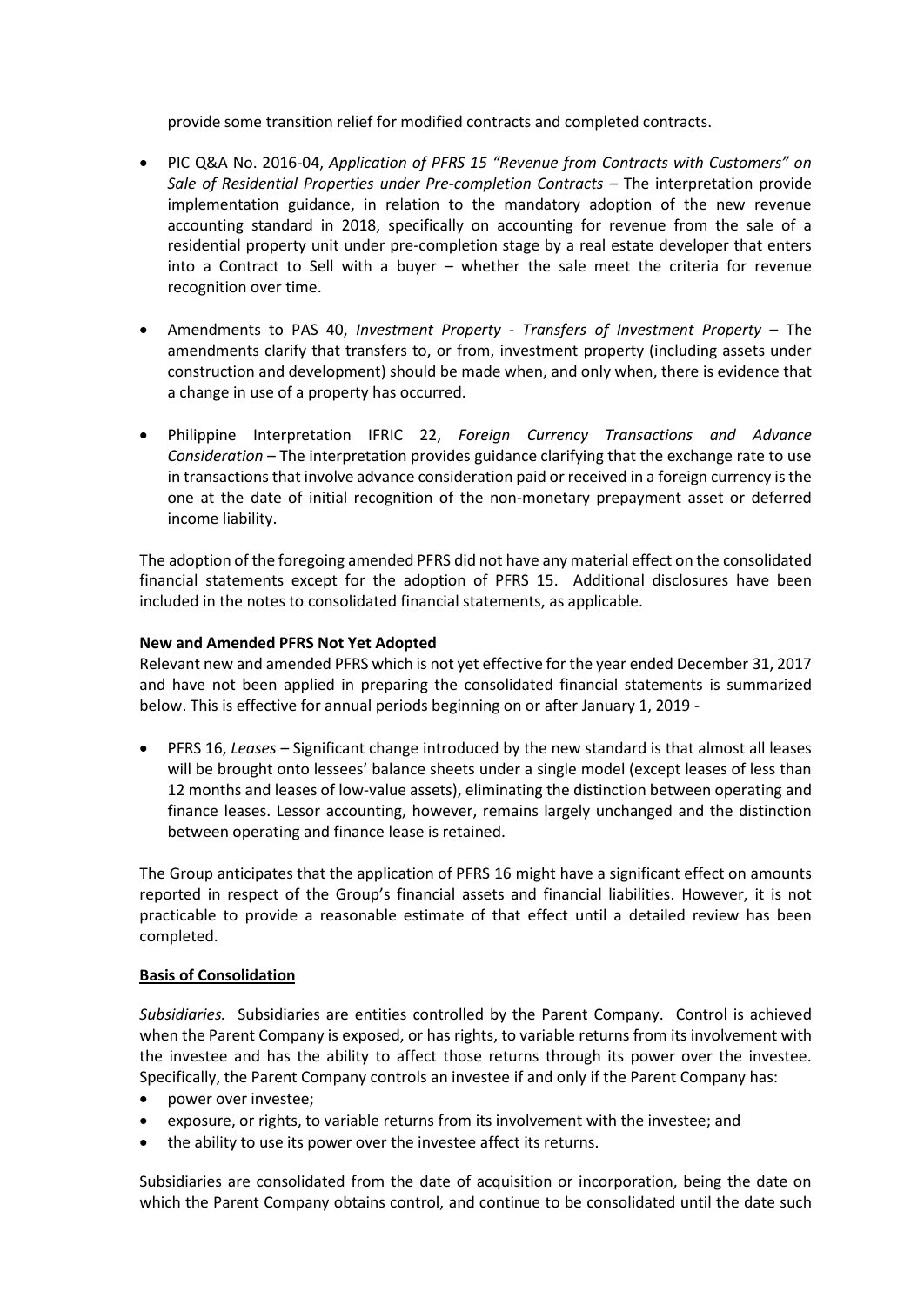control ceases.

The financial statements of the subsidiaries are prepared using the same reporting period of the Parent Company. Consolidated financial statements are prepared using uniform accounting policies for like transactions and other events in similar circumstances. Intercompany balances and transactions, including intercompany profits and unrealized profits and losses, are eliminated in full.

A change in ownership interest of a subsidiary, without a change of control, is accounted for as an equity transaction. Upon the loss of control, the Group derecognizes the assets and liabilities of the subsidiary, any non-controlling interests and the other components of equity related to the subsidiary. Any surplus or deficit arising from the loss of control is recognized in profit or loss. If the Group retains interest in the previous subsidiary, then such interest is measured at fair value at the date control is lost. Subsequently, it is accounted for as an equity-accounted investee or as an AFS investment depending on the level of influence retained.

Non-controlling interest represents the portion of net assets and profit or loss not held by the Parent Company and is presented separately in the Group's consolidated statements of comprehensive income and within equity in the Group's consolidated statements of financial position, separate from equity attributable to equity holders of the Parent Company.

## **Financial Assets and Liabilities**

*Date of Recognition.* Financial assets and liabilities are recognized in the consolidated statements of financial position when it becomes a party to the contractual provisions of a financial instrument.

*Initial Recognition.* Financial assets and financial liabilities are recognized initially at fair value. Directly attributable transaction costs are included in the initial measurement of financial instruments, except for financial instruments classified at FVPL.

*"Day 1" Difference.* Where the transaction in a non-active market is different from the fair value of other observable current market transactions in the same instrument or based on a valuation technique whose variables include only data from observable market, the Group recognizes the difference between the transaction price and fair value (a "Day 1" difference) in profit or loss. In cases where there are no observable data on inception, the Group deems the transaction price as the best estimate of fair value and recognizes "Day 1" difference in profit or loss when the inputs become observable or when the instrument is derecognized. For each transaction, the Group determines the appropriate method of recognizing the "Day 1" difference.

*Classification of Financial Instruments.* The Group classifies its financial assets into the following categories: financial assets at FVPL, held-to-maturity (HTM) investments, available-for-sale (AFS) financial assets, and loans and receivables. The Group classifies its financial liabilities into financial liabilities at FVPL and other financial liabilities at amortized cost.

The Company determines the classification of its financial assets on initial recognition and, where allowed and appropriate, re-evaluates this designation at each reporting date.

The Company does not have AFS financial assets, HTM investments and financial liabilities at FVPL.

*Financial Assets at FVPL.* Financial assets at FVPL include financial assets held for trading acquired for the purpose of selling in the near term and financial assets designated upon initial recognition as at FVPL. Financial assets at FVPL are carried in the consolidated statements of financial position at fair value. Realized and unrealized gains and losses on these assets are recognized under "Other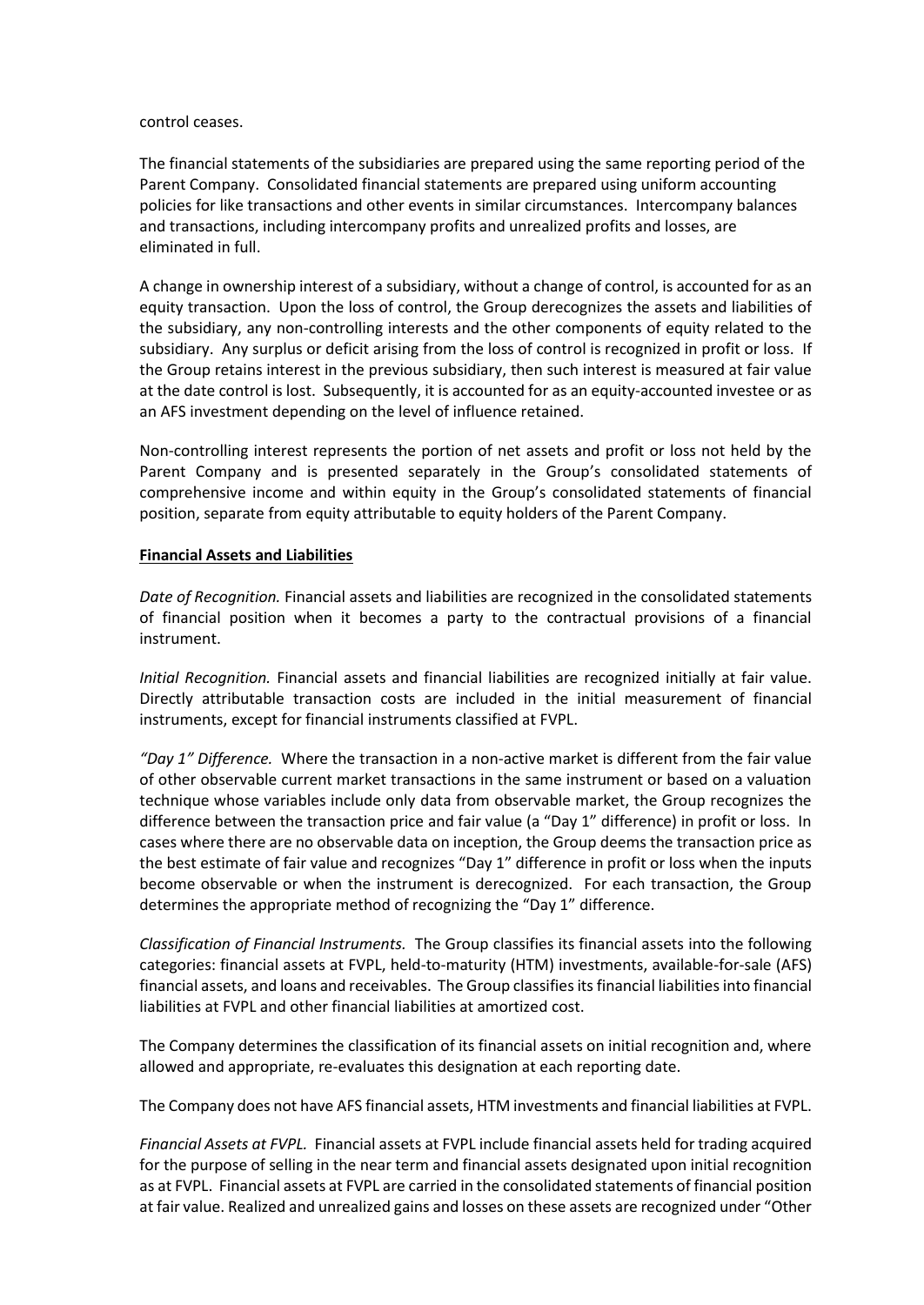income - net" account in profit or loss.

The Group classified its investment in money market fund under this category.

*Loans and Receivables.* Loans and receivables are non-derivative financial assets with fixed or determinable payments that are not quoted in an active market. After initial measurement, loans and receivables are carried at amortized cost using the effective interest method less any allowance for impairment. The calculation takes into account any premium or discount on acquisition and includes transaction costs and fees that are an integral part of the effective interest rate. Gains and losses are recognized in profit or loss when the loans and receivables are derecognized or impaired, as well as through the amortization process.

The Group's cash and cash equivalents, trade and other receivables (excluding advances for project development and advances to employees), investment in time deposits, deposits and amounts held in escrow are classified under this category.

Cash includes cash on hand and in banks which are stated at face value. Cash equivalents are short-term, highly liquid investments that are readily convertible to known amounts of cash and are subject to an insignificant risk of changes in value.

*Other Financial Liabilities at Amortized Cost.* Other financial liabilities at amortized cost pertain to issued financial instruments or their components that are not classified or designated at FVPL and contain obligations to deliver cash or another financial asset to the holder to settle the obligation other than by the exchange of fixed amount of cash or another financial asset for a fixed number of own equity.

The Group's loans payable, accounts payable and other liabilities (excluding payable to buyers and statutory liabilities) and due to a related party are classified as other financial liabilities at amortized cost.

## **Derecognition of Financial Instruments**

*Financial Assets*. A financial asset (or when applicable, a part of a financial asset or part of a group of similar financial assets) is derecognized when:

- the right to receive cash flows from the asset has expired;
- the Group retains the right to receive cash flows from the asset, but has assumed an obligation to pay them in full without material delay to a third party under a "pass-through" arrangement; or
- the Group has transferred its right to receive cash flows from the asset and either: (a) has transferred substantially all the risks and rewards of the asset, or (b) has neither transferred nor retained substantially all the risks and rewards of the asset, but has transferred control of the asset.

Where the Group has transferred its right to receive cash flows from an asset and has neither transferred nor retained substantially all the risks and rewards of the asset but has transferred control of the asset, the asset is recognized to the extent of the Group's continuing involvement in the asset. Continuing involvement that takes the form of a guarantee over the transferred asset is measured at the lower of the original carrying amount of the asset and the maximum amount of consideration that the Group could be required to pay.

*Financial Liabilities.* A financial liability is derecognized when the obligation under the liability is discharged, cancelled or has expired. When an existing financial liability is replaced by another from the same lender on substantially different terms, or the terms of an existing liability are substantially modified, such an exchange or modification is treated as a derecognition of the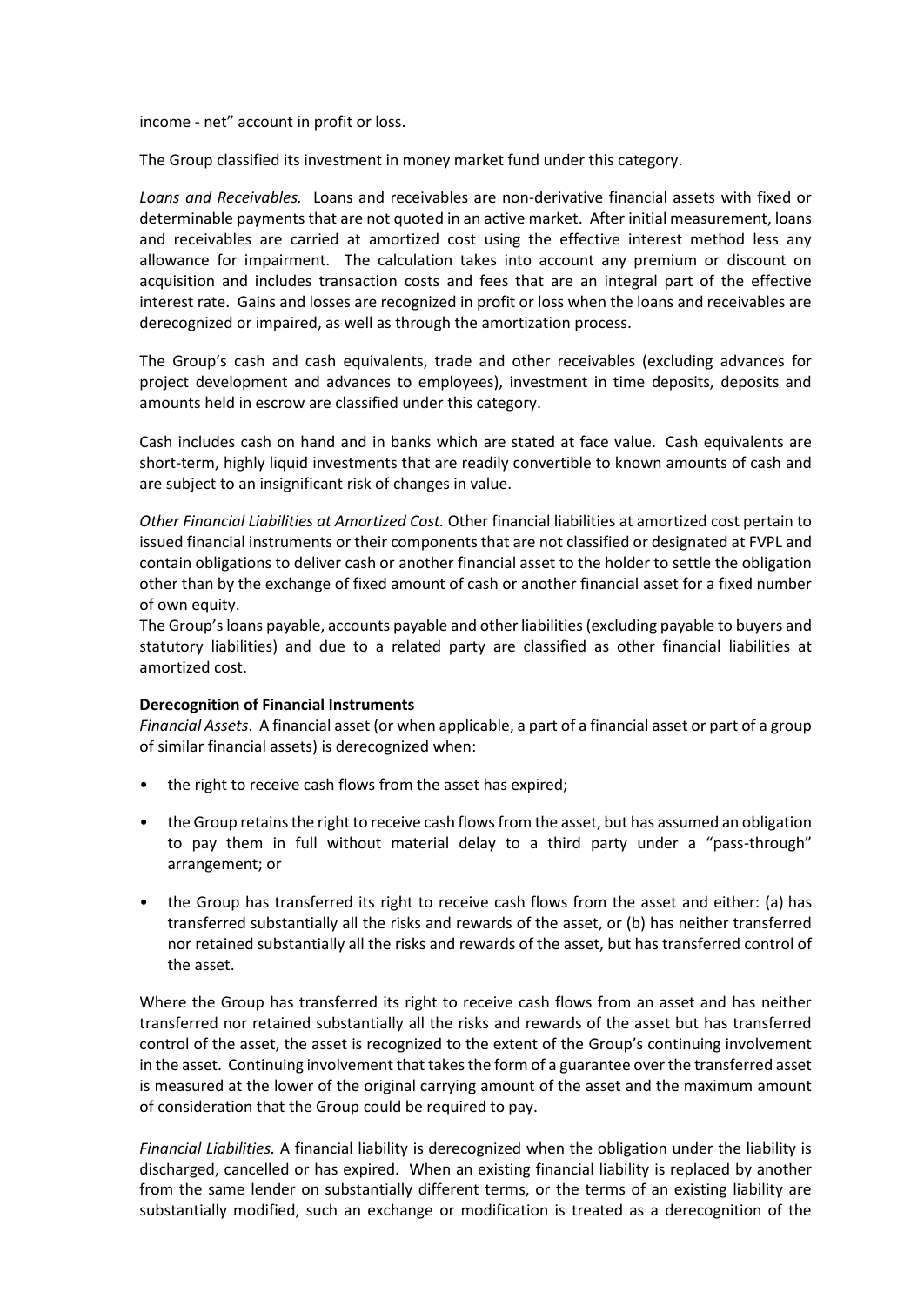original liability and the recognition of a new liability, and the difference in the respective carrying amounts is recognized in profit or loss.

#### **Impairment of Financial Assets**

The Group assesses at each reporting date whether there is objective evidence that a financial or group of financial assets is impaired. Objective evidence includes observable data that comes to the attention of the Group about loss events such as but not limited to significant financial difficulty of the counterparty, a breach of contract, such as a default or delinquency in interest or principal payments and probability that borrower will enter bankruptcy or other financial reorganization. If there is objective evidence that an impairment loss on financial assets carried at amortized cost (e.g., receivables) has been incurred, the amount of the loss is measured as the difference between the assets' carrying amount and the present value of estimated future cash flows discounted at the asset's original effective interest rate. Time value is generally not considered when the effect of discounting is not material. The carrying amount of the asset shall be reduced either directly or through use of an allowance account. The amount of the loss shall be recognized in profit or loss.

The Group first assesses whether objective evidence of impairment exists individually for financial assets that are individually significant, and individually or collectively for financial assets that are not individually significant.

If it is determined that no objective evidence of impairment exists for an individually assessed financial asset, whether significant or not, the asset is included in the group of financial assets with similar credit risk and characteristics and that group of financial assets is collectively assessed for impairment. Assets that are individually assessed for impairment and for which an impairment loss is or continues to be recognized are not included in a collective assessment of impairment.

If, in a subsequent period, the amount of the estimated impairment loss decreases because of an event occurring after the impairment was recognized, the previously recognized impairment loss is reduced by adjusting the allowance account. Any subsequent reversal of an impairment loss is recognized in profit or loss, to the extent that the carrying amount of the asset does not exceed its amortized cost at the reversal date.

## **Offsetting of Financial Instruments**

Financial assets and financial liabilities are offset and the net amount is reported in the consolidated statements of financial position if, and only if, there is a currently enforceable legal right to offset the recognized amounts and there is an intention to settle on a net basis, or to realize the assets and settle the liabilities simultaneously.

## **Classification of Financial Instruments Between Debt and Equity**

A financial instrument is classified as debt, if it provides for a contractual obligation to:

- deliver cash or another financial asset to another entity; or
- exchange financial assets or financial liabilities with another entity under conditions that are potentially unfavorable to the Group; or
- satisfy the obligation other than by exchange of a fixed amount of cash or another financial asset for a fixed number of own equity shares.

If the Group does not have an unconditional right to avoid delivering cash or another financial asset to settle its contractual obligation, the obligation meets the definition of a financial liability. The components of issued financial instruments that contain both liability and equity elements are accounted for separately, with the equity component being assigned the residual amount, after deducting from the instrument as a whole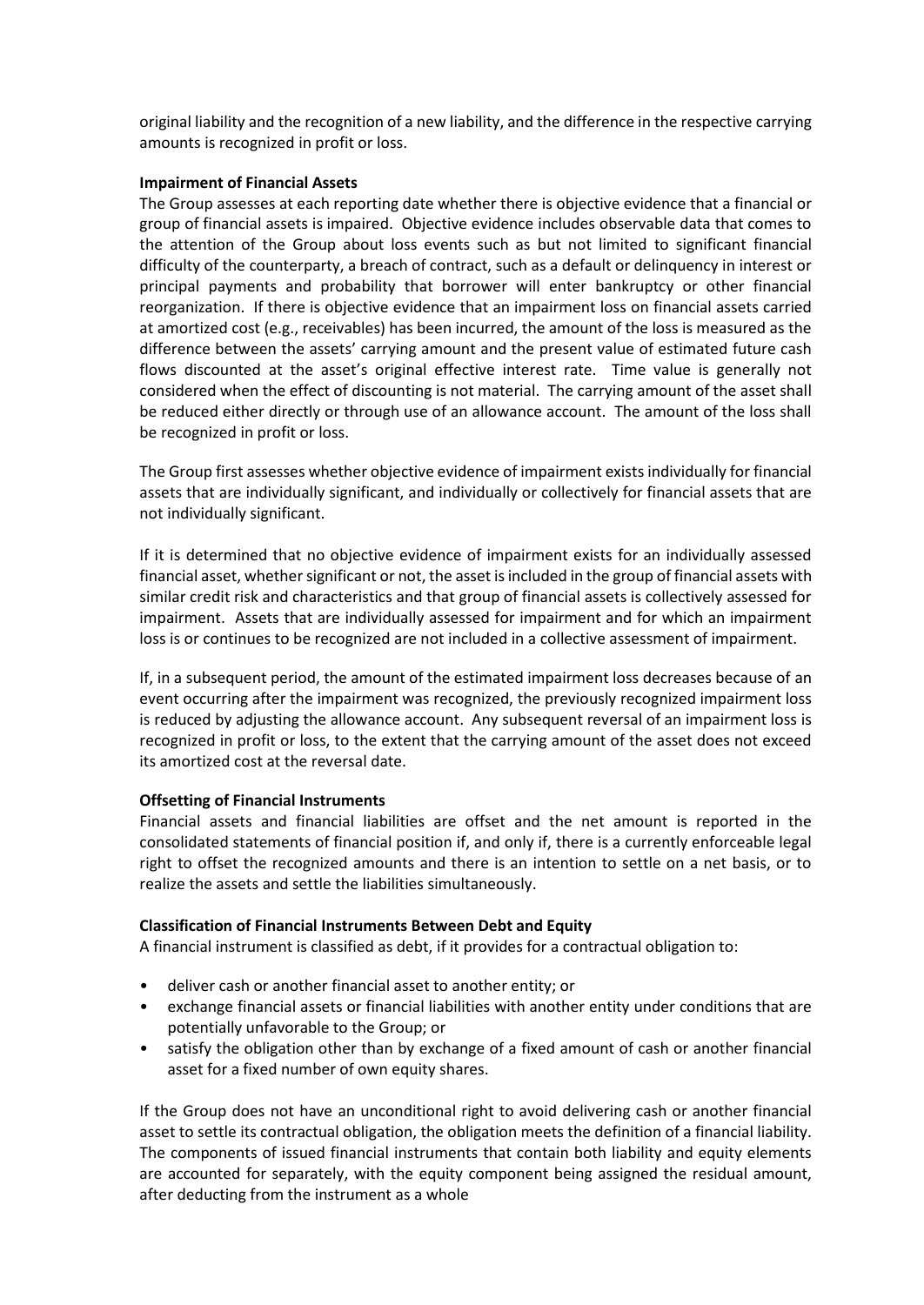#### **Debt Issue Costs**

Debt issue costs are considered as an adjustment to the effective yield of the related debt and are deferred and amortized using the effective interest rate method. When a loan is paid, the related unamortized debt issue costs at the date of repayment are recognized in profit or loss.

#### **Real Estate for Sale**

Property acquired or being constructed for sale in the ordinary course of business, rather than to be held for rental or capital appreciation, is held as inventory and is measured at the lower of cost and net realizable value (NRV).

Cost includes acquisition cost plus any other directly attributable costs of developing the asset to its saleable condition and cost of improving the properties up to the reporting date. Nonrefundable commissions paid to sales or marketing agents on the sale of real estate units are expensed when incurred.

NRV is the estimated selling price in the ordinary course of the business, based on market prices at the reporting date and discounted for the time value of money if material, less estimated costs to complete and the estimated costs to sell. NRV in respect of land under development is assessed with reference to market prices at the reporting date for similar completed property, less estimated costs to complete the construction and less an estimate of the time value of money to the date of completion.

## **Borrowing Costs**

Borrowing costs directly attributable to the acquisition or construction of an asset that necessarily takes a substantial period of time to get ready for its intended use or sale are capitalized as part of the cost of the respective assets. All other borrowing costs are expensed in the period they occur. Borrowing costs consist of interest and other costs that an entity incurs in connection with the borrowing of funds.

The interest capitalized is calculated using the Group's weighted average cost of borrowings after adjusting for borrowings associated with specific developments. When borrowings are associated with specific developments, the amounts capitalized is the gross interest incurred on those borrowings less any investment income arising on their temporary investment. Interest is capitalized from the commencement of the development work until the date of practical completion. The capitalization of finance costs is suspended if there are prolonged periods when development activity is interrupted. Interest is also capitalized on the purchase cost of a site of property acquired specifically for redevelopment, but only where activities necessary to prepare the asset for redevelopment are in progress.

#### **Investment Properties**

Investment properties are properties held either to earn rental income or for capital appreciation or both, but not for sale in the ordinary course of business or for administrative purposes.

Investment properties were previously measured at cost, including transaction costs. Cost comprises the purchase price and any directly attributable costs in developing and improving the properties.

Starting 2016, the Group adopted the fair value model for accounting for its investment properties. Under this method, investment properties are initially measured at cost but are subsequently remeasured at fair value at each reporting date, which reflects market conditions at the reporting date. The fair value of investment properties is determined using market data approach and income approach by independent real estate appraiser. Gains or losses arising from changes in the fair values of investment properties are included in profit or loss in the period in which they arise, including the corresponding tax effect. For the purposes of these consolidated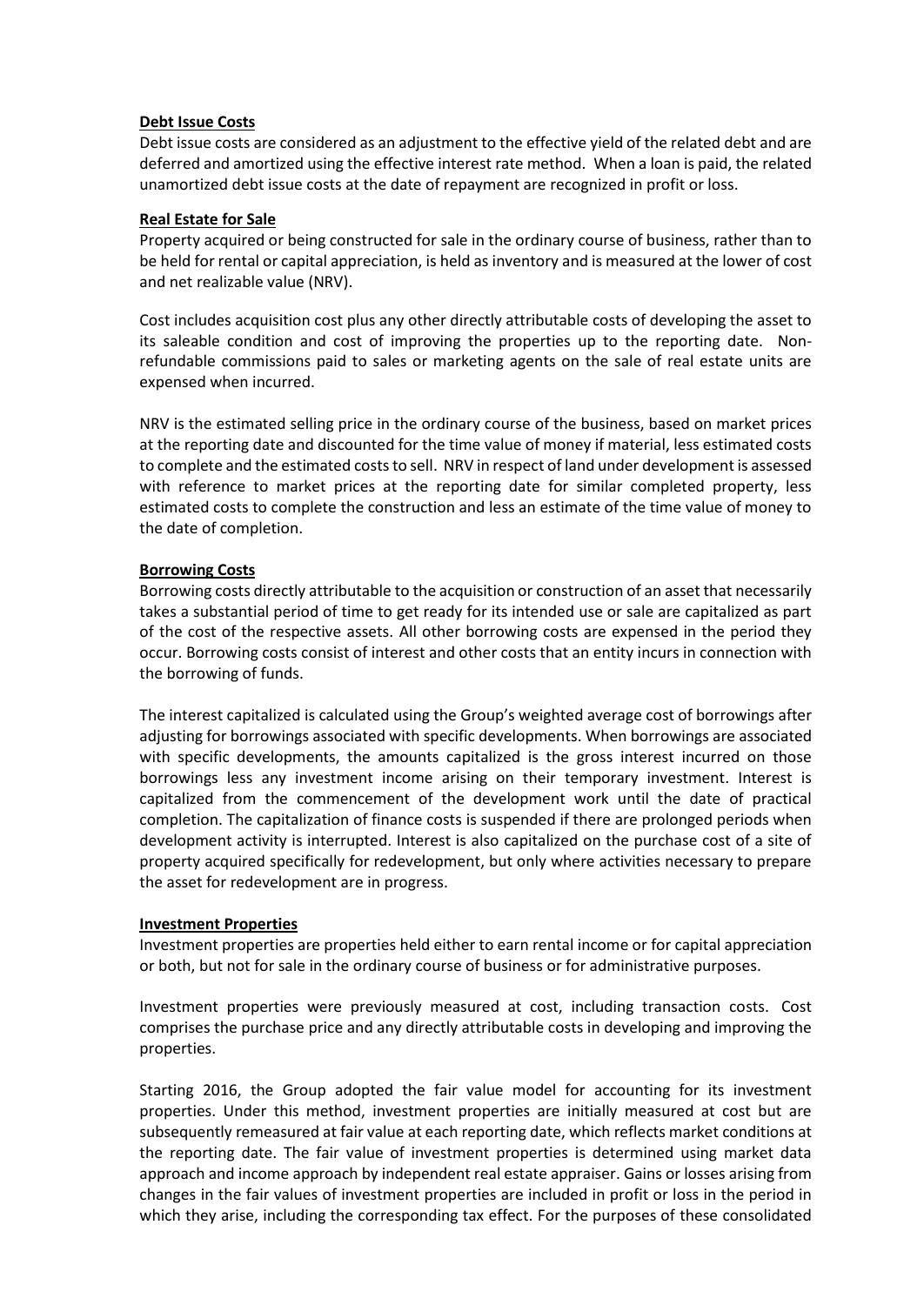financial statements, in order to avoid double counting, the fair value reported in the financial statements is reduced by the carrying amount of any accrued income resulting from the spreading of lease incentives and minimum lease payments.

Transfers are made to investment property when, and only when, there is a change in use, evidenced by the ending of owner-occupation, commencement of an operating lease to another party or ending of the construction or development. Transfers are made from investment property when, and only when, there is a change in use, evidenced by the commencement of owner occupation or commencement of development with a view to sale.

Investment properties are derecognized when either those have been disposed of or when the investment property is permanently withdrawn from use and no future economic benefit is expected from its disposal. Any gain or loss on the retirement or disposal of an investment property is recognized in the consolidated statements of comprehensive income in the year of retirement or disposal.

## **Property and Equipment**

Property and equipment are carried at cost less accumulated depreciation and amortization and impairment losses.

The initial cost of property and equipment consists of the purchase price, including import duties, borrowing costs (during the construction period) and other costs directly attributable to bring the asset to its working condition and location for its intended use. Cost also includes the cost of replacing parts of such property and equipment when the recognition criteria are met and the present value of the estimated cost of dismantling and removing the asset and restoring the site where the asset is located.

Expenditures incurred after the property and equipment have been put into operation, such as repairs, maintenance and overhaul costs, are normally charged to operations in the year the costs are incurred. In situations where it can be clearly demonstrated that the expenditures have resulted in an increase in the future economic benefits expected to be obtained from the use of an item of property and equipment beyond its originally assessed standard of performance, the expenditures are capitalized as additional costs of property and equipment.

Depreciation and amortization is calculated on a straight-line basis over the following estimated useful lives of the property and equipment:

|                                  | Number of Years                            |
|----------------------------------|--------------------------------------------|
| Office equipment                 | $3$ to 5                                   |
| <b>Furniture and fixtures</b>    | 3                                          |
| <b>Building and improvements</b> | $3$ to 5                                   |
| Leasehold improvements           | 3 to 5 or lease term, whichever is shorter |
| Transportation equipment         | $3$ to 5                                   |

The estimated useful lives and depreciation and amortization method are reviewed periodically to ensure that the periods and method of depreciation and amortization are consistent with the expected pattern of economic benefits from items of property and equipment.

Fully-depreciated assets are retained in the account until they are no longer in use and no further change for depreciation is made in respect to those assets.

An item of property and equipment is derecognized upon disposal or when no future economic benefits are expected from its use or disposal. Any gain or loss arising on derecognition of the asset (calculated as the difference between the net disposal proceeds and the carrying amount of the asset) is included in profit or loss in the year the asset is derecognized.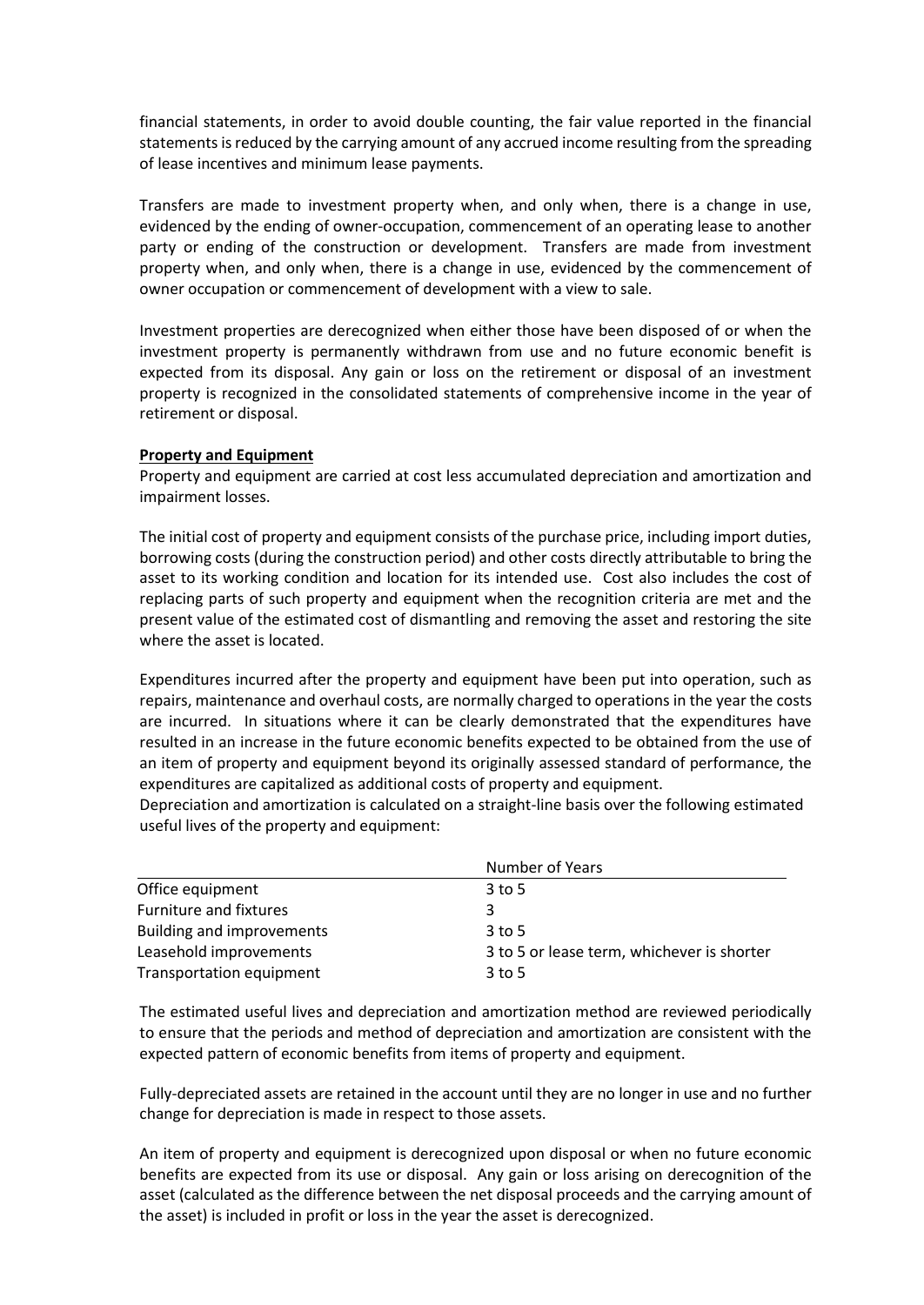#### **Impairment of Nonfinancial Assets**

The carrying amounts of the Group's nonfinancial assets are reviewed at each reporting date to determine whether there is any indication of impairment. If any such indication exists then the asset's net recoverable amount is estimated.

Any impairment loss is recognized if the carrying amount of an asset or its cash-generating unit exceeds its net recoverable amount. A cash-generating unit is the smallest identifiable asset group that generates cash flows that are largely independent from other assets of the Group. Impairment losses are recognized in profit or loss in the period incurred.

The net recoverable amount of an asset is the greater of its value in use or its fair value less costs to sell. Value in use is the present value of future cash flows expected to be derived from an asset while fair value less cost to sell is the amount obtainable from the sale of an asset in an arm's length transaction between knowledgeable and willing parties less costs of disposal. In assessing value in use, the estimated future cash flows are discounted to their present values using a pretax discount rate that reflects current market assessments of the time value of money and the risks specific to the asset.

Impairment losses recognized in prior periods are assessed at each reporting date for any indications that the loss has decreased or no longer exists. An impairment loss is reversed if there has been a change in the estimates used to determine the recoverable amount. An impairment loss is reversed only to the extent that the asset's carrying amount does not exceed the carrying amount that would have been determined, net of depreciation or amortization, if no impairment loss has been recognized.

## **Other Assets**

Other assets include value added tax (VAT), prepayments, deposits, investment in time deposit, amounts held in escrow and materials and supplies.

*VAT.* Revenues, expenses and assets are recognized net of the amount of VAT except where VAT incurred on a purchase of assets or services is not recoverable from the taxation authority.

The net amount of VAT recoverable from, or payable to, the tax authority is included as part of "Other assets" or "Accounts payable and other liabilities" accounts, respectively, in the consolidated statements of financial position.

*Deferred Input VAT.* In accordance with the Revenue Regulation (RR) No. 16-2005, input VAT on purchases or imports of the Group of capital goods (depreciable assets for income tax purposes) with an aggregate acquisition cost (exclusive of VAT) in each of the calendar month exceeding P1.0 million are claimed as credit against output VAT over 60 months or the estimated useful lives of capital goods, whichever is shorter. Deferred input VAT represents the unamortized amount of input VAT on capital goods. Deferred input that are expected to be claimed against output VAT for no more than 12 months after the financial reporting period are classified as other current assets. Otherwise these are classified as other noncurrent assets.

Where the aggregate acquisition cost (exclusive of VAT) of the existing or finished depreciable capital goods purchased or imported during any calendar month does not exceed  $P1.0$  million, the total input VAT will be allowable as credit against output VAT in the month of acquisition.

*Prepayments.* Prepayments are expenses paid in advance and recorded as assets before these are utilized. Prepayments are apportioned over the period covered by the payment and charged to profit or loss when incurred.

*Materials and Supplies.* The Group recorded as assets several construction materials and supplies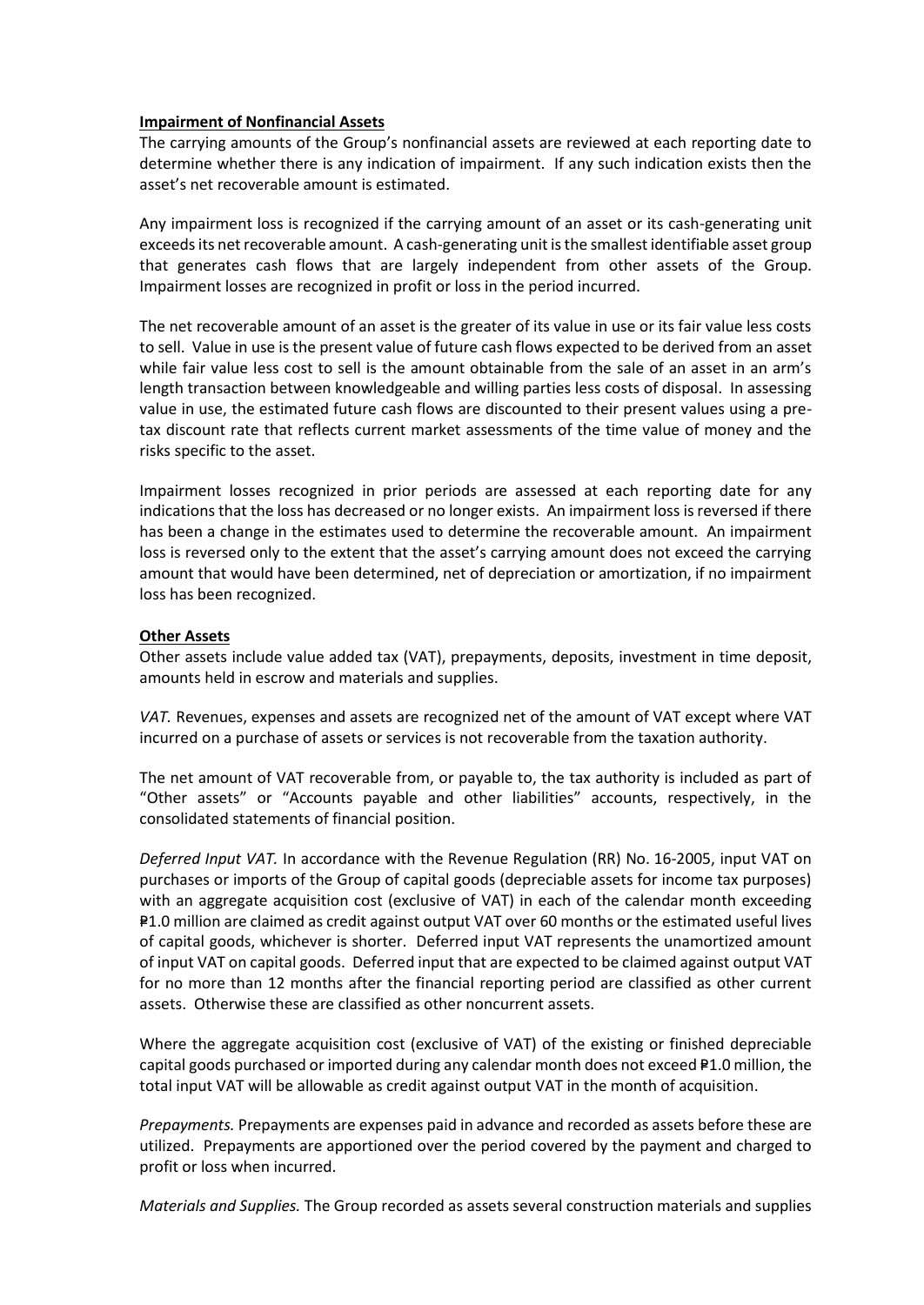from the completed construction of its projects.

#### **Creditable Withholding Taxes**

Creditable withholding taxes (CWT) represent the amount withheld by the Group's customers in relation to its income. CWT can be utilized as payment for income taxes provided that these are properly supported by certificates of creditable tax withheld at source subject to the rules on Philippine income taxation.

#### **Payable to Buyers**

Payable to buyers consist of amounts received by the Group from its customers as reservation fee for real estate sales. These are recorded at face amount in the consolidated statements of financial position and recognized as revenue in profit or loss when the revenue recognition criteria are met.

## **Capital Stock**

*Common Stock.* Common stock is measured at par value for all shares issued.

*Preferred Stock.* The Group's preferred stocks are cumulative, nonvoting, nonparticipating and nonconvertible. Preferred stock is classified as equity if this is nonredeemable, or redeemable only at the Group's option, and any dividends thereon are discretionary. Dividends thereon are recognized as distributions within equity upon approval by the BOD of the Group.

Preferred stock is classified as a liability if this is redeemable on a specific date or at the option of the shareholders, or if dividend payments are not discretionary. Dividends thereon are recognized as interest expense in profit or loss as accrued.

## **Additional Paid-in Capital**

Additional paid-in capital is the proceeds and/or fair value of considerations received in excess of par value of the subscribed capital stock. Incremental costs incurred directly attributable to the issuance of new shares are recognized as deduction from equity, net of any tax. Otherwise, these are recognized as expense in profit or loss.

## **Subscription Receivable**

Subscription receivable is the amount to be collected before the subscribed shares are issued and is presented as a deduction from equity.

## **Retained Earnings**

Retained earnings represent the cumulative balance of net income or loss, net of any dividend declaration and prior period adjustments.

## **Parent Company's Shares Held by Subsidiary**

Shares of the Parent Company held by subsidiary are carried at cost and are deducted from equity. No gain or loss is recognized on the purchase, sale, issue or cancellation of the Parent Company's own equity instruments. When the shares are retired, the capital stock account is reduced by its par value and the excess of cost over par value upon retirement is debited to additional paid-in capital to the extent of the specific or average additional paid-in capital when the shares were issued and to retained earnings for the remaining balance.

#### **Basic and Diluted Earnings Per Share (EPS)**

Basic EPS is computed by dividing the net income for the period attributable to equity holders of the Parent Company by the weighted average number of issued and outstanding and subscribed common shares during the period, with retroactive adjustment for any stock dividends declared.

Diluted EPS is computed in the same manner, adjusted for the effects of any potentially dilutive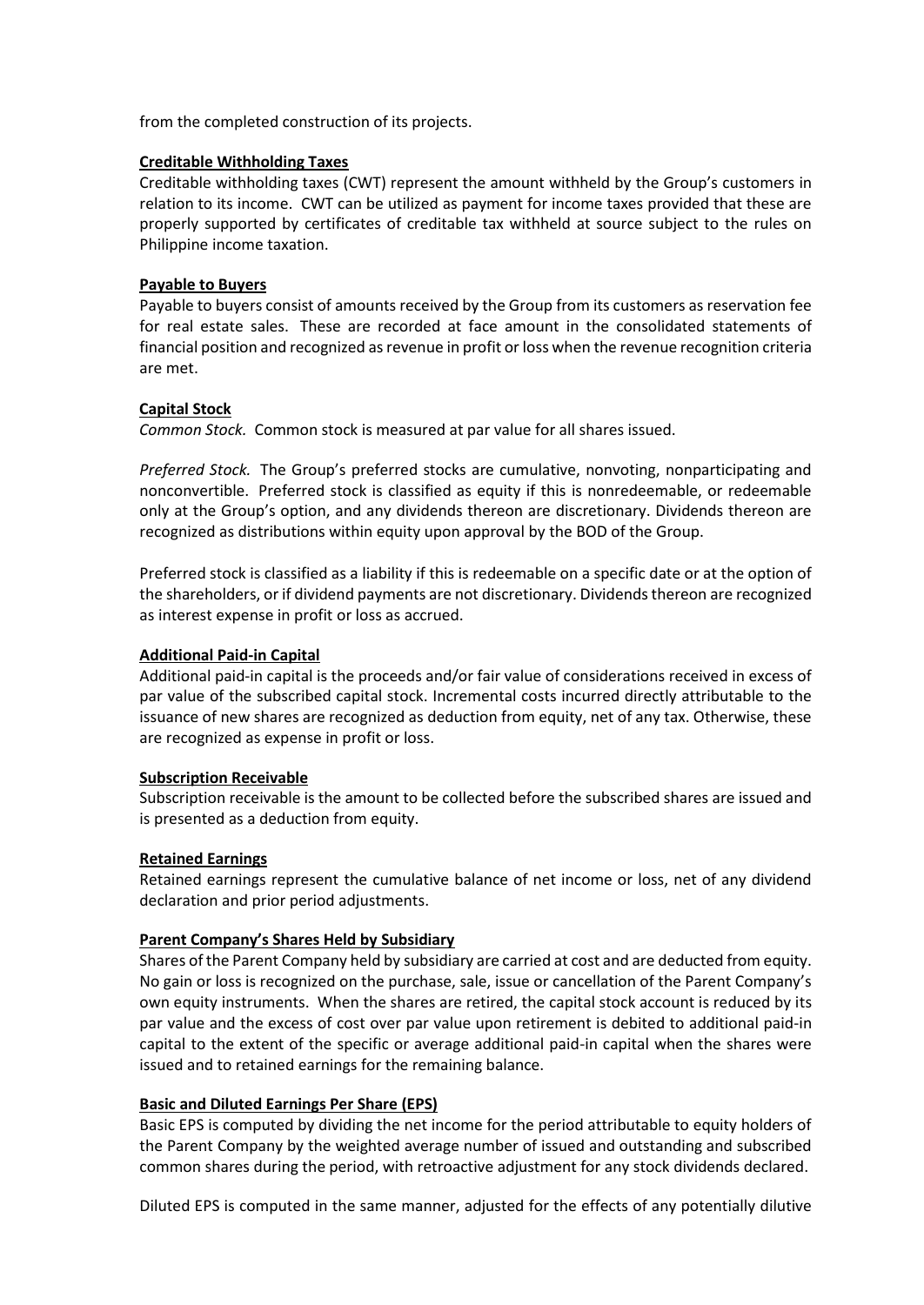convertible securities.

#### **Revenue Recognition**

Revenue is recognized to the extent that it is probable that the economic benefits will flow to the Group and the revenue can be reliably measured. The Group assesses its revenue arrangements against specific criteria in order to determine if it is acting as principal or agent. The group has concluded that it is acting as principal in all of its revenue arrangements. In addition, the following specific recognition criteria must also be met before revenue is recognized:

*Revenue from Real Estate Sales.* The Group assesses whether it is probable that the economic benefits will flow to the Group when the sales prices are collectible. Collectibility of the contract price is demonstrated by the buyer's commitment to pay, which is supported by the buyer's initial and continuous investments that motivates the buyer to honor its obligation. Collectibility is also assessed by considering factors such as collections, credit standing of the buyer and location of the property.

Revenue from sales of completed real estate projects is accounted for using the full accrual method. In accordance with Philippine Interpretations Committee Q&A No. 2006-01, the percentage-of-completion (POC) method is used to recognize income from sales of projects where the Group has material obligations under the sales contract to complete the project after the property is sold, the equitable interest has been transferred to the buyer, construction is beyond preliminary stage (i.e., engineering, design work, construction contracts execution, site clearance and preparation, excavation and the building foundation are finished), and the costs incurred or to be incurred can be measured reliably. Under this method, contract revenue is matched with the contract costs incurred in reaching the stage of completion, resulting in the reporting of revenue, expenses and profit which can be attributed to the proportion of work completed.

If any of the criteria under the full accrual or POC method is not met, the deposit method is applied until all the conditions for recording a sale are met. Any excess collections over the recognized receivables are included in the "Payable to Buyers" account under "Accounts payable and other liabilities" of the consolidated statements of financial position.

For income tax purposes, full recognition is applied when more than 25% of the selling price has been collected in the year of sale. Otherwise, the installment method is applied.

*Rental Income.* Rental income arising from operating leases on investment properties is recognized on a straight-line basis over the lease terms, except for contingent rental income which is recognized in the period that it arises. Tenant lease incentives are recognized as a reduction of rental income on a straight-line basis over the term of the lease. The lease term is the noncancellable period of the lease together with any further term for which the tenant has the option to continue the lease, where, at the inception of the lease, management is reasonably certain that the tenant will exercise that option.

*Interest Income*. Revenue is recognized as the interest accrues taking into account the effective yield on the asset.

*Project management fees.* Revenue is recognized in profit or loss when the related services are rendered.

*Other income.* Income from other sources is recognized when earned during the period.

#### **Cost and Expenses Recognition**

Cost and expenses are decreases in economic benefits during the accounting period in the form of outflows or depletions of assets or incurrence of liabilities that result in decreases in equity, other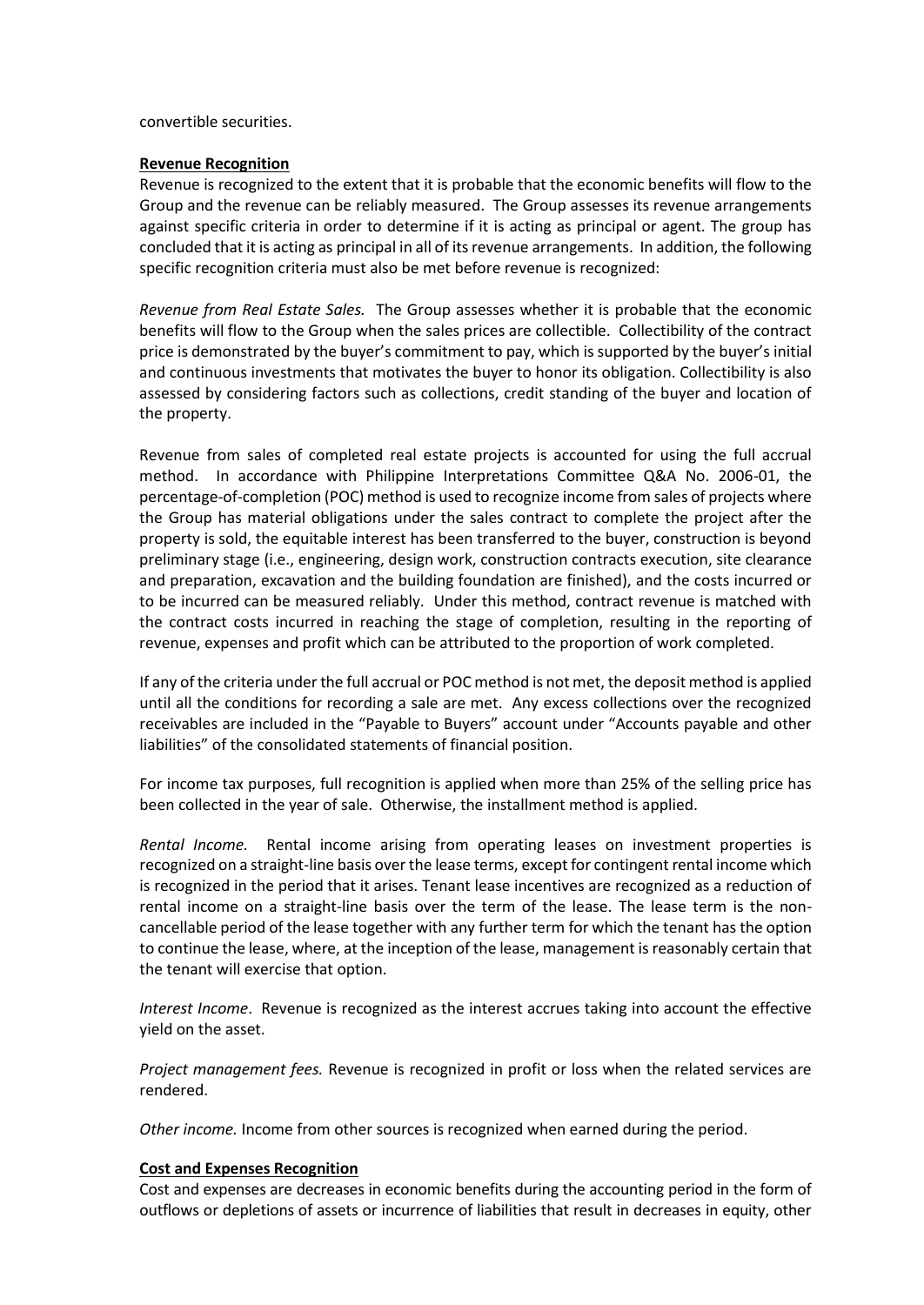than those relating to distributions to equity participants.

*Cost of real estate sales.* Cost of real estate sales is recognized consistent with the revenue recognition method applied. Cost of condominium units sold before the completion of the development is determined on the basis of the acquisition cost of the land plus its full development costs, which include estimated costs for future development works.

For income tax purposes, full recognition is applied when more than 25% of the selling price has been collected in the year of sale. Otherwise, the installment method is applied.

*Cost of services.* Cost of services is recognized as expense when services are rendered.

*Operating Expenses.* Operating expenses constitute cost of administering the business and cost of selling and marketing condominium units for sale. It includes commissions, marketing and selling expenses and other operating expenses, among others. Operating expenses are recognized as incurred.

*Finance Costs.* Finance costs are recognized in profit or loss using the effective interest method.

#### **Leases**

The determination of whether an arrangement is, or contains a lease is based on the substance of the arrangement at inception date of whether the fulfilment of the arrangement is dependent on the use of a specific asset or assets or the arrangement conveys a right to use the asset. A reassessment is made after inception of the lease only if one of the following applies:

- a. there is a change in contractual terms, other than a renewal or extension of the arrangement;
- b. a renewal option is exercised or extension granted, unless the term of the renewal or extension was initially included in the lease term;
- c. there is a change in the determination of whether fulfilment is dependent on a specified asset; or there is a substantial change to the asset.

Where reassessment is made, lease accounting shall commence or cease from the date when the change in circumstances gave rise to the reassessment for scenarios (a), (c) or (d) and at the date of renewal or extension period for scenario (b).

*Group as Lessee*. Leases where all the risks and rewards and benefits of ownership of the assets are not substantially transferred to the Group are classified as operating leases. Operating lease payments are recognized as an expense in the profit or loss on a straight-line basis over the lease term.

*Group as Lessor*. Leases where the Group retains substantially all the risks and benefits of ownership of the assets are classified as operating leases. Initial direct costs incurred in negotiating operating leases are added to the carrying amount of the leased asset and recognized over the lease term on the same basis as the rental income. Contingent rents are recognized as income in the period they are earned.

## **Employee Benefits**

*Short-term Benefits.* The Group recognizes a liability net of amounts already paid and an expense for services rendered by employees during the accounting period. A liability is also recognized for the amount expected to be paid under short-term cash bonus or profit sharing plans if the Group has a present legal or constructive obligation to pay this amount as a result of past service provided by the employee, and the obligation can be estimated reliably.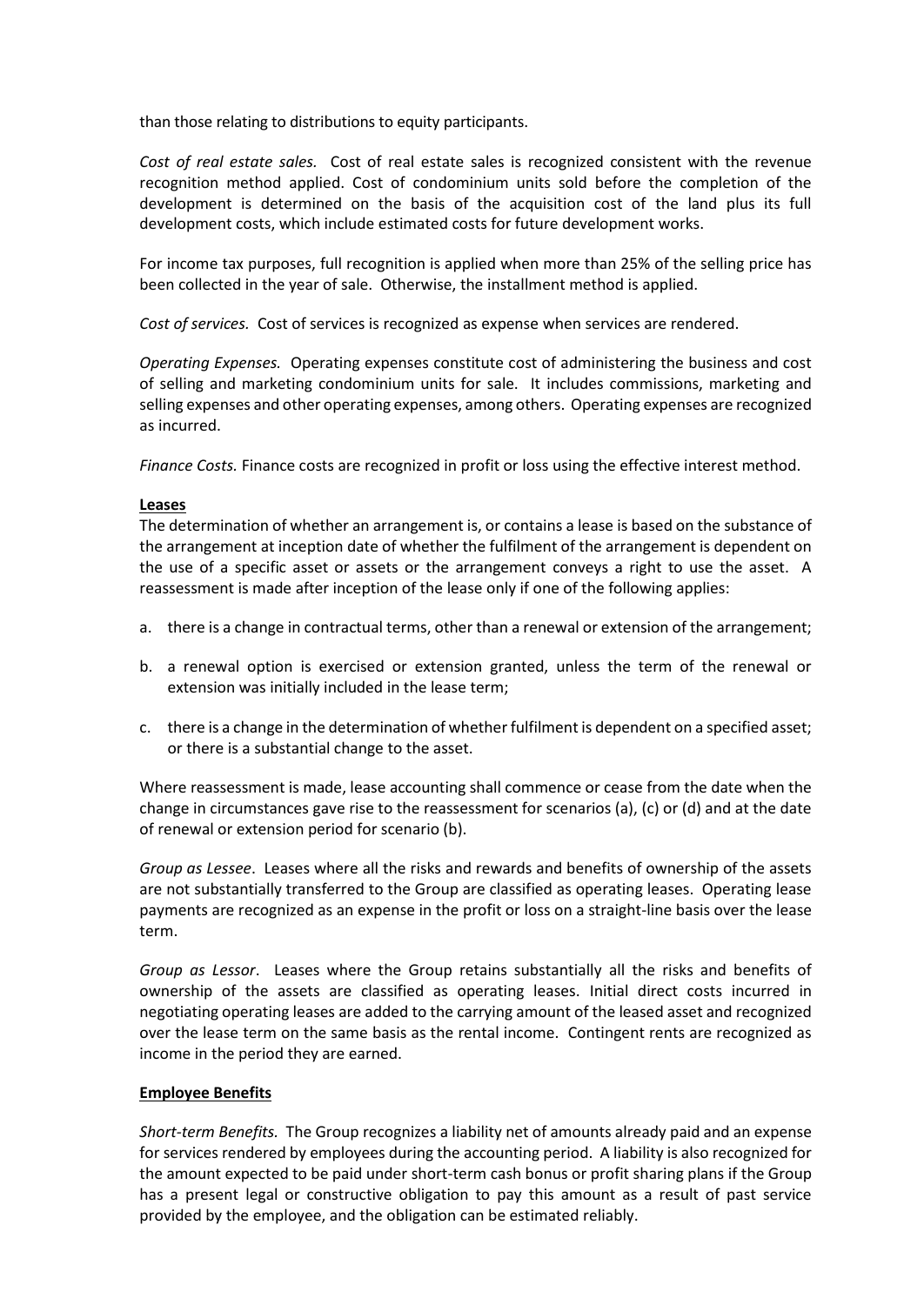Short-term employee benefit liabilities are measured on an undiscounted basis and are expensed as the related service is provided.

*Retirement Benefits.* The Group has an unfunded, non-contributory defined benefit plan covering all qualified employees. The retirement benefits cost is determined using the projected unit credit method which reflects services rendered by employees to the date of valuation and incorporates assumptions concerning employees' projected salaries.

The Group recognizes service costs, comprising of current service costs, past service costs, gains and losses on curtailments and nonroutine settlements, and net interest expense or income in profit or loss. Net interest is calculated by applying the discount rate to the net retirement liability or asset.

Past service costs are recognized in profit or loss on the earlier of the date of the plan amendment or curtailment, and the date that the Group recognizes restructuring-related costs.

Remeasurements comprising actuarial gains and losses, return on plan assets and any change in the effect of the asset ceiling (excluding net interest on retirement liability or asset) are recognized immediately in other comprehensive income (OCI) in the period in which they arise. Remeasurements are not reclassified to profit or loss in subsequent periods.

The retirement liability is the aggregate of the present value of the retirement liability on which the obligations are to be settled directly. The present value of the retirement liability is determined by discounting the estimated future cash outflows using interest rate on government bonds that have terms to maturity approximating the terms of the related retirement liability.

Actuarial valuations are made with sufficient regularity so that the amounts recognized in the consolidated financial statements do not differ materially from the amounts that would be determined at the reporting date.

## **Foreign Currency - Denominated Transactions**

Transactions in foreign currencies are translated to the functional currency at exchange rates at the dates of the transactions. Monetary assets and liabilities denominated in foreign currencies at the reporting date are retranslated to the functional currency at the exchange rate at reporting date. Resulting exchange differences arising on the settlement of or on translating such monetary assets and liabilities are recognized in profit or loss.

#### **Income Taxes**

*Current Tax*. Current tax assets and liabilities are measured at the amount expected to be recovered from or paid to the tax authority. The tax rates and tax laws used to compute the amount are those that have been enacted or substantively enacted at the reporting date.

*Deferred Tax.* Deferred tax is provided on all temporary differences at the reporting date between the tax bases of assets and liabilities and their carrying amounts for financial reporting purposes.

Deferred tax liabilities are recognized for all taxable temporary differences. Deferred tax assets are recognized for all deductible temporary differences, carryforward of unused tax credits from excess minimum corporate income tax (MCIT) over the regular corporate income tax (RCIT) and unused net operating loss carryover (NOLCO), to the extent that it is probable that taxable income will be available against which the deductible temporary differences and carryforwards of unused MCIT and NOLCO can be utilized.

The carrying amount of deferred tax assets is reviewed at each reporting date and reduced to the extent that it is no longer probable that sufficient taxable income will be available to allow all or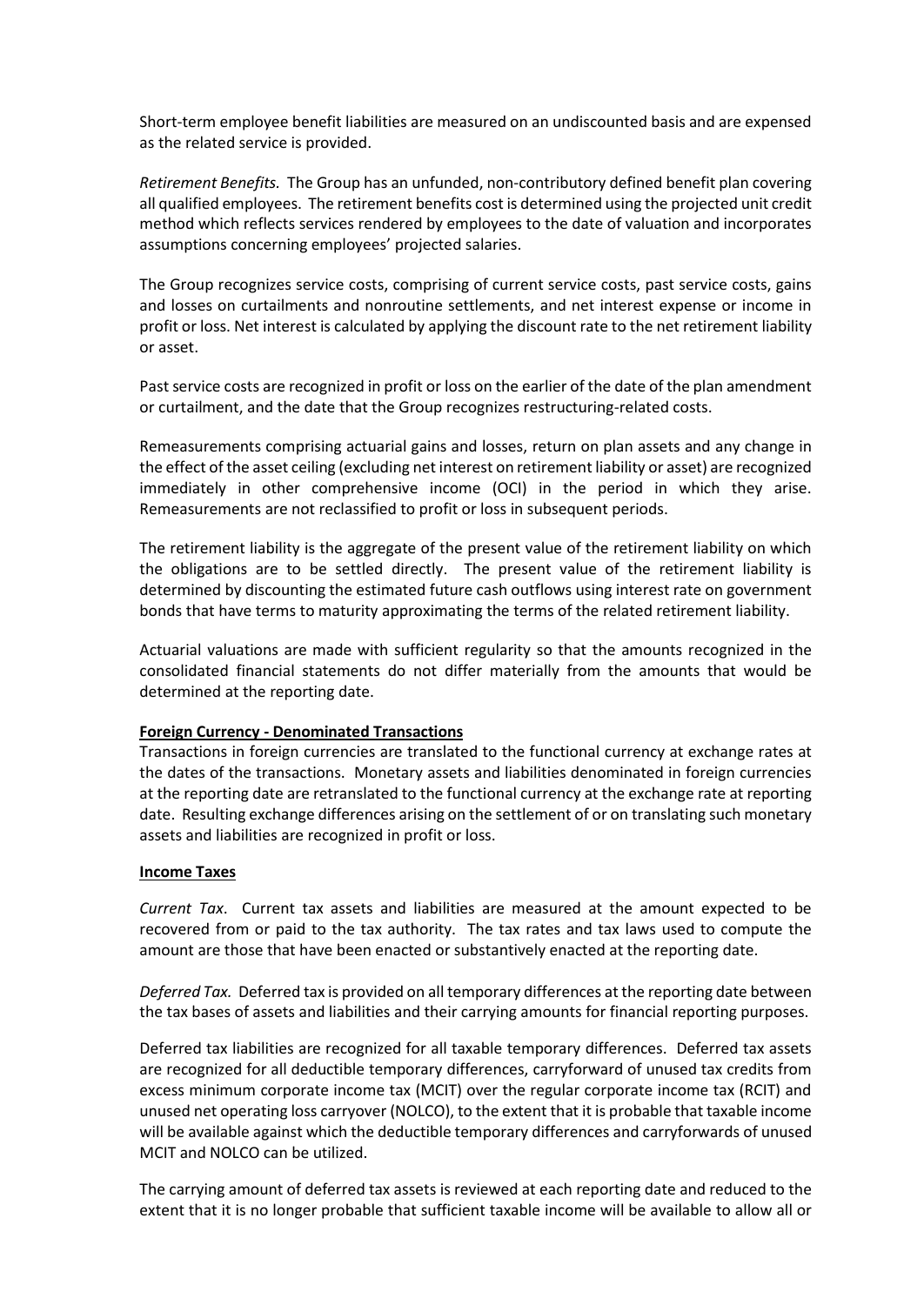part of the deferred tax asset to be utilized.

Deferred tax assets and liabilities are measured at the tax rates that are applicable to the year when the asset is realized or the liability is settled, based on tax rates and tax laws that have been enacted or substantively enacted at the reporting date.

Deferred tax assets and deferred tax liabilities are offset if a legally enforceable right exists to offset current tax assets against current tax liabilities and deferred taxes relate to the same taxable entity and the same tax authority.

## **Related Party Transactions**

Related party transactions are transfer of resources, services or obligations between the Company and its related parties, regardless whether a price is charged.

Parties are considered to be related if one party has the ability to control the other party or exercise significant influence over the other party in making financial and operating decisions. These includes: (a) individuals owning, directly or indirectly through one or more intermediaries, control or are controlled by, or under common control with the Group; (b) associates; and (c) individuals owning, directly or indirectly, an interest in the voting power of the investee that gives them significant influence over the investee and close members of the family of any such individual.

In considering each possible related party relationship, attention is directed to the substance of the relationship and not merely on the legal form.

## **Provisions and Contingencies**

Provisions are recognized when the Group has a present legal or constructive obligation as a result of a past event, it is probable that an outflow of resources embodying economic benefits will be required to settle the obligation and a reliable estimate can be made of the amount of the obligation. If the effect of the time value of money is material, provisions are determined by discounting the expected future cash flows at a pre-tax rate that reflects current market assessments of the time value of money and, where appropriate, the risks specific to the liability. Where discounting is used, the increase in the provision due to the passage of time is recognized as an interest expense.

Contingent liabilities are not recognized in the consolidated financial statements but are disclosed in the notes to the consolidated financial statements unless the possibility of an outflow of resources embodying economic benefits is remote. Contingent assets are not recognized in the consolidated financial statements but are disclosed in the notes to the consolidated statements of financial position when an inflow of economic benefits is probable.

## **Events After the Reporting Period**

Any post-year-end event that provides additional information about the Group's financial position at the end of the reporting period (adjusting event) is reflected in the consolidated financial statements. Post-year-end events that are not adjusting events are disclosed in the consolidated notes to financial statements when material.

## **3. SIGNIFICANT ACCOUNTING JUDGMENTS, ESTIMATES AND ASSUMPTIONS**

The preparation of consolidated financial statements in accordance with PFRS requires management to make judgments, estimates and assumptions that affect the application of policies and reported amounts of assets and liabilities, income and expenses. The estimates and associated assumptions are based on historical experience and various other factors that are believed to be reasonable under the circumstances, the results of which form the basis of making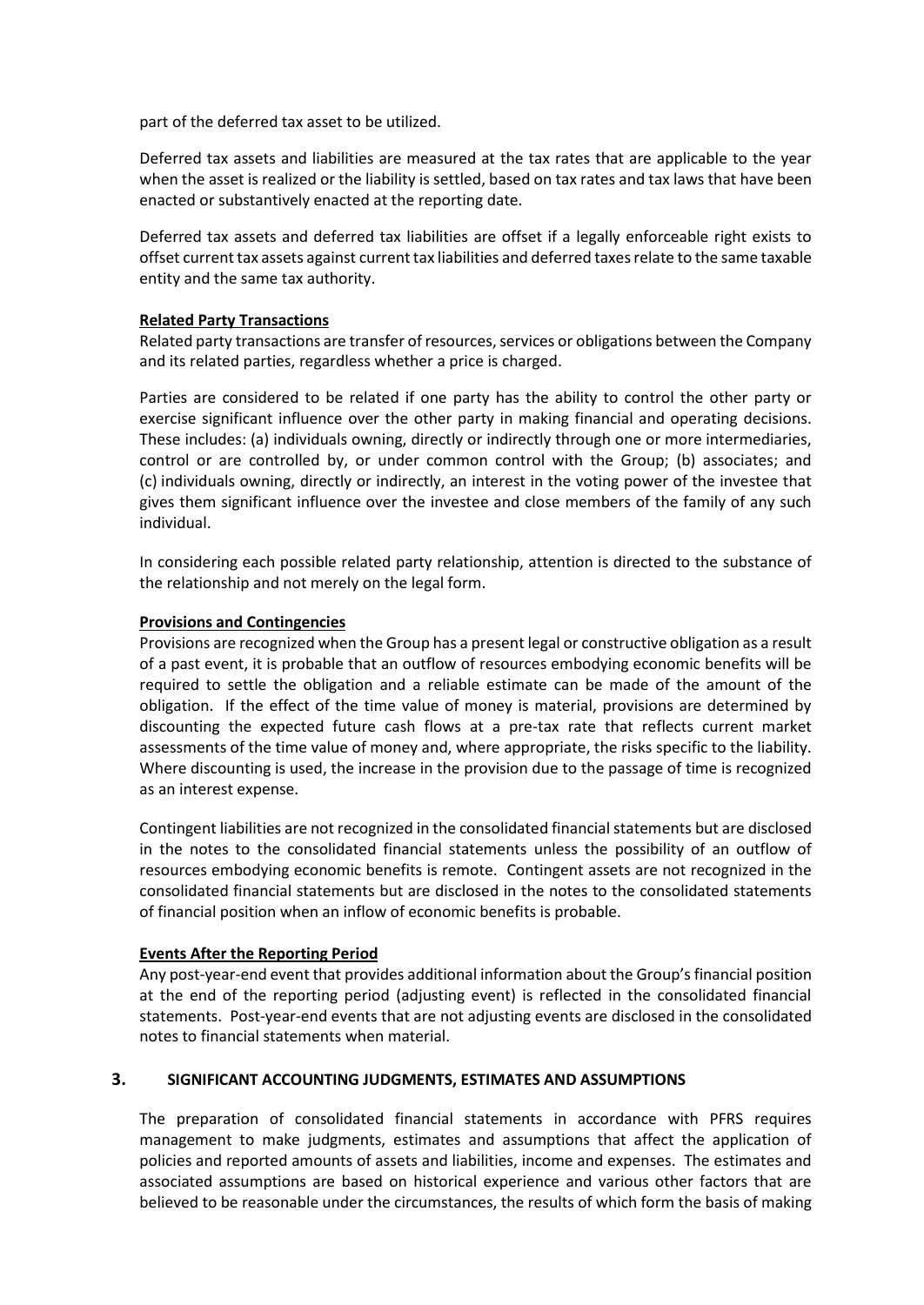the judgments about carrying of assets and liabilities that are not readily apparent from other sources. Actual results may differ from these estimates.

#### **Judgments**

In the process of applying the Group's accounting policies, management has made the following judgments, apart from those involving estimation, which have the most significant effect on the amounts recognized in the consolidated financial statements:

*Determining Functional Currency.* Based on management's assessment, the functional currency of the Group has been determined to be the Philippine Peso. The Philippine Peso is the currency of the primary economic environment in which the Group operates. It is the currency that mainly influences the operations of the Group.

*Classifying Financial Instruments.* The Group exercises judgment in classifying a financial instrument, or its component parts, on initial recognition as either a financial asset, a financial liability or an equity instrument in accordance with the substance of the contractual arrangement and the definitions of a financial asset, a financial liability or an equity instrument. The substance of a financial instrument, rather than its legal form, governs its classification in the consolidated statements of financial position.

*Recognizing Revenue and Cost from Real Estate Sales.* Selecting an appropriate revenue recognition method for a particular real estate sale transaction requires certain judgments based on the buyer's commitment on the sale which may be ascertained through the significance of the buyer's initial investment and completion of development. The buyer's commitment is evaluated based on collections, credit standing and location of the property. The Company's revenue and cost from real estate sales were recognized based on percentage of completion, which is determined based on the costs incurred up until the end of the reporting period as a proportion of total costs expected to be incurred. Change in estimates may affect the reported amounts of revenue and cost of real estate sales and receivable.

*Classifying between Real Estate for Sale and Investment Properties.* The Group determines whether a property qualifies as a real estate for sale or an investment property. In making its judgment, the Group considers whether the property is held for sale in the ordinary course of business, or held primarily to earn rentals or capital appreciation or both and is not substantially for use by, or in the operations of the Group.

*Determining Highest and Best Use of Investment Properties.* The Group determines the highest and best use of its investment properties when measuring fair value. In making its judgment, the Group takes into account the use of the investment properties that is physically possible, legally permissible and financially feasible. The Group has determined that the highest and best use of the investment properties is their current use.

*Determining Lease Commitments - Group as Lessor.* The Group entered into various lease contracts for its retail units in Arya Residences. The term of the lease ranges from two to five years. The lease agreements also provide for various escalation rates for the duration of the agreements.

*Determining Lease Commitments - Group as Lessee.* The Group entered into a property lease as a lessee for its office premises and sales pavilion. The Group has determined that the risks and benefits of ownership related to the leased properties are retained by the lessor. Accordingly, the leases are accounted for as operating leases.

*Determining Control or Joint Control over an Investee Company.* Control is presumed to exist when an investor is exposed, or has rights, to variable returns from its involvement with the investee and has the ability to affect those returns through its power over the investee. On the other hand,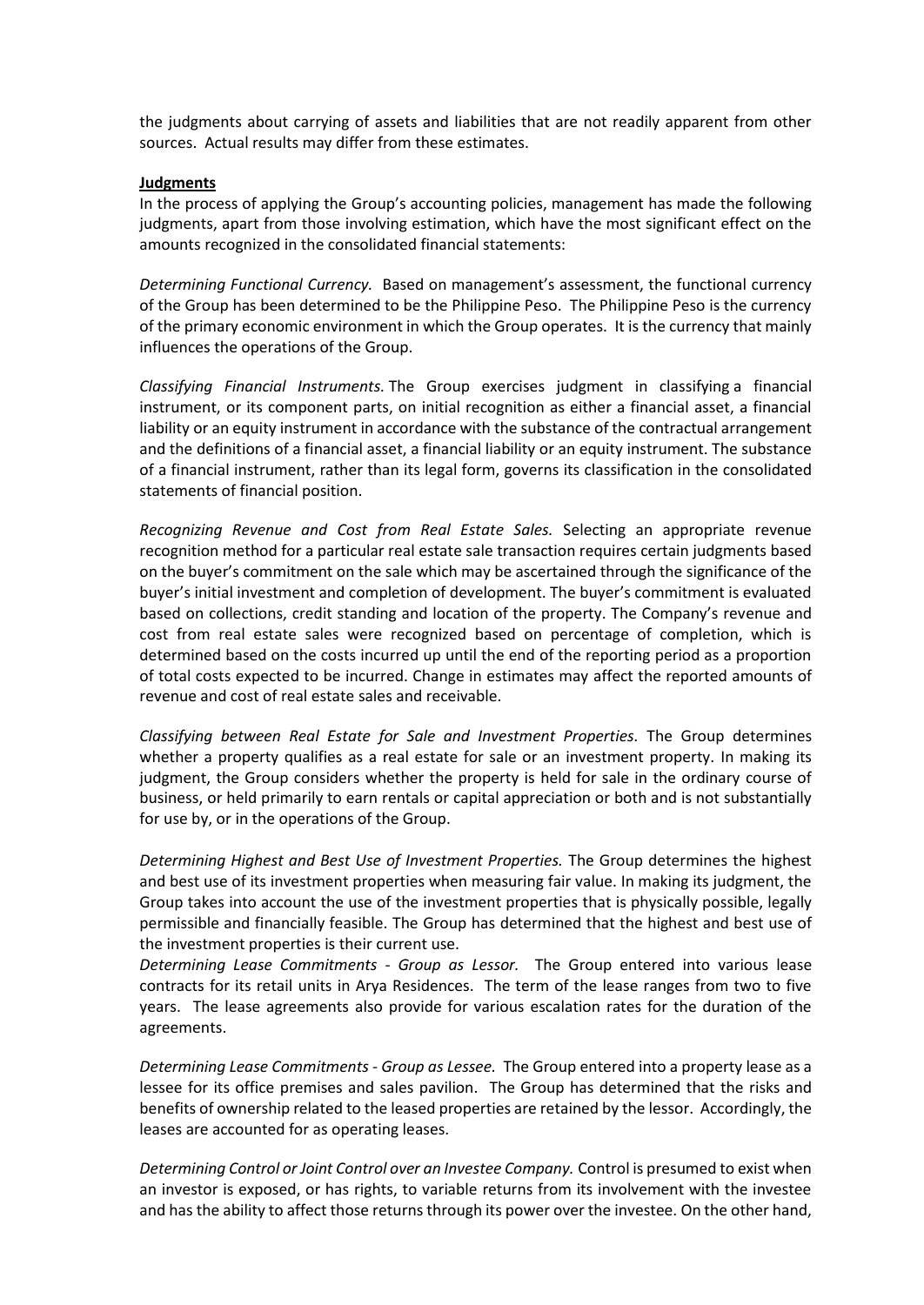joint control is the contractually agreed sharing of control of an arrangement, which exists only when decisions about the relevant activities require the unanimous consent of the parties sharing control. Management has determined that by virtue of its majority ownership of voting rights in its subsidiaries as at December 31, 2016 and 2015, the Parent Company has the ability to exercise control over these investees.

#### **Estimates and Assumptions**

The following are the key assumptions concerning the future, and other key sources of estimation uncertainty at the end of reporting period that have a significant risk of causing a material adjustment to the carrying amounts of assets and liabilities within the next financial year:

*Estimating Allowance for Impairment of Trade and Other Receivables.* Adequate amount of allowance is made for specific and groups of accounts, where objective evidence of impairment exists. The Group evaluates these accounts based on available facts and circumstances, including, but not limited to, the length of the Group's relationship with the customers, the customers' current credit status based on third party credit reports and known market forces, average age of accounts, collection experience and historical loss experience.

*Determining Net Realizable Value of Real Estate for Sale.* The Group adjusts the cost of its real estate assets to NRV based on its assessment of the recoverability of the real estate for sale. NRV for completed real estate for sale is assessed with reference to market conditions and prices existing at the reporting date and is determined by the Group in the light of recent market transactions. NRV in respect of real estate assets under construction is assessed with reference to market prices at the reporting date for similar completed property, less estimated costs to complete the construction and less estimated costs to sell. The amount and timing of recorded expenses for any period would differ if different judgments were made or different estimates were utilized.

*Estimating Fair Value of Investment Properties*. The Management determines the policies and procedures for the fair value measurement of investment properties. External real estate appraisers are engaged by management for valuation of investment properties. The involvement of external real estate appraisers is decided upon by the Management. Selection criteria include market knowledge, reputation, independence and whether professional standards are maintained. The Management reviews the external real estate appraisers' valuation techniques and inputs used for each investment property.

For the purpose of fair value disclosures, the Group has determined classes of assets and liabilities on the basis of the nature, characteristics and risks of the investment properties and the level of the fair value hierarchy. The valuation techniques and inputs used in the fair value measurement of investment properties are disclosed in Note 8 to the consolidated financial statements.

*Estimating Useful Lives of Property and Equipment.* The Group reviews annually the estimated useful lives of property and equipment based on expected asset's utilization, market demands and future technological development consistent with the Group's pursuit of constant modernization of the equipment fleet to ensure the availability, reliability and cost efficiency of the equipment. It is possible that the factors mentioned may change in the future, which could cause a change in estimated useful lives. A reduction in estimated useful lives could cause a significant increase in depreciation and amortization of property and equipment.

*Assessing Impairment of Nonfinancial Assets.* The Group assesses impairment on nonfinancial assets whenever events or changes in circumstances indicate that the carrying amount of an asset may not be recoverable. In assessing whether there is any indication that an asset may be impaired, the Group considers the external and internal sources of information. External sources of information include but are not limited to unexpected significant decline in market value and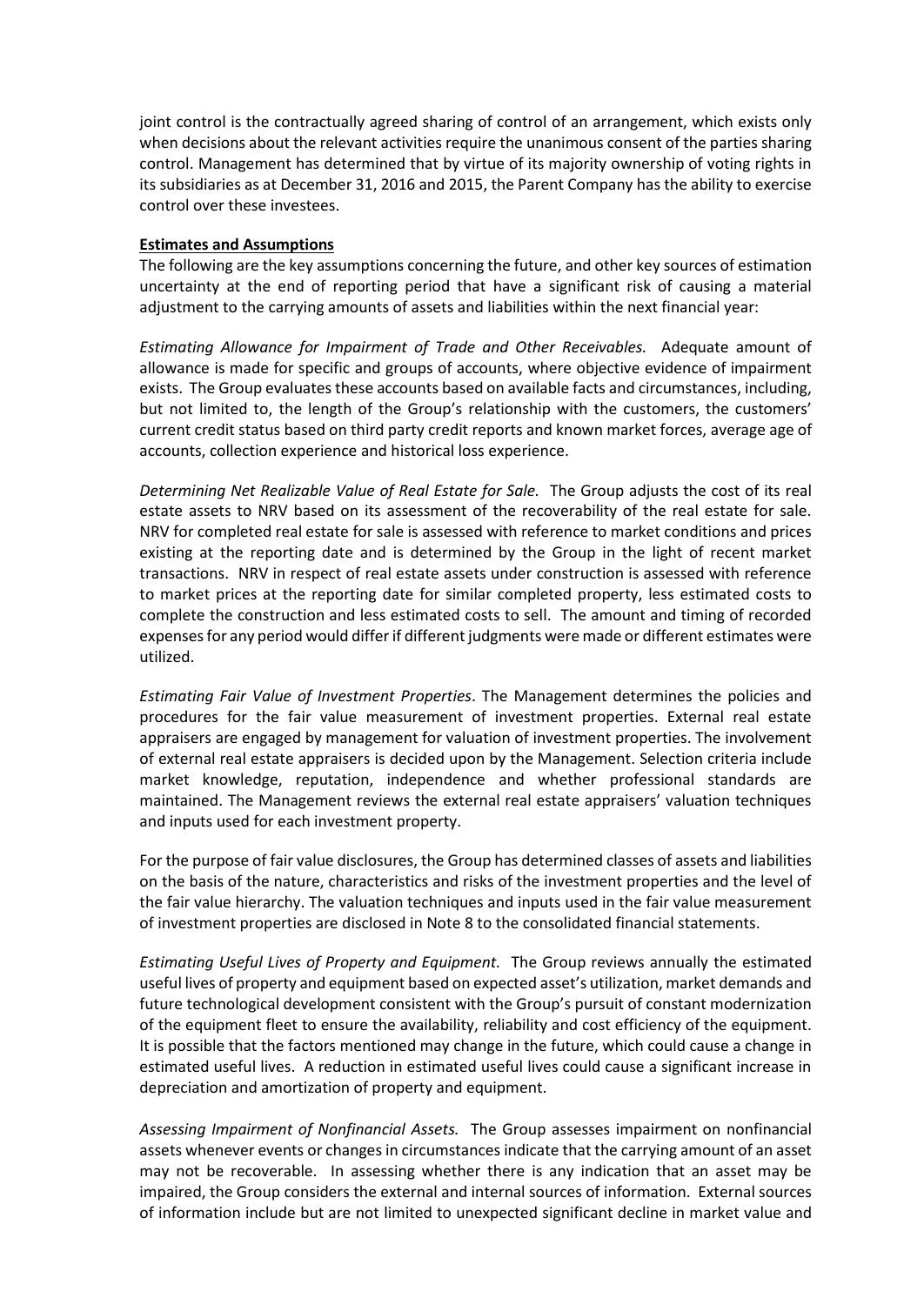any other significant changes with an adverse effect on the Group, whether it had taken place during period or will take place in the near future in the market, economic or legal environment in which the entity operates or in the market to which the asset is dedicated. Internal sources of information include evidence of obsolescence or physical damage on an asset, significant changes with an adverse effect on the Group whether it had taken place during the period, or are expected to take place in the near future, to the extent to which, or in a manner in which, an asset is used or is expected to be used, and any other evidence that indicates that the economic performance of an asset is, or will be, worse than expected.

Whenever the carrying amount of an asset exceeds its recoverable amount, an impairment loss is recognized. The recoverable amount is the higher of an asset's fair value less cost to sell and value in use. The fair value less cost to sell is the amount obtainable from the sale of an asset in an arm's length transaction while value in use is the present value of estimated future cash flows expected to arise from the continuing use of an asset and from its disposal at the end of its useful life. Recoverable amounts are estimated for individual assets or, if it is not possible, for the cash-generating unit to which the asset belongs.

Recoverable amount represents the value in use, determined as the present value of estimated future cash flows expected to be generated from the continued use of the assets. The estimated cash flows are projected using growth rates based on historical experience and business plans and are discounted using pretax discount rates that reflect the current assessment of the time value of money and the risks specific to the asset.

No impairment loss on nonfinancial assets was recognized in 2018 and 2017.

*Estimating Retirement Expense.* The determination of the Group's obligation and cost for pension and other retirement benefits is dependent on selection of certain assumptions used by actuaries in calculating such amounts. Those assumptions are described in Note 20 to the consolidated financial statements and include among others, discount rate and salary increase rate. While the Group believes that the assumptions are reasonable and appropriate, significant differences in actual experience or significant changes in assumptions materially affect retirement liability.

*Assessing Realizability of Deferred Tax Assets.* The Group's assessment on the recognition of deferred tax assets on deductible temporary differences is based on the projected taxable income in the following periods. Based on the projection, not all future deductible temporary differences will be realized, therefore, only a portion of deferred tax assets was recognized.

## **4. CASH AND CASH EQUIVALENTS**

This account consists of:

|                       | <b>June 2018</b> | December 2017 | June 2017   |
|-----------------------|------------------|---------------|-------------|
| Cash on hand          | 65,000           | 35,000        | 35,000      |
| Cash in bank          | 46,846,906       | 70,690,170    | 87,923,314  |
| Short-term placements | 271,816,808      | 651,070,066   | 508,699,112 |
|                       | 318,728,714      | 721,795,236   | 596,657,426 |

Cash in banks earn interest at the prevailing bank deposit rates and are immediately available for use in the current operations. Short-term placements are made for varying periods up to three (3) months or less and earn interest at the prevailing short-term deposit rates.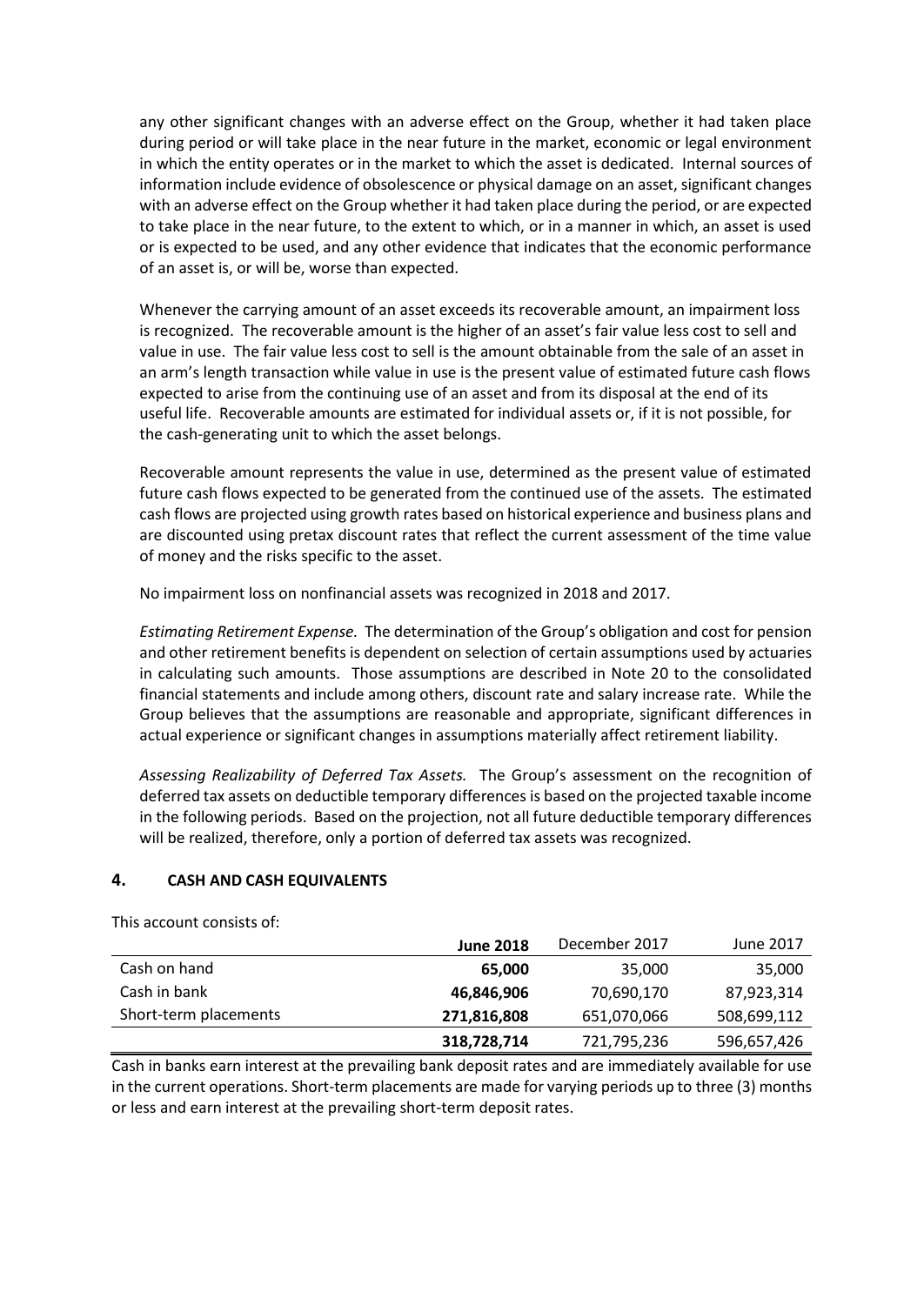## **5. FINANCIAL ASSETS AT FVPL**

Financial assets at FVPL amounting to  $\text{\#169.0}$  million and  $\text{\#387.9}$  million as at June 30, 2018 and December 31, 2017, respectively, represent units of participation in a money market fund held by the Group for short-term use and working capital purposes.

Financial assets at FVPL include unrealized gains amounting to  $40.56$  million and  $47.86$  million for the six months ended June 30, 2018 and 2017, respectively, and included as part of "Other income" account in the interim consolidated statements of comprehensive income (see Note 19). Realized gain on sale of financial assets at FVPL amounted to  $P4.75$  million and  $P17.06$  million for the six months ended June 30, 2018 and 2017, respectively (see Note 19).

The fair value of financial assets at FVPL is measured using Level 1 of the fair value hierarchy with significant directly observable inputs.

## **6. TRADE AND OTHER RECEIVABLES**

|                                  | <b>June 2018</b> | December 2017 | June 2017   |
|----------------------------------|------------------|---------------|-------------|
| Advances for project development | 352,921,301      | 100,270,487   | 151,305,606 |
| Sale of real estate              | 134,339,941      | 6,835,201     | 100,131,187 |
| Advances to employees            | 6,368,917        | 7,925,948     | 6,709,993   |
| Other receivables                | 63,945,700       | 71,610,886    | 49,317,339  |
|                                  | 557,575,859      | 186,642,522   | 307,464,125 |
| Allowance for impairment losses  | (368, 292)       | (368, 292)    | (368, 292)  |
|                                  | 557,207,567      | 186,274,230   | 307,095,833 |

This account consists of:

The aging analysis of trade and other receivables are shown below:

|                    | <b>June 2018</b> | December 2017            | June 2017   |
|--------------------|------------------|--------------------------|-------------|
| Current            | 556,839,275      | 185,905,938              | 306,727,541 |
| Past due           |                  |                          |             |
| Within 6 months    | $\qquad \qquad$  | $\overline{\phantom{0}}$ |             |
| 7 months to 1 year | $\blacksquare$   |                          |             |
| More than 1 year   | 368,292          | 368,292                  | 368,292     |
|                    | 557,207,567      | 186,274,230              | 307,095,833 |

Advances for project development pertain to downpayments made to contractors for the construction of the Group's real estate projects. These advances are applied against contractors' progress billings.

Receivables from sale of real estate pertain to receivables from sale of condominium units. These receivables are noninterest-bearing and generally collectible in monthly installments over a maximum period of three (3) years. Titles to the units sold under this arrangement are transferred to the buyers only upon full payment of the contract price.

Advances to officers and employees represent salary and other loans granted to Parent Company's employees which are noninterest-bearing in nature and collectible through salary deductions. These also include various cash advances used for certain operating expenses not covered by disbursement of petty cash fund and are subject to liquidation.

Other receivables mainly include accrued project management fees.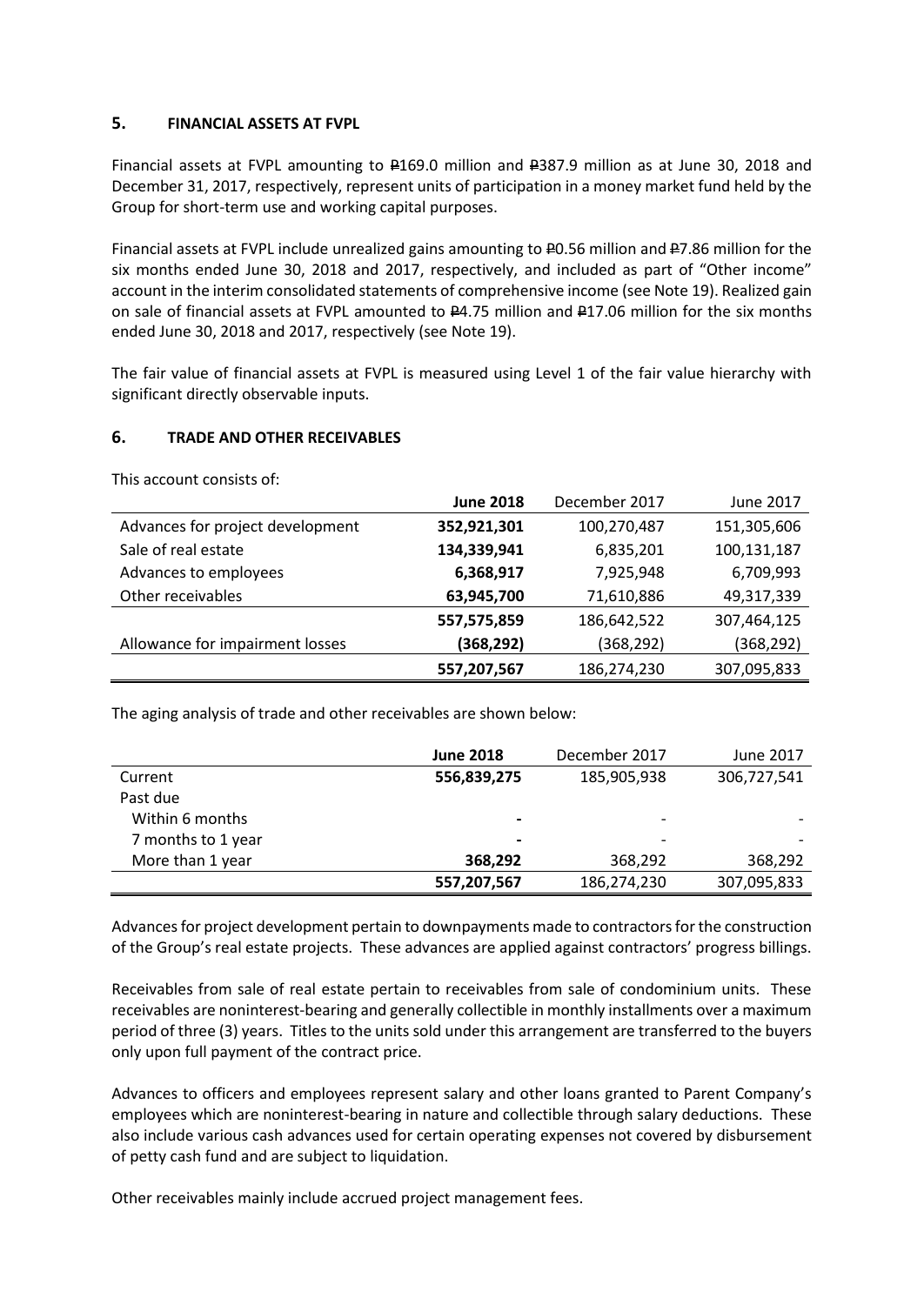The carrying amount of the receivables is considered a reasonable approximation of fair value. All of the Group's receivables have been reviewed for indicators of impairment. As of June 30, 2018 and December 31, 2017, no receivables were found to be impaired. Thus, management believes that the entire carrying amount of the receivable portfolio is fully recoverable.

## **7. REAL ESTATE FOR SALE**

This account consists of:

|                            | <b>June 2018</b> | December 2017 | June 2017     |
|----------------------------|------------------|---------------|---------------|
| Raw land                   | 1,476,131,322    | 1,268,419,016 | 1,264,888,001 |
| Assets under construction  | 1,282,561,138    | 1,275,413,889 | 1,077,567,963 |
| Condominium units for sale | $\blacksquare$   | 102,898,713   | 237,703,614   |
|                            | 2,758,692,460    | 2,646,731,618 | 2,580,159,578 |

## **Raw Land**

Raw land pertains to parcels of land acquired by the Group for future development projects that are intended for sale. In 2018, the group transferred raw land amounting to P77.0 million from "real estate for sale" to "investment properties" account because the land was subsequently identified for commercial activities. Accordingly, the property was recognized at its fair value amounting to P184.3 million (see Note 8).

## **Assets under Construction**

Assets under construction consist of land and project development costs of ongoing real estate projects of the Group. As at June 30, 2018 and December 31, 2017, this account includes the land and development costs of Cebu Exchange and project in Biñan, Laguna (see Note 1).

## **Condominium Units for Sale**

Condominium units for sale pertain to completed and unsold units of Arya Residences as at December 31, 2017 and June 30, 2017. All units were fully sold out as of June 30, 2018.

As at June 30, 2018, December 31, 2017 and June 30, 2017, real estate for sale is stated at cost which is lower than its NRV. There is no allowance for inventory write-down as at June 30, 2018, December 31, 2017 and June 30, 2017.

## **8. INVESTMENT PROPERTIES**

This account consists of:

|                                       | <b>June 2018</b> | December 2017 | June 2017     |
|---------------------------------------|------------------|---------------|---------------|
| <b>ACPT</b>                           | 4,909,958,885    | 4,579,238,370 | 3,811,380,078 |
| Arya Residences:                      |                  |               |               |
| Commercial units                      | 1,110,864,000    | 1,110,864,000 | 855,110,000   |
| Parking slots                         | 177,857,851      | 206,653,883   | 129,919,062   |
| Raw Land:                             |                  |               |               |
| UPHI's Laguna and Tagaytay properties | 497,653,479      | 464,476,979   | 398,122,800   |
| Cazneau's property                    | 184,269,100      |               |               |
| Parent company's Batangas and         |                  |               |               |
| Tagaytay property                     | 120,566,200      | 96,082,021    | 83,976,500    |
|                                       | 7,001,169,515    | 6,457,315,253 | 5,278,508,440 |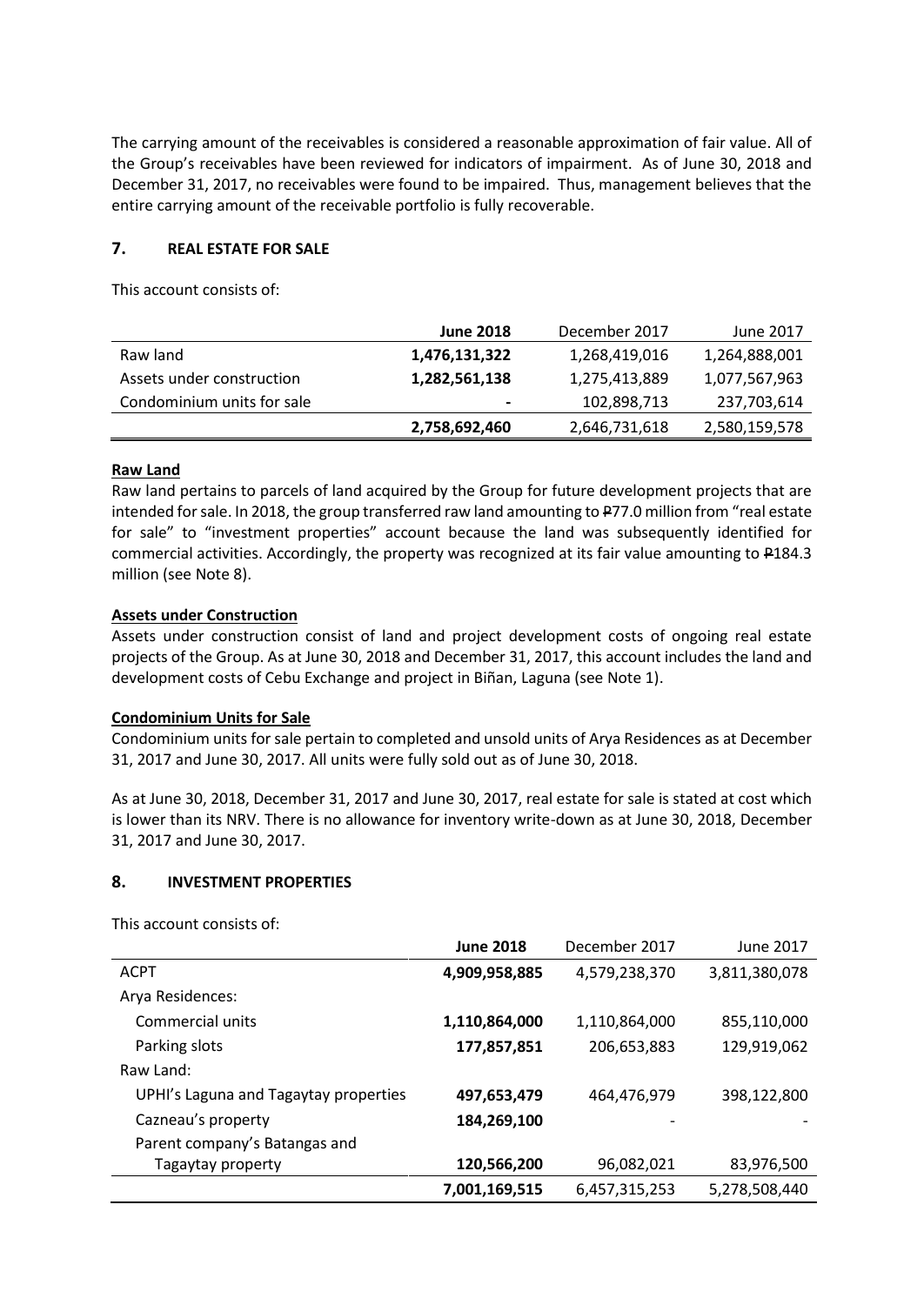## **ACPT**

ACPT is an office building under construction which is intended for lease (see Note 1).

#### **Arya Residences' Commercial Units and Parking Slots**

These are retail establishments of MPI and parking slots of ALCO and MPI in Arya Residences which are intended for lease.

#### **Raw Land**

UPHI's raw land, with fair value amounting to P497.7 million and P464.5 million as at June 30, 2018 and December 31, 2017, respectively, has a total area of 33 hectares and are located at Barangay Gonzalo Bontog, Calamba City and Barangay Calabuso, Tagaytay City. Portion of the UPHI's raw land is currently under expropriation proceedings filed by the National Power Corporation (NAPOCOR) with the Regional Trial Court of Calamba City, Laguna. Moreover, a complaint for quieting of title was filed by UPHI on October 18, 2010 because of the erroneous issuance of tax declarations by the City of Tagaytay covering UPHI's property located in Calamba City, Laguna. As at June 30, 2018 and December 31, 2017, management assessed that the potential effect of these cases on the Group's consolidated financial statements is not significant.

In September 2016, Cazneau acquired an 8.1-hectare property in Biñan, Laguna, initially classified under "real estate for sale" account. In 2018, 2-hectare lot was subsequently identified as commercial properties and thus transferred from "real estate for sale" to "investment properties" account in 2018.

Raw land of the Parent Company has a total area of 10.3 hectares located in Batangas and Tagaytay aggregating P120.6 and P96.1 million as at June 30, 2018 and December 31, 2017, respectively.

#### **Fair Value Measurement**

Details of the valuation techniques used in measuring fair values of investment properties classified under Levels 2 and 3 of the fair value hierarchy are as follows:

| Class of Property   | <b>Valuation Technique</b> | Significant Inputs                  | 2018                | 2017                    |
|---------------------|----------------------------|-------------------------------------|---------------------|-------------------------|
| <b>ACPT</b>         | Land development           |                                     |                     |                         |
|                     | approach                   | Discount rate                       | 8.7%                | 8.7%                    |
|                     |                            | Proposed rental rates (per sq.m.)   | P <sub>1</sub> ,250 | ₽1,250                  |
|                     |                            | Calculated no. of net leasable area |                     | 27,809 sq.m 27,809 sq.m |
|                     |                            | Vacancy rate                        | 5% - 75%            | 5% - 75%                |
| Arya Residences:    |                            |                                     |                     |                         |
| Commercial units    | Discounted cash flow       | Rental rate per square meter        |                     |                         |
|                     | approach (DCF)             | (sq.m.)                             | P <sub>2</sub> ,360 | ₽2,360                  |
|                     |                            | Rent escalation rate per annum      |                     |                         |
|                     |                            | (p.a.)                              | 5%                  | 5%                      |
|                     |                            | Discount rate                       | 6.17%               | 6.17%                   |
|                     |                            | Vacancy rate                        | 2%                  | 2%                      |
| Parking slots       | Discounted cash flow       | Rental rate per slot                | P5,500              | ₽5,500                  |
|                     | approach                   | Rent escalation rate p.a.           | 5%                  | 5%                      |
|                     |                            | Discount rate                       | 6.17%               | 6.17%                   |
|                     |                            | Vacancy rate                        | 2%                  | 2%                      |
| Raw Land:           |                            |                                     |                     |                         |
| UPHI's Laguna and   |                            |                                     |                     |                         |
| Tagaytay properties | Market data approach       | Price per sq. m.                    | P <sub>1,500</sub>  | ₽1,400                  |
| Cazneau's Laguna    |                            |                                     |                     |                         |
| property            | Market data approach       | Price per sq. m.                    | P9,200              |                         |

Details of the valuation techniques used in measuring fair values of investment properties are as follows: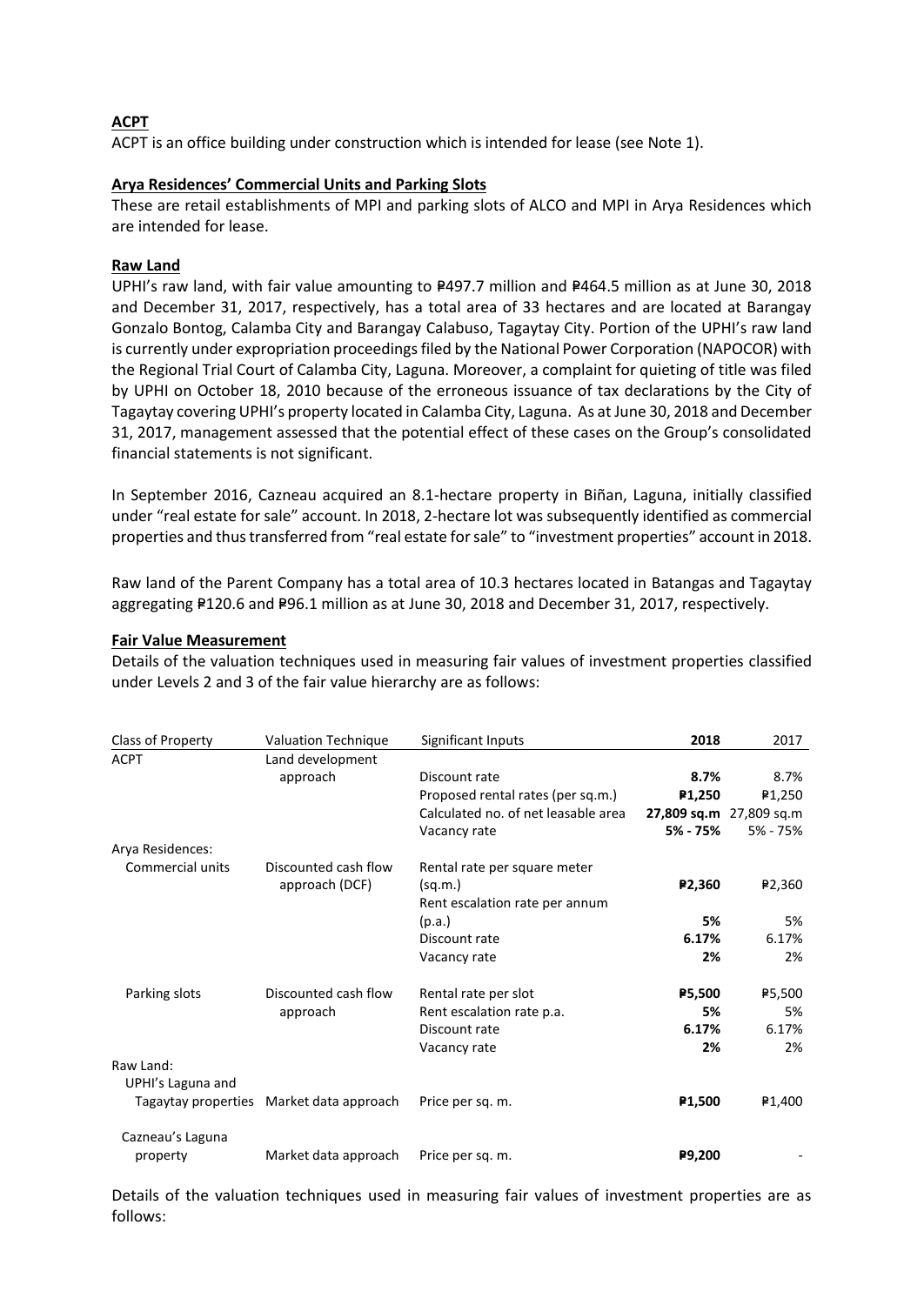#### Land Development Approach

Under this approach, the investment property is treated as office and commercial units development and the gross rental income that may be expected from the proposed leasable units are then estimated in accordance with the prevailing prices of comparable office and commercial units development within the immediate vicinity. Overhead and operating expenses, and developer's profit are deducted from the gross rental income. The resulting residual income is then attributed to the "raw" land value.

## Discounted Cash Flow Approach

Under the DCF approach, a property's fair value is estimated using explicit assumptions regarding the benefits and liabilities of ownership over the asset's estimated useful life including an exit or terminal value. As an accepted method within the income approach to valuation, the DCF approach involves the projection of a series of cash flows on a real property interest. An appropriate,

market-derived discount rate is applied to projected cash flow series to establish the present value of the income stream associated with the investment property.

#### Market Data Approach

Market data approach involves the comparison of the land to those that are more or less located within the vicinity of the appraised property and are subject of recent sales and offerings. Adjustments were made to arrive at the market value by considering the location, size, shape, utility, desirability and time element.

## **9. PROPERTY AND EQUIPMENT**

The balances and movements of this account as of June 30, 2018, December 31, 2017, and June 30, 2017 consist of:

|                                 |             | <b>Accumulated</b>  | <b>Net Carrying</b> |
|---------------------------------|-------------|---------------------|---------------------|
|                                 | Cost        | <b>Depreciation</b> | <b>Amount</b>       |
|                                 |             |                     |                     |
| <b>June 2018</b>                |             |                     |                     |
| Office equipment                | 48,353,018  | (38, 716, 264)      | 9,636,754           |
| <b>Furniture and fixture</b>    | 8,782,448   | (7,760,172)         | 1,022,276           |
| <b>Building and leasehold</b>   |             |                     |                     |
| improvements                    | 112,642,896 | (48, 369, 287)      | 64,273,609          |
| <b>Transportation equipment</b> | 36,509,347  | (19,308,256)        | 17,201,091          |
|                                 | 206,287,709 | (114, 153, 979)     | 92,133,730          |
|                                 |             |                     |                     |
| December 2017                   |             |                     |                     |
| Office equipment                | 43,503,108  | (37, 926, 370)      | 5,576,738           |
| Furniture and fixture           | 8,075,858   | (7,647,608)         | 428,250             |
| Leasehold improvements          | 62,934,702  | (48, 352, 701)      | 14,582,001          |
| Transportation equipment        | 42,352,941  | (23,196,764)        | 19,156,177          |
|                                 | 156,866,609 | (117, 123, 443)     | 39,743,166          |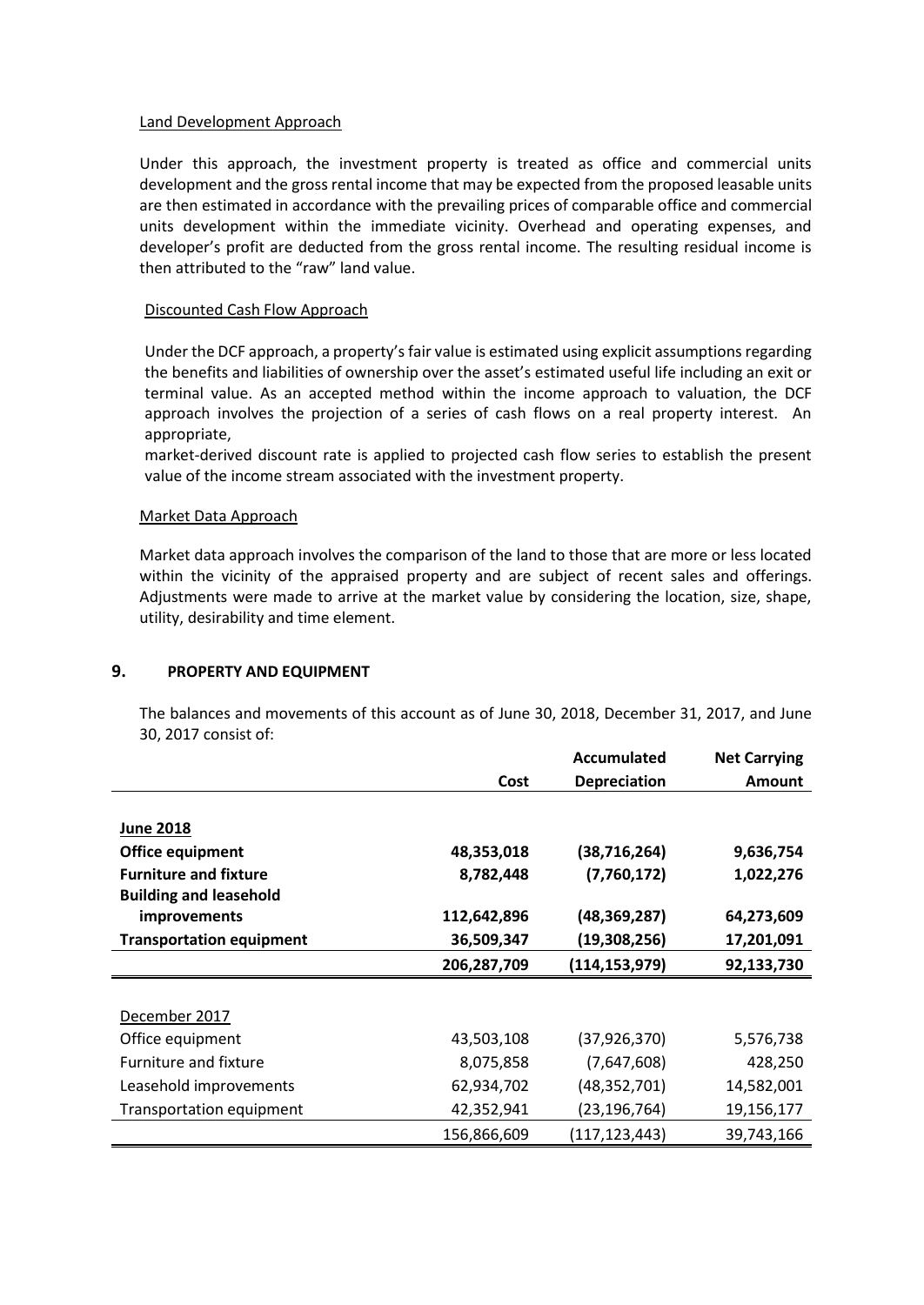|                          |             | Accumulated         | <b>Net Carrying</b> |
|--------------------------|-------------|---------------------|---------------------|
|                          | Cost        | <b>Depreciation</b> | Amount              |
| June 2017                |             |                     |                     |
| Office equipment         | 43,032,537  | (37, 255, 339)      | 5,777,198           |
| Furniture and fixture    | 8,057,418   | (7, 542, 838)       | 514,580             |
| Leasehold improvements   | 48,363,334  | (48, 278, 485)      | 84,849              |
| Transportation equipment | 35,659,896  | (19, 569, 631)      | 16,090,265          |
|                          | 135,113,185 | (112, 646, 293)     | 22,466,892          |

Depreciation and amortization on property and equipment were included as part of "Operating expenses" account in the interim consolidated statements of comprehensive income.

## **10. OTHER ASSETS**

This account consists of:

|                             | <b>June 2018</b> | December 2017 | June 2017   |
|-----------------------------|------------------|---------------|-------------|
| Input VAT                   | 374,326,480      | 305,361,184   | 228,556,252 |
| Prepayments                 | 79,732,138       | 62,413,744    | 59,584,362  |
| <b>Deposits</b>             | 73,463,637       | 66,444,390    | 67,455,854  |
| Amounts held in escrow      | 24,042,432       | 20,096,757    | 11,803,101  |
| Deferred input VAT          | 22,577,413       | 16,864,439    | 2,039,767   |
| Investment in time deposits | 21,336,000       | 19,972,000    | 17,664,500  |
| <b>Others</b>               | 1,586,775        | 1,519,807     | 1,541,021   |
|                             | 597,064,875      | 492,672,321   | 388,644,857 |

Input VAT represents VAT paid on land acquisition and to supplier that can be claimed as credit against the company's future VAT liabilities.

Prepayments consist of prepaid rent, taxes, insurance and others expenses which are amortized over a year.

Deposits pertain to rental deposits, deposits for professional services, and guarantee deposits for the construction of the Group's real estate projects.

Amounts held in escrow represents the debt service account required under an existing loan with a certain bank and the amount of which is equivalent to a quarterly principal and interest amortization. The outstanding loan balance under OLSA amounted to P1,745.5 million and P1,497.8 million as at June 30, 2018 and December 31, 2017, respectively (see Note 11).

Deferred input VAT pertains to unamortized input VAT on property and equipment acquired whose amount exceeds ₱1.0 million, excluding VAT.

Investment in time deposits pertains to US Dollar-denominated time deposits with a term of two (2) years and a fixed interest rate of 1.75% per annum. These time deposits are subject to holding period of six (6) months from the date of issuance. In cases of pre-termination, the investment will earn interest based on regular deposit rates.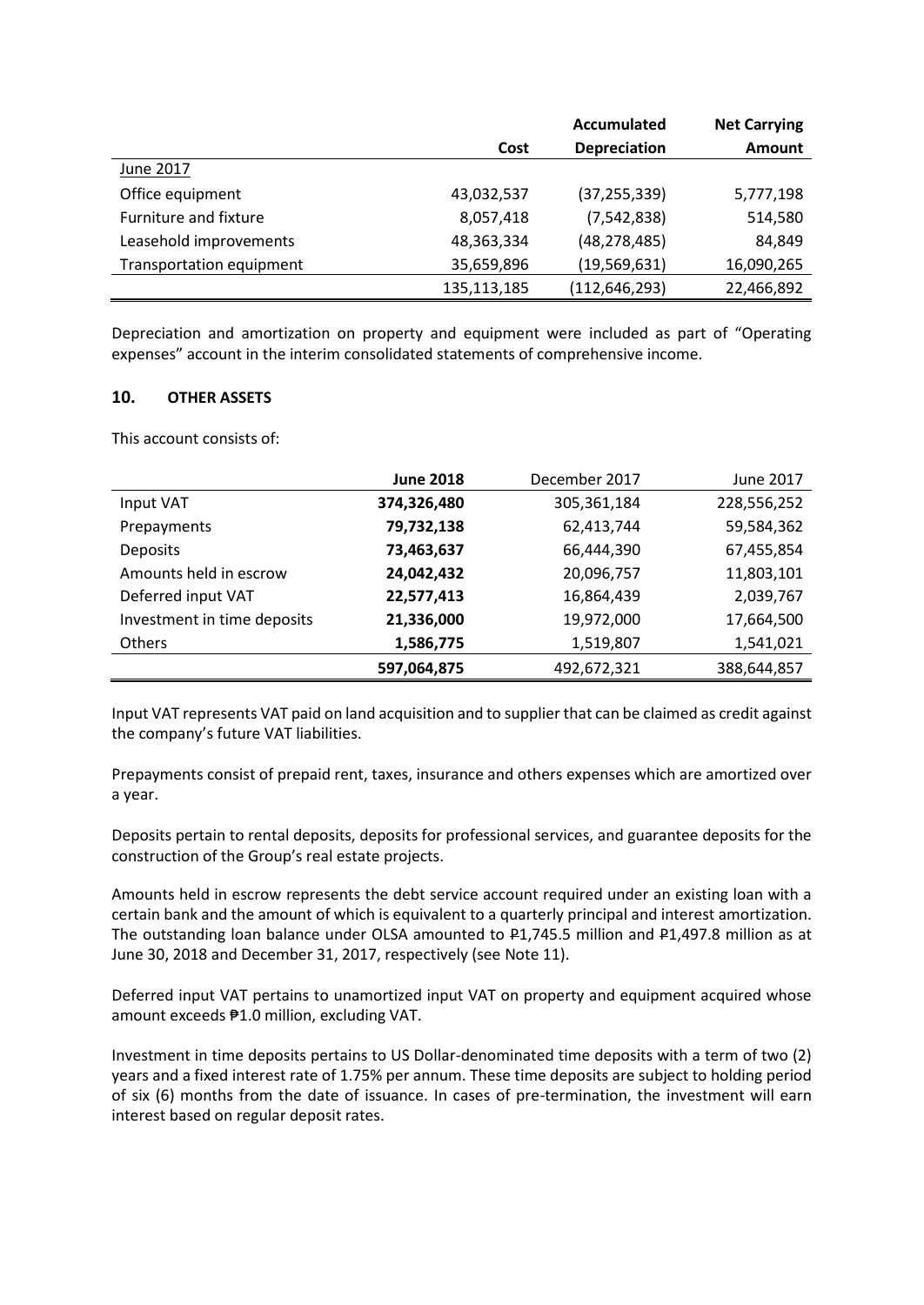## **11. LOANS PAYABLE**

This account consists of:

|                      | June 30, 2018 | December 2017 | June 2017     |
|----------------------|---------------|---------------|---------------|
| Local creditor banks | 2,991,829,739 | 2,527,767,436 | 2,258,662,133 |
| Private funders      | 1,771,216,034 | 1,741,124,980 | 1,691,960,803 |
|                      | 4,763,045,773 | 4,268,892,416 | 3,950,622,936 |

#### Local creditor banks

Loans from local banks consist of interest-bearing secured loans obtained to finance project development and carries interest rates ranging from 3.50% to 5.81% per annum (p.a.) in 2018 and 3.00% to 5.81% p.a. in 2017.

The Parent Company entered into an OLSA with credit line of P2,000.0 million, to partially finance the cost of the construction and development of the ACPT. The loan is supported by six (6) promissory notes that are maturing on July 2025. In addition, OLSA provides the following:

- Loan outstanding balance is secured by first ranking and continuing real estate mortgage over present and future real estate assets in relation to the lot and building for the ACPT;
- A security trust agreement covering the maintenance of revenue and operating accounts, project receivables and project agreements.
- Parent Company is required to maintain the following debt to equity ratio:

| Period<br>Debt to Equity Ratio |           |  |
|--------------------------------|-----------|--|
| 2015                           | 2.00:1.00 |  |
| 2016 to 2018                   | 1.75:1.00 |  |
| 2019 to 2025                   | 1.50:1.00 |  |

The outstanding loan balance under OLSA amounted to  $P1,745.5$  million and  $P1,497.8$  million as at June 30, 2018 and December 31, 2017, respectively.

Debt to equity ratio is calculated as total outstanding interest-bearing loans over total equity. The Parent Company's debt to equity ratio as at June 30 is as follows:

|                                    | June 30, 2018 | December 31, 2017 | June 30, 2017 |
|------------------------------------|---------------|-------------------|---------------|
| Total interest-bearing liabilities | 3,081,553,709 | 1,967,491,406     | 2,348,386,103 |
| Total equity                       | 4,414,982,862 | 4,535,384,733     | 4,956,626,705 |
|                                    | 0.70:1.00     | 0.43:1.00         | 0.47:1.00     |

The Parent Company is compliant with the required debt to equity ratio as at June 30, 2018, December 31, 2017, and June 30, 2017.

## Private funders

Loans from private funders represent unsecured borrowings with maturities of 180 days to 3 years from the reporting date and bear interest rate of 3.5% in 2018 and 2017.

In 2015, the Parent Company entered into a non-interest bearing loan agreement with Centrobless Corporation (Centrobless), an entity under common control, with principal amount of P1,650.6 million to partially finance the construction of ACPT.

This loan is payable in cash or in kind at the option of Centrobless. In the event Centrobless elects to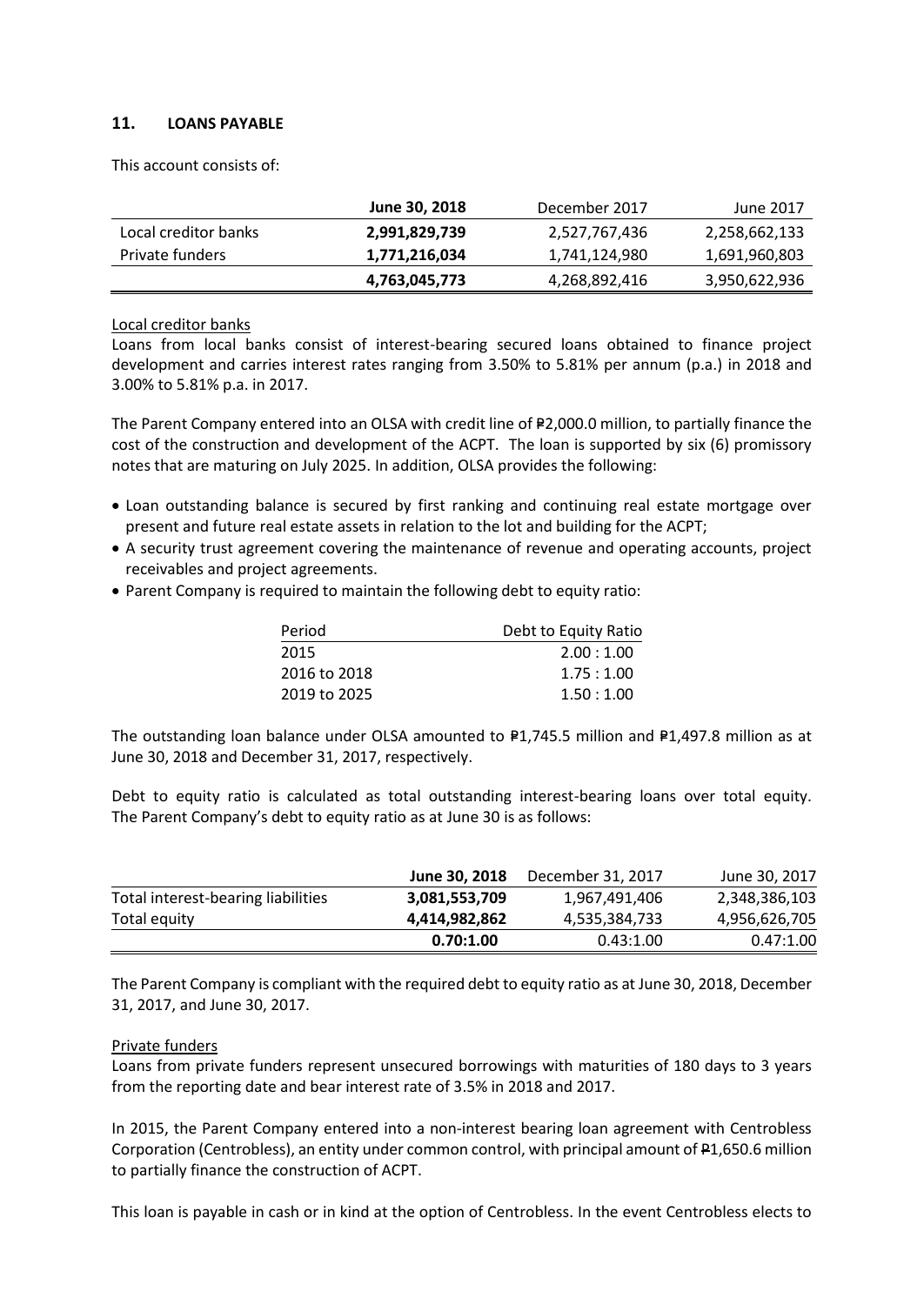be paid in kind on maturity date, the Company shall pay the loan by dacion en pago with total space encompassing seven (7) floors of ACPT and 150 parking slots therein for P1,650.6 million.

Outstanding balance of this loan amounted to P1,620.5 million and P1,591.3 million as at June 30, 2018 and December 31, 2017, respectively.

In 2017, the Parent Company entered into a non-interest bearing loan agreement with Signature Office Property, Inc. (SOPI), an entity under common control, with principal amount of P207.1 million, to finance the remaining construction of ACPT. Drawdowns aggregating P62.0 million were made in 2017. The loan will mature on December 31, 2018.

Outstanding balance of this loan amounted to P61.0 million and P60.1 million as at June 30, 2018 and December 31, 2017, respectively.

#### **12. ACCOUNTS PAYABLE AND OTHER LIABILITIES**

This account consists of:

|                           | <b>June 2018</b> | December 2017 | June 2017     |
|---------------------------|------------------|---------------|---------------|
| Accounts payable          | 268,371,788      | 162,195,665   | 463,160,973   |
| Retention payable         | 266,868,367      | 329,929,213   | 323,952,065   |
| Payable to buyers         | 209,503,723      | 140,710,597   | 129,636,976   |
| Accrued expenses          | 82,999,521       | 122,915,922   | 89,044,022    |
| Advance Rent              | 25,864,418       | 10,787,533    |               |
| Deferred output VAT       | 19,454,084       | 15,466,182    | 10,408,055    |
| Withholding taxes payable | 10,432,589       | 11,309,420    | 4,376,931     |
| Dividends Payable         | 5,141,378        | 4,597,364     |               |
| Others                    | 2,077,306        | 41,929,921    | 8,403,948     |
|                           | 890,713,174      | 824,456,920   | 1,028,982,970 |

Accounts payable, which are noninterest-bearing and are normally settled within 30 days to one year, consist mainly of liabilities to contractors and suppliers.

Retention payable, which will be released after completion and satisfaction of the terms and conditions of the construction contract, pertains to amount retained by the Group from the contractors' progress billings for the real estate projects of the Group.

Payable to buyers include reservation fees and collections received from prospective buyers and lessees, which are to be applied against the receivable upon execution of sales documents and to be applied as security deposits upon execution of lease contracts, respectively.

Accrued expenses, which are expected to be settled within the next 12 months, are the accruals for unbilled project costs, interest, utilities, salaries and wages and other employee benefits.

Advance rent pertains to the payments made in advance by the tenants to be applied to their rent payable in the immediately succeeding months or in the last three (3) months of the lease term.

Deferred output VAT pertains to VAT from sales of property on the installment plan. If the payments in the year of sale do not exceed twenty-five percent (25%) of the gross selling price, the transaction will be considered as a sale under installment, in which case VAT will be paid based on collection.

Other payables pertain to liabilities to SSS, PhilHealth and HDMF.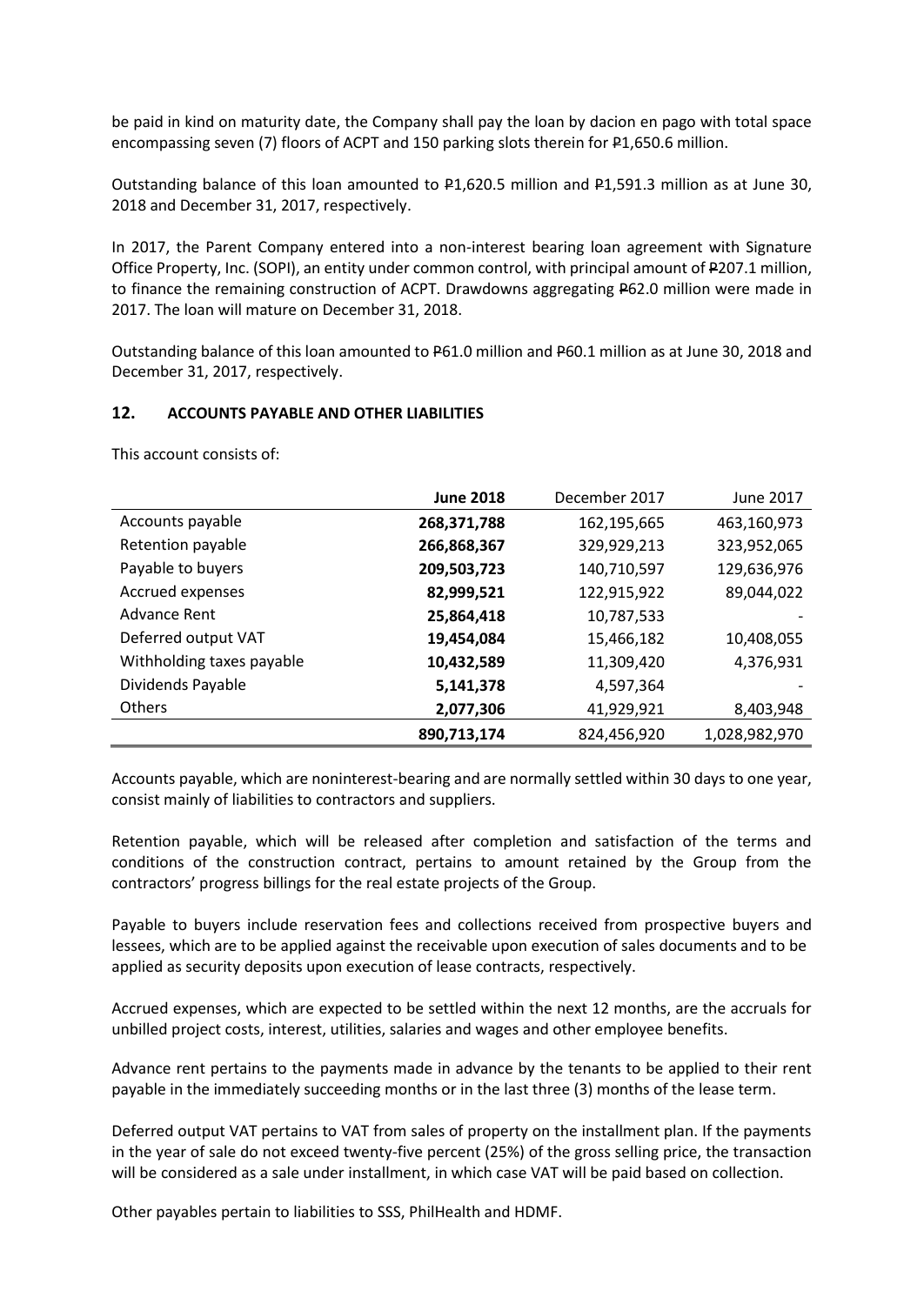## **13. RELATED PARTY TRANSACTIONS**

The company engages, in the normal course of business, in various transactions with its related parties which include entities under common control, key management and others.

#### Advance to and from Subsidiaries

The Company grants advances to its subsidiaries for working capital requirements and capital expenditures.

## Advances to Officers and Employees

The Company grants advances to its officers and employees. These are funds given to officers and employees to carry out their functions in the Company subject to liquidation.

#### Advances for Project Development

In addition to the advances from the Parent Company, CLLC obtained from Rock & Salt B.V. 3.5% interest-bearing loans for its real estate projects.

#### Loans Payable

Outstanding loans payable are unsecured, non‐interest bearing and payable in cash or in kind at the option of the lenders. These loans will mature on December 31, 2018 (see Note 12).

#### Management Fee

Management fees are recognized for management consultancy, development and administrative services provided by CPG. Outstanding balances are unsecured, noninterest-bearing, payable on demand and to be settled in cash.

## Key Management Personnel

The compensation of key management personnel are as follows:

|                                      | <b>June 2018</b> | December 2017   | June 2017    |
|--------------------------------------|------------------|-----------------|--------------|
|                                      | (Six Months)     | (Twelve Months) | (Six Months) |
| Salaries and other employee benefits | 32,110,939       | 72,981,021      | 59,793,115   |
| Retirement benefits expense          | $\blacksquare$   | 4,782,219       |              |
|                                      | 32,110,939       | 77,763,240      | 59,793,115   |

## **14. EQUITY**

The account consists of:

|                                    | <b>Shares</b>    |                |                |
|------------------------------------|------------------|----------------|----------------|
|                                    | <b>June 2018</b> | December 2017  | June 2017      |
| Authorized:                        |                  |                |                |
| Common shares                      | 16,368,095,199   | 16,368,095,199 | 16,368,095,199 |
| Preferred shares                   | 50,000,000       | 50,000,000     | 50,000,000     |
| Issued:                            |                  |                |                |
| Common shares - ₽0.18 par value    | 5,318,095,199    | 5,318,095,199  | 5,318,095,199  |
| Preferred shares - #1.00 par value | 32,500,000       | 32,500,000     | 32,500,000     |
|                                    |                  |                |                |
|                                    |                  | Amount         |                |
|                                    | <b>June 2018</b> | December 2017  | June 2017      |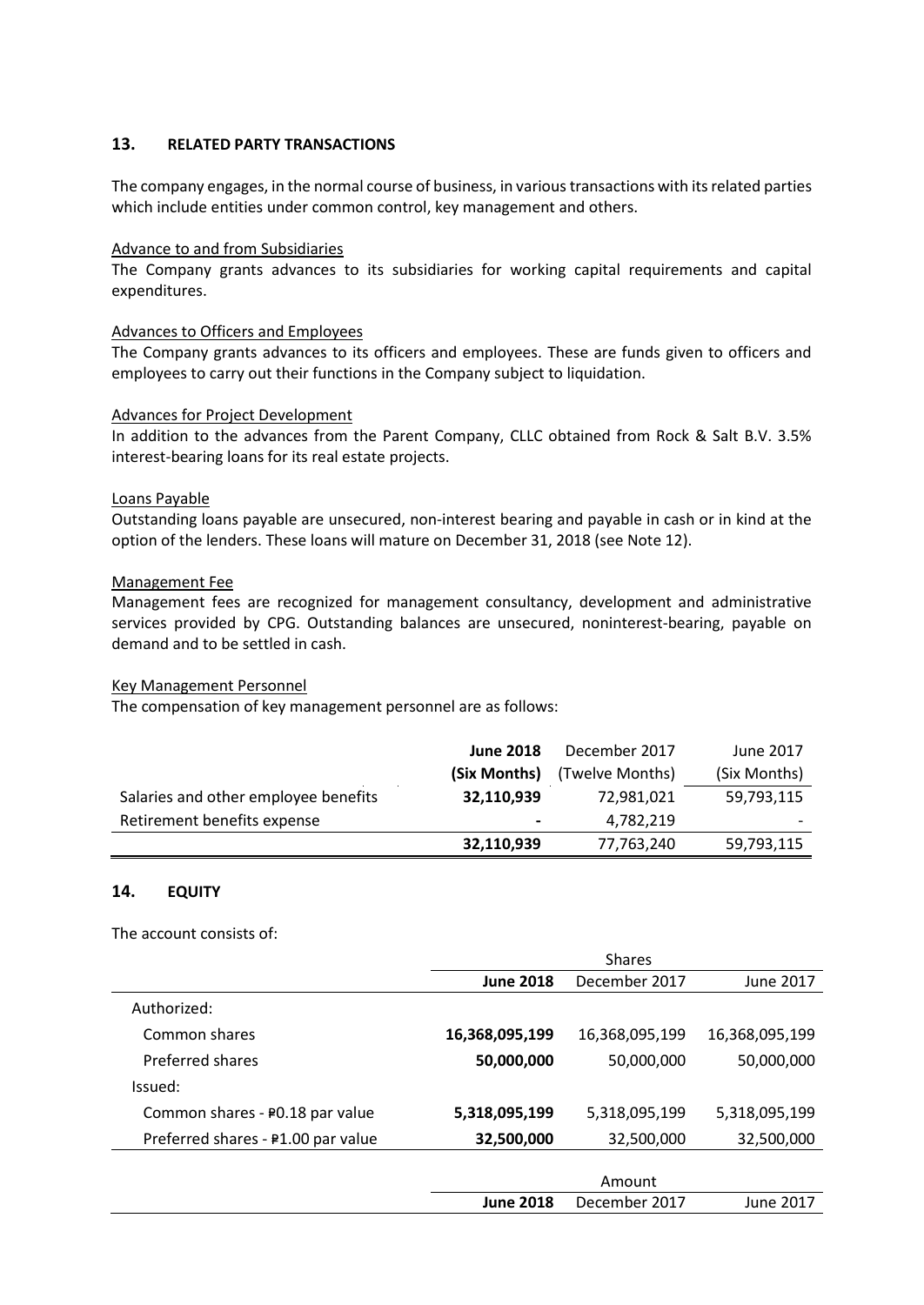| Issued:                            |             |             |             |
|------------------------------------|-------------|-------------|-------------|
| Common shares - ₽0.18 par value    | 957,257,136 | 957,257,136 | 957,257,136 |
| Preferred shares - P1.00 par value | 32,500,000  | 32,500,000  | 32,500,000  |
|                                    | 989,757,136 | 989,757,136 | 957,257,136 |

## **Dividend Declaration**

The Parent's Company's BOD and stockholders approved the following cash dividends to ALCO's stockholders:

|                         | Stockholders of    |                   |             | Dividend per      |
|-------------------------|--------------------|-------------------|-------------|-------------------|
| <b>Declaration Date</b> | <b>Record Date</b> | Payment Date      | Amount      | Share             |
| <b>Preferred Shares</b> |                    |                   |             |                   |
| May 9, 2018             | May 23, 2018       | June 6, 2018      | ₱35,229,000 | ₱1.76145          |
| January 10, 2018        | February 9, 2018   | March 6, 2018     | ₱35,229,000 | ₱1.76145          |
| August 9, 2017          | August 23, 2017    | September 6, 2017 | ₱35,229,000 | ₱1.76145          |
| May 10, 2017            | May 25, 2017       | June 6, 2017      | ₱35,229,000 | ₱1.76145          |
| February 8, 2017        | February 24, 2017  | March 6, 2017     | ₱35,229,000 | ₱1.76145          |
|                         |                    |                   |             |                   |
| <b>Common Shares</b>    |                    |                   |             |                   |
| March 21, 2018          | April 6, 2018      | May 2, 2018       | ₱63,817,142 | 70.012            |
| February 28, 2017       | March 14, 2017     | April 7, 2017     | ₱63,817,142 | $\bigoplus 0.012$ |

## **15. REVENUES**

The account consists of:

|                                | <b>June 2018</b> | December 2017   | June 2017    |
|--------------------------------|------------------|-----------------|--------------|
|                                | (Six Months)     | (Twelve Months) | (Six Months) |
| Real estate sales              | 147,639,118      | 433,964,838     | 310,795,428  |
| Rental income                  | 53,803,741       | 14,858,157      | 5,767,159    |
| <b>CUSA Fees</b>               | 5,513,661        | 8,139,533       |              |
| <b>Project Management fees</b> | 3,826,280        | 6,576,066       | 3,270,643    |
|                                | 210,782,800      | 463,538,594     | 319,833,230  |

Real estate sales pertain to revenues earned from the sale of condominium units in Arya Residences.

Rent income pertains to the revenues earned from various lease contracts of the Parent Company in ACPT and from retail units of MPI in Arya Residences which are recognized on a straight-line basis under PAS 17, *Lease*.

Project management fees pertain to services rendered by EPMI to the Arya Residences Condominium Corporation (ARCC). The service contract has a term of seven (7) years commencing on December 1, 2014 for the management and maintenance of all common areas of Arya Residences.

## **16. COST OF SALES AND SERVICES**

The account consists of:

|                           | <b>June 2018</b> | December 2017   | June 2017    |
|---------------------------|------------------|-----------------|--------------|
|                           | (Six Months)     | (Twelve Months) | (Six Months) |
| Cost of real estate sales | 127.327.303      | 320.515.983     | 188.738.995  |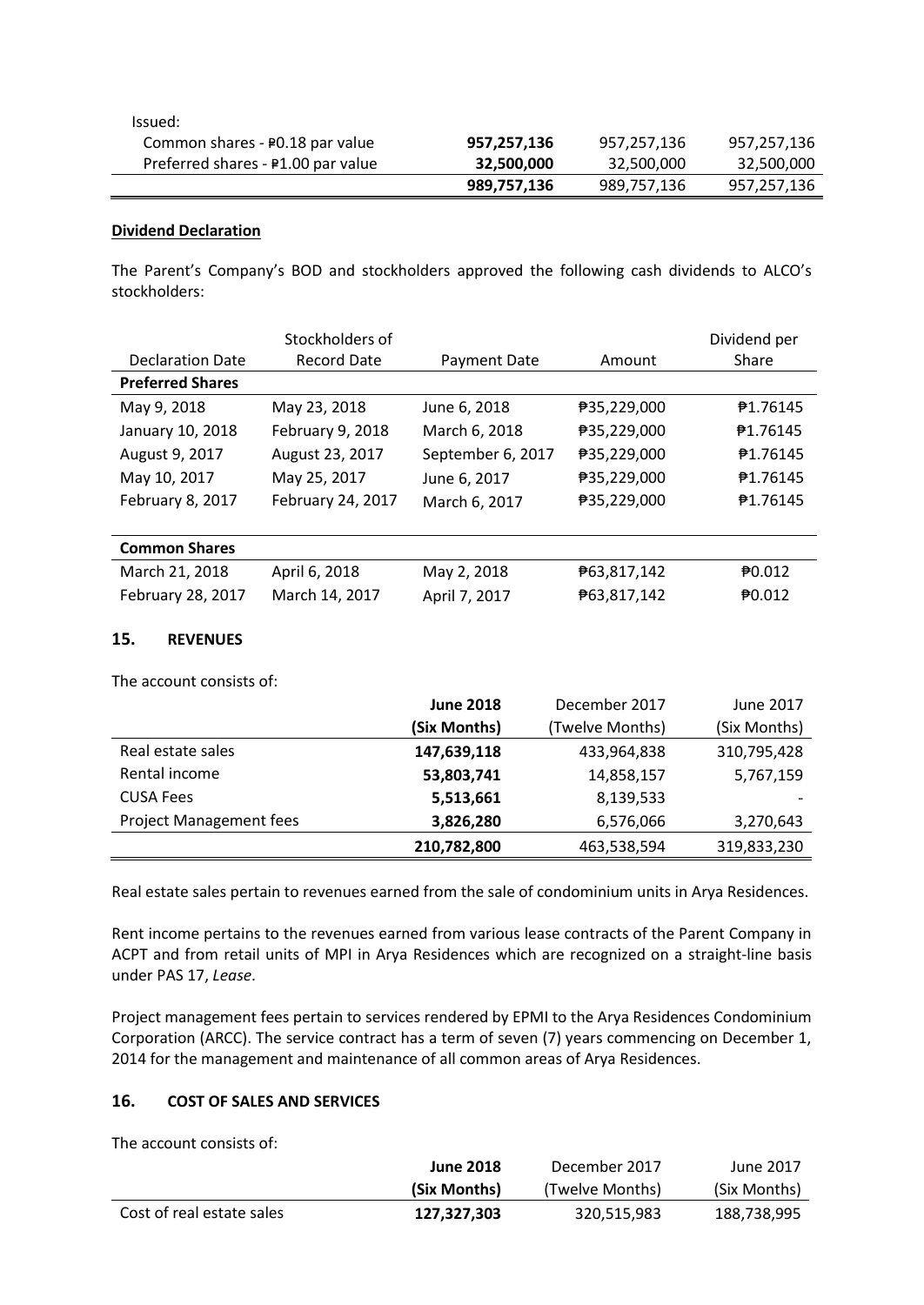| Cost of services | 6,861,153   | 7,993,691   | 3,076,920   |
|------------------|-------------|-------------|-------------|
|                  | 134,188,456 | 328,509,674 | 191,815,915 |

## **17. OPERATING EXPENSES**

Details of operating expenses by nature are as follows:

|                                   | <b>June 2018</b> | December 2017   | June 2017    |
|-----------------------------------|------------------|-----------------|--------------|
|                                   | (Six Months)     | (Twelve Months) | (Six Months) |
| Personnel costs                   | 64,820,581       | 133, 377, 623   | 57,856,503   |
| Advertising                       | 20,197,354       | 36,792,147      | 20,823,943   |
| Management and professional fees  | 15,354,426       | 33,152,440      | 11,690,128   |
| <b>Taxes and licenses</b>         | 9,648,402        | 33,321,044      | 20,173,599   |
| Commissions                       | 7,817,404        | 11,701,489      | 9,985,515    |
| Rent                              | 7,702,913        | 13,908,352      | 6,469,746    |
| Communication and office expenses | 7,662,141        | 21,378,435      | 8,486,616    |
| Depreciation and amortization     | 4,867,020        | 9,330,955       | 4,304,731    |
| Insurance                         | 4,372,650        | 9,908,865       | 4,648,591    |
| <b>Utilities</b>                  | 4,099,501        | 1,416,796       | 665,668      |
| Transportation and travel         | 3,463,651        | 7,856,509       | 4,366,416    |
| Repairs and maintenance           | 1,251,074        | 2,360,720       | 1,199,652    |
| Representation                    | 155,525          | 1,435,959       | 339,700      |
| Others                            | 2,745,986        | 10,617,615      | 655,933      |
|                                   | 154,158,628      | 326,558,949     | 151,666,741  |

## **18. FINANCE COSTS**

Finance costs relate to the following:

|                  | <b>June 2018</b> | December 2017   | June 2017    |
|------------------|------------------|-----------------|--------------|
|                  | (Six Months)     | (Twelve Months) | (Six Months) |
| Interest expense | 45,194,720       | 77,918,542      | 38,571,511   |
| Bank charges     | 192.715          | 2,744,698       | 4,193,648    |
|                  | 45,387,435       | 80,663,240      | 42,765,159   |

## **19. OTHER INCOME – NET**

This account consists of:

|                                         | <b>June 2018</b> | December 2017   | June 2017    |
|-----------------------------------------|------------------|-----------------|--------------|
|                                         | (Six Months)     | (Twelve Months) | (Six Months) |
| Interest income                         | 5,474,119        | 14,245,251      | 6,243,825    |
| Realized gain on disposals of financial |                  |                 |              |
| assets at FVPL                          | 4,750,465        | 37,576,414      | 17,061,216   |
| Foreign exchange gains (losses)         | 1,380,654        | 83,998          | 301,482      |
| Unrealized holding gains on financial   |                  |                 |              |
| assets at FVPL                          | 557,557          | 1,874,352       | 7,860,975    |
| Loss on sale of parking slots           | (5,878,593)      |                 |              |
| Forfeited collections                   |                  | 10,657,784      | 929,107      |
| "Day 1" gain on loan discounting        |                  | 2,907,783       |              |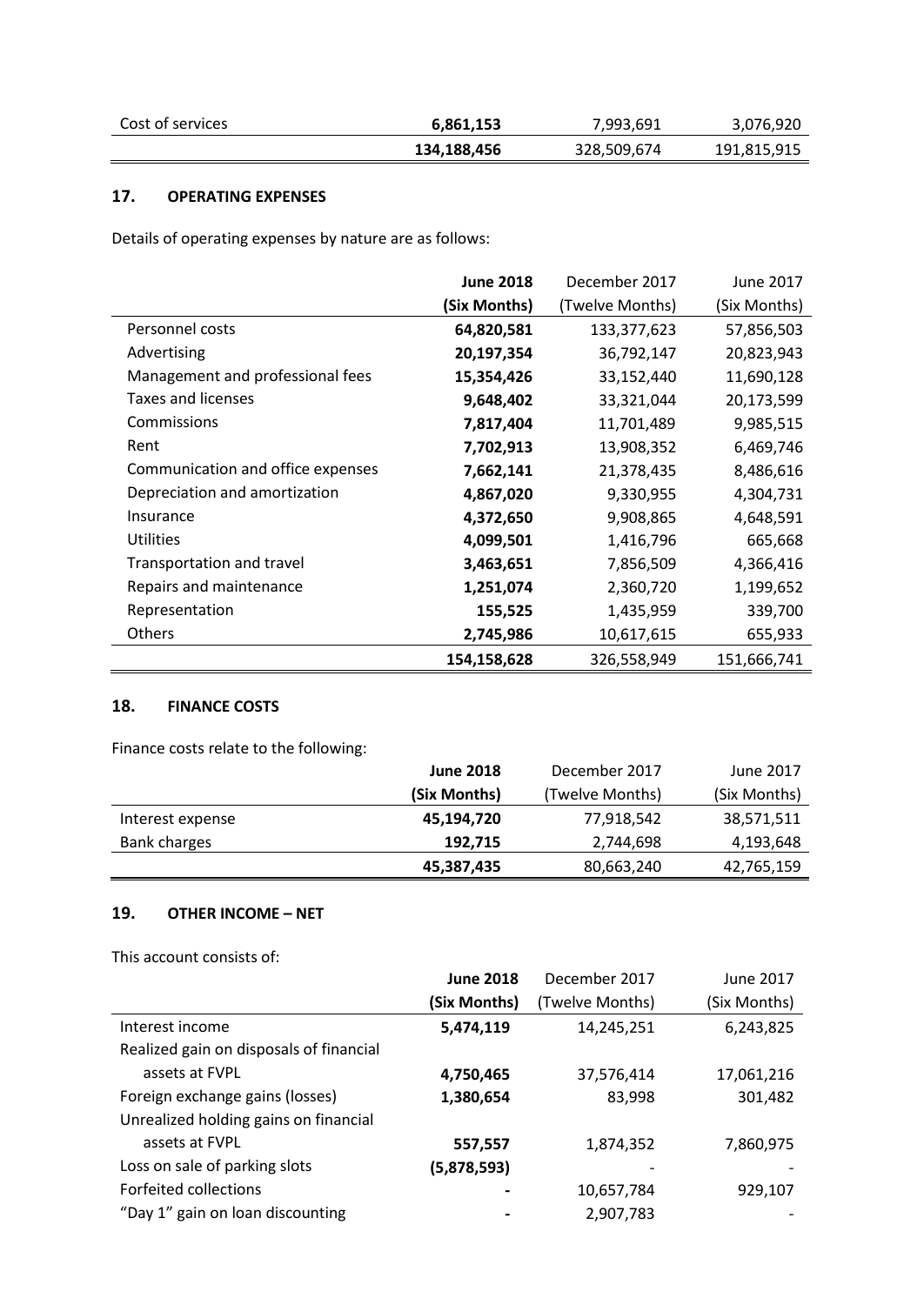|               | <b>June 2018</b> | December 2017   | June 2017    |
|---------------|------------------|-----------------|--------------|
|               | (Six Months)     | (Twelve Months) | (Six Months) |
| <b>Others</b> | 556.367          | 97.736          | 10,408,895   |
|               | 6,840,569        | 67,443,318      | 42,805,500   |

## **20. RETIREMENT LIABILITY**

The Parent Company has an unfunded and non-contributory defined benefit retirement plan covering substantially all of its regular employees.

There are no unusual or significant risks to which the retirement liability exposes the Parent Company. However, in the event a benefit claim arises under the retirement liability, the benefit shall immediately be due and payable from the Parent Company.

The following tables summarize the components of retirement benefit costs recognized in the interim consolidated statements of comprehensive income (based on the report of an independent actuary dated January 31, 2018):

Movements in the present value of retirement liability are as follows:

|                                | <b>June 2018</b> | December 2017   | June 2017    |
|--------------------------------|------------------|-----------------|--------------|
|                                | (Six Months)     | (Twelve Months) | (Six Months) |
| Balance at beginning of period | 50,668,546       | 47,244,365      | 47,244,365   |
| Retirement expense:            |                  |                 |              |
| Current service cost           | $\blacksquare$   | 7,205,814       |              |
| Interest cost                  | $\hbox{ }$       | 2,541,747       |              |
| Remeasurement gain             |                  | (6,323,380)     |              |
| Balance at end of period       | 50,668,546       | 50,668,546      | 47,244,365   |

## **21. FINANCIAL RISK MANAGEMENT OBJECTIVES AND POLICIES**

The Group's financial instruments comprise cash and cash equivalents, trade and other receivables, deposits, accounts and other liabilities (except statutory liabilities) and loans payable. The main purpose of these financial instruments is to finance the Group's operations.

It is the Group's policy that no trading in financial instruments shall be undertaken. The main risks arising from the Group's financial instruments are credit risk, liquidity risk and interest risk. The BOD reviews and approves policies for managing these risks as summarized below.

The Group's exposure to foreign currency risk is minimal, as it does not enter into transactions in currencies other than its functional currency.

## Credit Risk

Credit risk is the risk that the Group will incur a loss because its counterparties fail to discharge their contractual obligations. The Group trades only with recognized, creditworthy third parties. It is the Group's policy that all customers who wish to trade on credit are subject to credit verification procedures. Receivable balances are monitored on an ongoing basis with the result that the Group's exposure to bad debts is not significant. As customary in the real estate business, title to the property is transferred only upon full payment of the purchase price. There are also provisions in the sales contract which allow forfeiture of installments or deposits made by the customer in favor of the Group. Also, customers are required to deposit postdated checks to the Group covering all installment payments. These measures minimize the credit risk exposure or any margin loss from possible default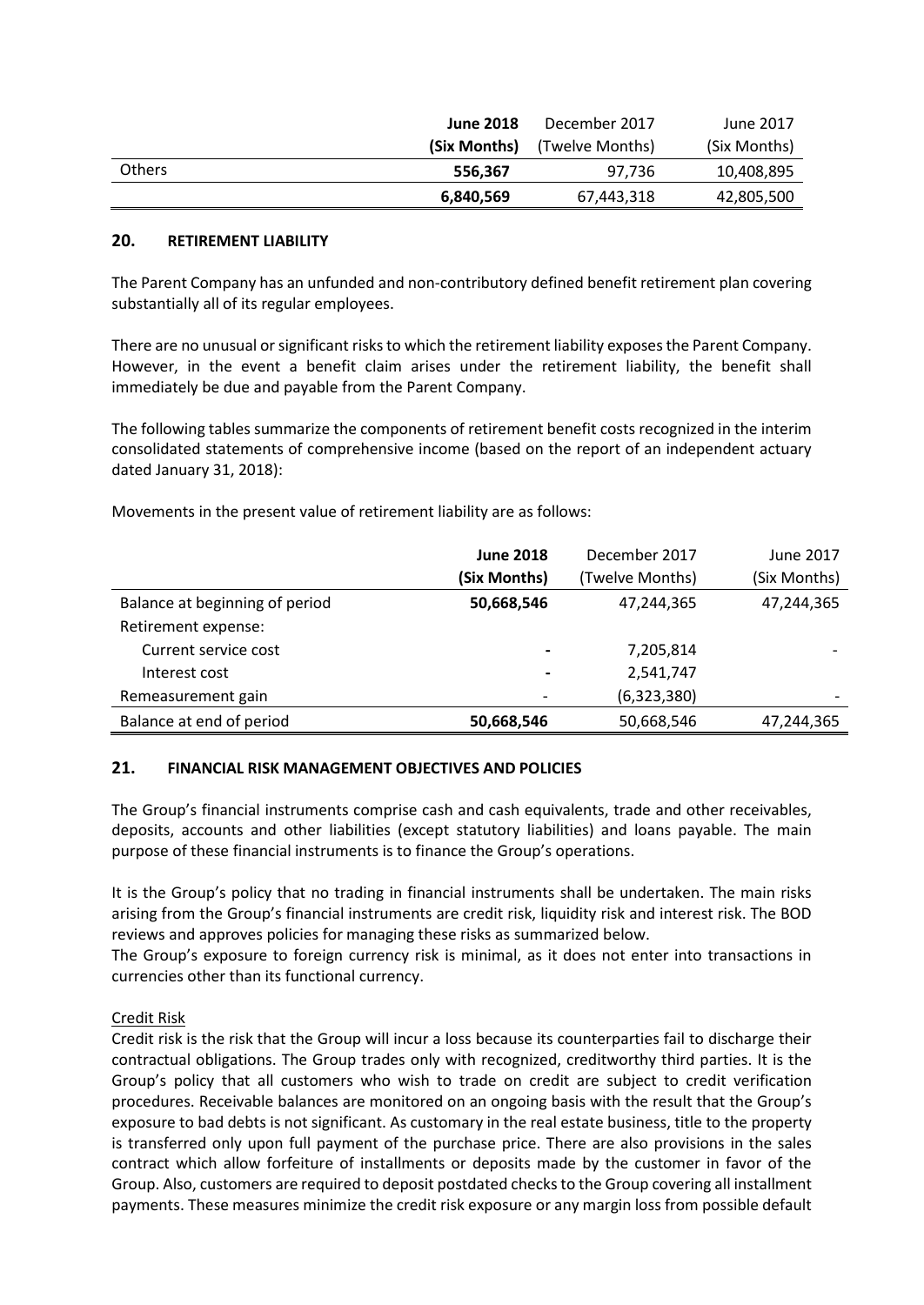in the payment of installments. As of June 30,2018 and December 31, 2017, there were no significant credit concentrations.

With respect to credit risk arising from the other financial assets of the Group, which are composed of cash, receivables and deposits, the Group's exposure to credit risk arises from default of the counterparty, with maximum exposure equal to the carrying amounts of the instruments.

Generally, the maximum credit risk exposure of financial assets is the carrying amount of the financial assets as shown in the consolidated statements of financial position. Credit risk, therefore, is only disclosed in circumstances where the maximum potential loss differs significantly from the financial asset's carrying amount. The Group's exposure to credit risk is limited to the carrying amount of financial assets recognized as of June 30, 2018, December 31, 2017 and June 30, 2017. None of Group's financial assets are secured by collateral or other credit enhancements.

#### *a. Cash in Bank*

The credit risk for cash in bank is considered negligible, since the counterparties are reputable universal banks with high quality external credit ratings. Cash in banks are insured by the Philippine Deposit Insurance Corporation up to a maximum coverage of P0.5 million per depositor per banking institution.

## *b. Receivables*

In respect of receivables, the Group is not exposed to any significant credit risk exposure to any single counterparty or any group of counterparties having similar characteristics. Receivables consist of a large number of customers. Based on historical information about customer default rates, management considers the credit quality of receivables that are not past due or impaired to be good.

The Group has no past due or impaired accounts as of June 30, 2018, December 31, 2017 and June 30, 2017.

#### Liquidity Risk

Liquidity risk is the risk that the Group may not be able to settle its obligations as they fall due.

The Group monitors its risk to a shortage of funds through analyzing the maturity of its financial investments and financial assets and cash flows from operations. The Group monitors its cash position by a system of cash forecasting. All expected collections, check disbursements and other payments are determined on a daily basis to arrive at the projected cash position to cover its obligations.

The Group's objective is to maintain a balance between continuity of funding and flexibility. The Group addresses liquidity concerns primarily through cash flow from operations. All financial liabilities of the Group, which consist of payable to clearing house, brokers and customers and accounts payable and other liabilities (excluding taxes payable to government agencies), are payable on demand.

## Interest Rate Risk

Interest rate risk is the risk that future cash flows from a financial instrument (cash flow interest rate risk) or its fair value (fair value interest rate risk) will fluctuate because of changes in market interest rates.

The Group's loans payable to local banks subject to floating interest rates are exposed to cash flow interest rate risk. The re-pricing of these instruments is done on intervals of three months. On the other hand, the Group's other loans payable to local banks and financing institutions subject to fixed interest rate are exposed to fair value interest rate risk.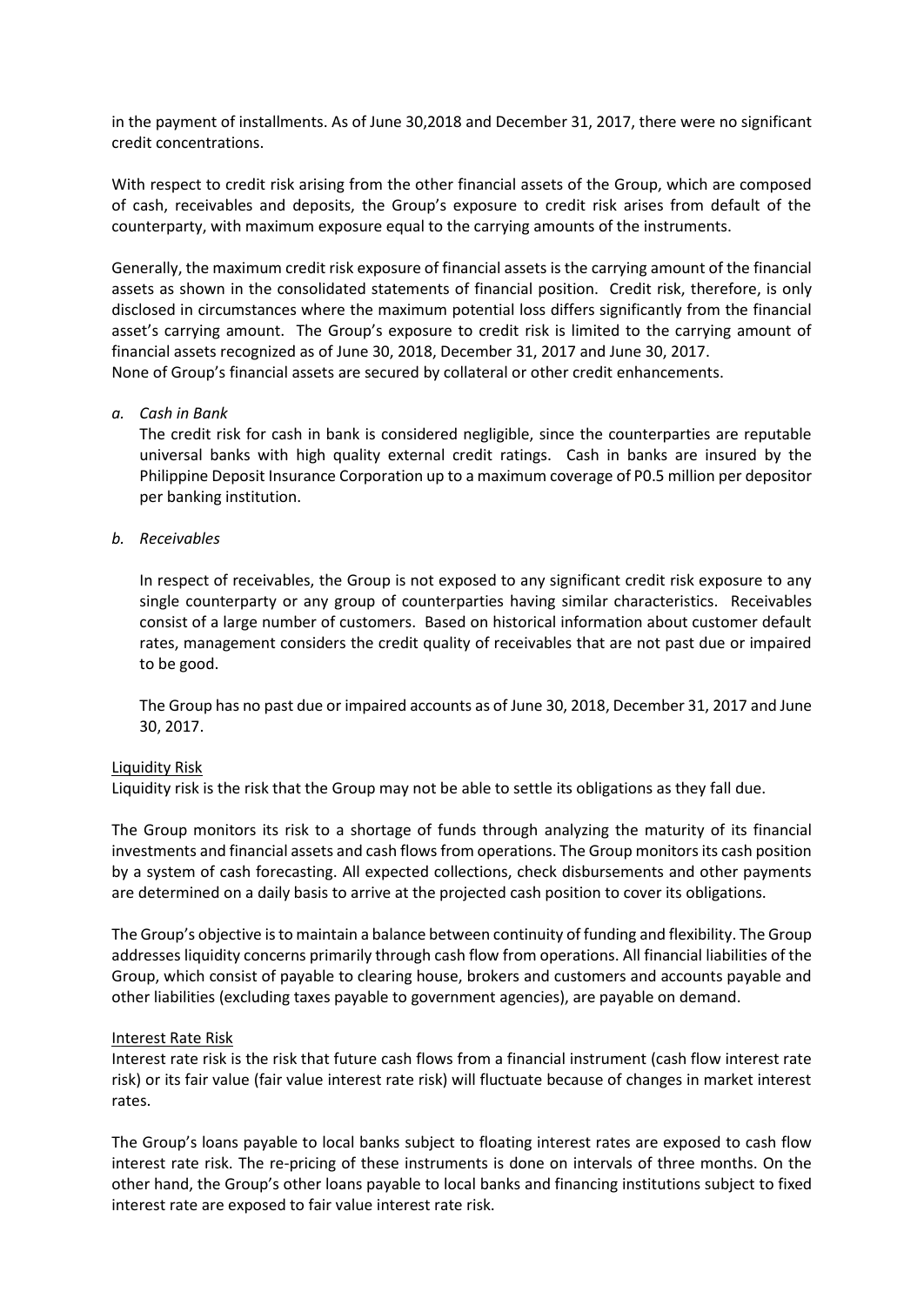The Group regularly monitors interest rate movements and on the basis of current and projected economic and monetary data, decides on the best alternative to take. No sensitivity analysis is needed as future interest rate changes are not expected to significantly affect the Group's net income.

## **22. CAPITAL MANAGEMENT OBJECTIVES, POLICIES AND PROCEDURES**

The Group's capital management objectives are to ensure the Group's ability to continue as a going concern and to provide an adequate return to shareholders by pricing products and services commensurate with the level of risk.

The Group monitors capital on the basis of the carrying amount of equity as presented in the statements of financial position. Capital for the reporting periods under review is summarized as follows:

|                          | <b>June 2018</b> | December 2017 | June 2017     |
|--------------------------|------------------|---------------|---------------|
| <b>Total liabilities</b> | 6,903,371,862    | 6,183,192,941 | 5,921,976,640 |
| Total equity             | 4,936,450,207    | 5,063,618,825 | 4,956,626,705 |
| Debt-to-equity ratio     | 1.40:1           | 1.22:1        | 1.19:1        |

The Group manages the capital structure and makes adjustments to it in the light of changes in economic conditions and the risk characteristics of the underlying assets. In order to maintain or adjust the capital structure, the Group may adjust the amount of dividends paid to shareholders, issue new shares or sell assets to reduce debt.

## **23. EARNINGS (LOSS) PER SHARE**

Basic and diluted earnings per share are computed as follows:

|                                           | <b>June 2018</b> | December 2017   | June 2017      |
|-------------------------------------------|------------------|-----------------|----------------|
| Net income attributable to equity holders |                  |                 |                |
| of the Parent Company                     | 34,550,829       | 191,850,580     | 5,439,562      |
| Less share of Series "B" Preferred Shares | (70, 458, 000)   | (140, 916, 000) | (70, 458, 000) |
|                                           | (35,907,171)     | 50,934,580      | (65,018,438)   |
| Divided by weighted average number of     |                  |                 |                |
| outstanding common shares                 | 5,318,095,199    | 5,318,095,199   | 5,318,095,199  |
|                                           | (0.0068)         | 0.0096          | (0.012)        |

Diluted earnings per share equals the basic earnings per share as the Parent Company does not have any dilutive potential common shares at the end of each of the three years presented.

## **24. FINANCIAL RATIOS**

|                                                                                | <b>JUNE 30 2018</b> | DECEMBER 31 2017 | <b>JUNE 30 2017</b> |
|--------------------------------------------------------------------------------|---------------------|------------------|---------------------|
| <b>Current/Liquidity Ratio</b><br>(Current Assets over Current<br>Liabilities) | 1.63:1              | 1.55:1           | 2.68:1              |
| Solvency Ratio<br>(Net income before                                           | 0.002:1             | 0.024:1          | $-0.01:1$           |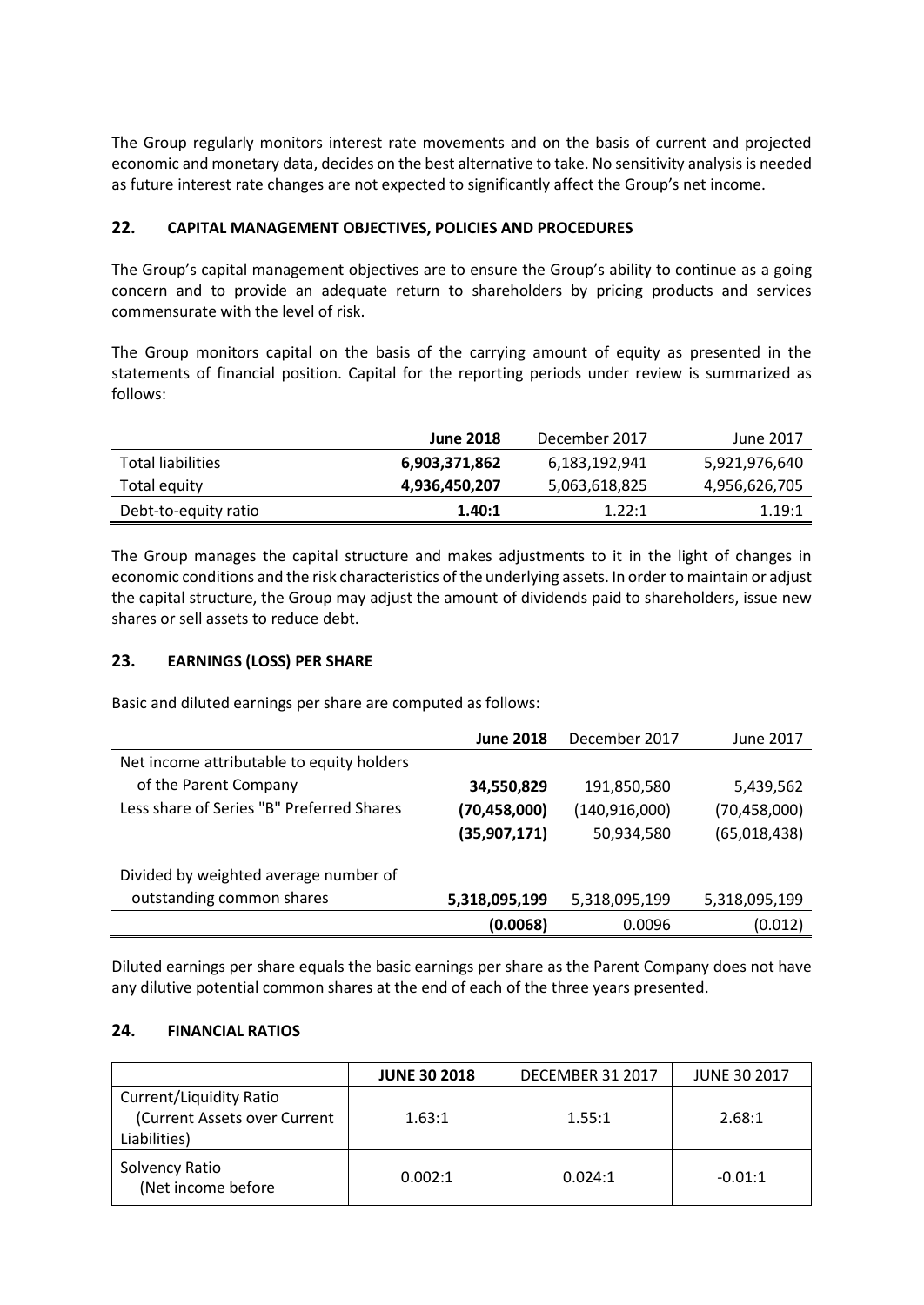|                                 | <b>JUNE 30 2018</b> | <b>DECEMBER 31 2017</b> | <b>JUNE 30 2017</b> |
|---------------------------------|---------------------|-------------------------|---------------------|
| depreciation                    |                     |                         |                     |
| over total liabilities)         |                     |                         |                     |
| Debt-to-equity Ratio            |                     |                         |                     |
| (Total liability over total     | 1.40:1              | 1.22:1                  | 1.19:1              |
| equity)                         |                     |                         |                     |
| Debt-to-equity (interest-       |                     |                         |                     |
| bearing) Ratio                  | 0.62:1              | 0.52:1                  | 0.47:1              |
| (Interest-bearing liabilities   |                     |                         |                     |
| over total equity)              |                     |                         |                     |
| Asset-to-equity Ratio           |                     |                         |                     |
| (Total assets over total        | 2.40:1              | 2.22:1                  | 2.19:1              |
| equity)                         |                     |                         |                     |
| Interest Rate Coverage Ratio    |                     |                         |                     |
| (Pretax income before           | 2.08:1              | 3.87:1                  | 1.55:1              |
| Interest over interest expense) |                     |                         |                     |
|                                 |                     |                         |                     |
| <b>Profitability Ratio</b>      |                     |                         |                     |
| (Net income attributable to     | 0.007:1             | 0.03:1                  | 0.001:1             |
| equity holders of the Parent    |                     |                         |                     |
| Company over total equity)      |                     |                         |                     |

*\* December 2017 ratio is based on full year income while June 2018 and June 2017 ratios are based on six-month income.*

## **Item 2: Management's Discussion and Analysis of Financial Condition and Results of Operations**

## **FINANCIAL POSITION**

June 2018 vs June 2017

|                                        | <b>JUNE 30 2018</b> | <b>JUNE 30 2017</b> | % Change |
|----------------------------------------|---------------------|---------------------|----------|
| Cash and cash equivalents              | 318,728,714<br>P    | 596,657,426<br>P    | $-47%$   |
| Financial assets at fair value through |                     |                     |          |
| profit or loss (FVPL)                  | 169,003,482         | 1,441,766,254       | $-88%$   |
| Trade and other receivables            | 557,207,567         | 307,095,833         | 81%      |
| Real estate for sale                   | 2,758,692,460       | 2,580,159,578       | 7%       |
| Investment properties                  | 7,001,169,515       | 5,278,508,440       | 33%      |
| Property and equipment                 | 92,133,730          | 22,466,892          | 310%     |
| Net deferred tax assets                | 85,317,941          | 27,404,624          | 211%     |
| Creditable withholding tax             | 260,503,785         | 235,899,441         | 10%      |
| Other assets                           | 597,064,875         | 388,644,857         | 54%      |
| <b>Total Assets</b>                    | 11,839,822,069      | 10,878,603,345      | 9%       |
|                                        |                     |                     |          |
| Loans payable                          | 4,763,045,773       | 3,950,622,936       | 21%      |
| Accounts payable and other liabilities | 890,713,174         | 1,028,982,970       | $-13%$   |
| Due to a related party                 | 386,666,691         | 233,851,253         | 65%      |
| <b>Retirement liability</b>            | 50,668,546          | 47,244,365          | 7%       |
| Net deferred tax liabilities           | 812,277,678         | 661,275,116         | 23%      |
| <b>Total Liabilities</b>               | 6,903,371,864       | 5,921,976,640       | 17%      |
|                                        |                     |                     |          |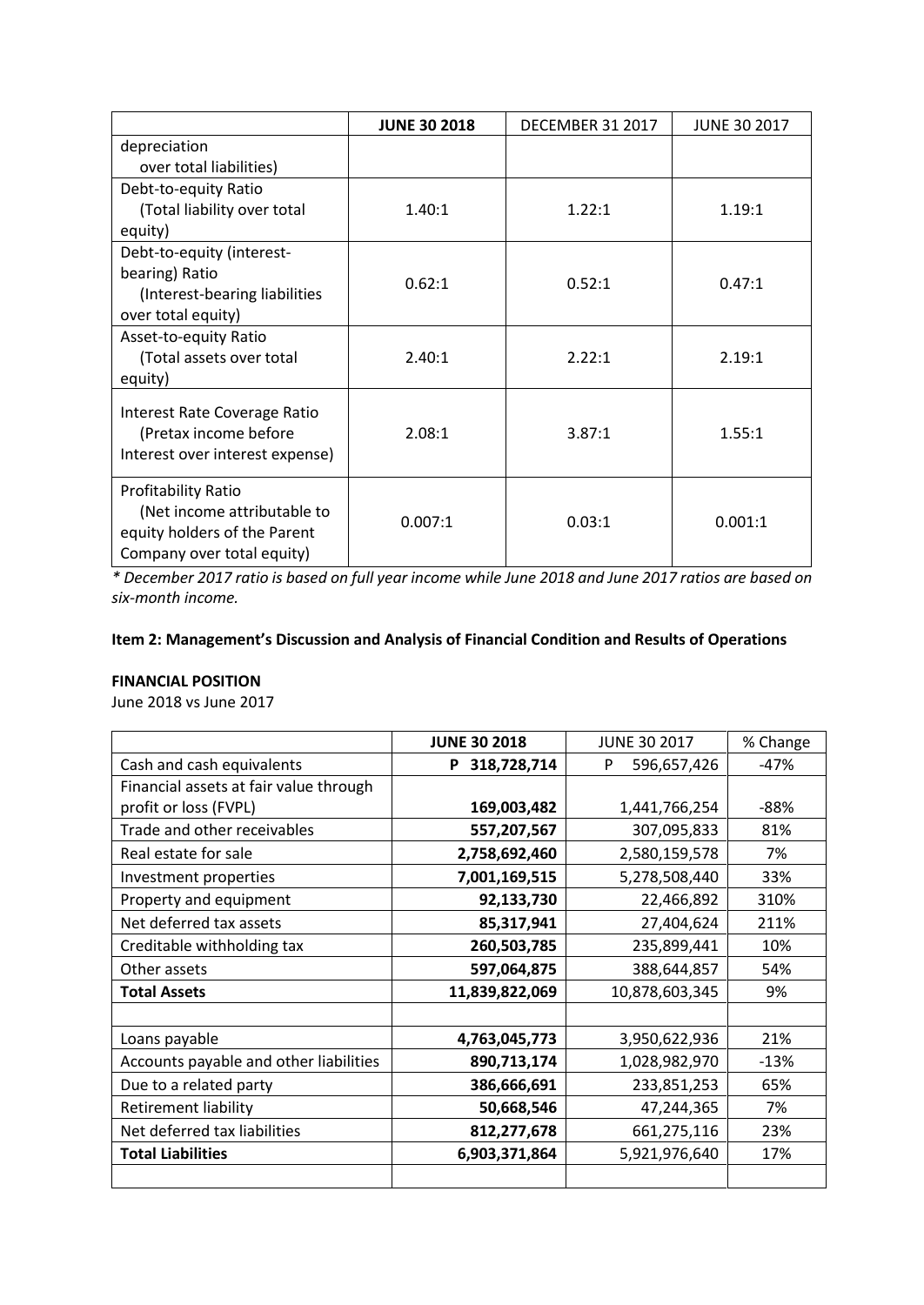|                                       | <b>JUNE 30 2018</b> | <b>JUNE 30 2017</b> | % Change |
|---------------------------------------|---------------------|---------------------|----------|
| Equity attributable to equity holders |                     |                     |          |
| of the Parent Company                 |                     |                     |          |
| Capital stock                         | 989,757,136         | 989,757,136         | 0%       |
| Additional paid-in capital            | 2,031,441,541       | 2,031,441,541       | 0%       |
| Retained earnings                     | 1,985,674,188       | 1,979,726,087       | 0%       |
| Cumulative remeasurement gains on     |                     |                     |          |
| retirement liability - net of tax     | 7,448,391           | 3,022,025           | 146%     |
| Parent Company's shares held by a     |                     |                     |          |
| subsidiary                            | (12,500,000)        | (12,500,000)        | 0%       |
|                                       | 5,001,821,254       | 4,991,446,789       | 0%       |
| Non-controlling interests             | (65,371,049)        | (34, 820, 084)      | $-88%$   |
| <b>Total Equity</b>                   | 4,936,450,205       | 4,956,626,705       | 0%       |
| <b>Total Liabilities and Equity</b>   | 11,839,822,069<br>P | 10,878,603,345<br>P | 9%       |

The Company's total resources as of June 30, 2018 increased by 9% to P11.8 billion from June 30, 2017 level of P10.9 billion due to the following:

## *47% Decrease in Cash and Cash Equivalents*

The decrease in cash is attributable to disbursements for operations, debt servicing, acquisition of properties and project related costs, net of inflows from loan availments and revenue collections.

## *88% Decrease in Financial Assets at Fair Value through Profit or Loss (FVPL)*

The reduction was due to termination of money market placements which were subsequently used to fund the operating requirements of the company including its ongoing projects.

## *81% Increase in Trade and Other Receivables*

The increase was accounted for by receivables from new leasing business and advanced payments to project contractors.

## *7% Increase in Real Estate For Sale*

The increase was largely accounted for by property acquisition in Makati and additional construction costs for Laguna and Cebu projects, net of sale of the remaining Arya units.

## *33% Increase in Investment Properties*

The increase was due to the additional construction costs of ACPT, reclassification of a portion of the Laguna property from Real Estate for Sale, and gain on change in fair value of properties. *310% Increase in Property and Equipment*

The increase was largely due to the construction costs of the newly completed CebEx Gallery in Cebu.

## *211% Increase in Net Deferred Tax Assets*

The increase represents additional NOLCO recognized from losses at CLLC.

## *10% Increase in Creditable Withholding Tax*

The increase represents the amount withheld from payments by customers in relation to pre-selling of Cebu office units.

#### *54% Increase in Other Assets*

The increase was largely due to Input VAT from contractors' billings for ongoing construction.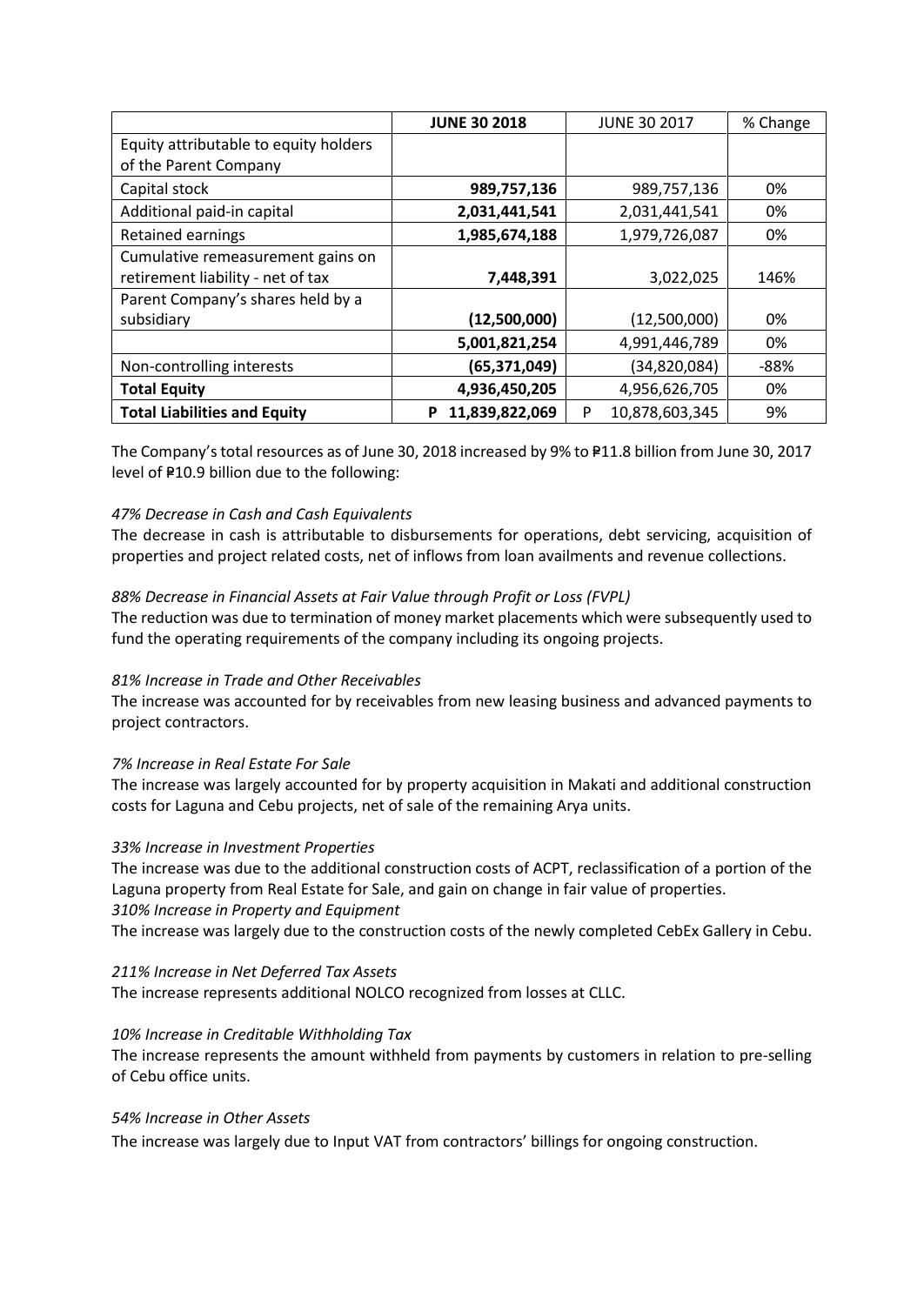#### *21% Increase in Loans Payable*

The increase was largely due to additional loan drawdowns, availed to partly fund the Company's working capital and project financing requirements.

#### *13% Decrease in Accounts Payable and Other Liabilities*

The decrease was attributable to the payments of trade suppliers and project contractors and release of retention payable for the completed Arya project.

#### *65% Increase in Due to a Related Party*

This pertains to additional advances made by a stockholder for the Cebu project.

#### *7% Increase in Retirement Liability*

The increase was due to additional provisions in 2017 to comply with the requirements of PAS 19, as supported by the latest independent third-party actuarial valuation report.

#### *23% Increase in Net Deferred Tax Liabilities*

The increase was due to the deferred tax liabilities attributable to the gain on change in fair value of investment properties as mentioned previously.

## *146% Increase in Cumulative Remeasurement Gains on Retirement Liability - Net of Tax* The increase was due to the cumulative re-measurement gains on ALCO's retirement liability for 2017 in compliance with the requirement under PAS 19 using the latest actuarial valuation report.

#### *88% Decrease in Non-Controlling Interests*

The significant decrease was brought about by CLLC's net loss for the period.

## **FINANCIAL RATIOS**

June 2018 vs June 2017

|                                                                                                   | <b>JUNE 30 2018</b> | <b>JUNE 30 2017</b> | % Change |
|---------------------------------------------------------------------------------------------------|---------------------|---------------------|----------|
| Current/Liquidity Ratio<br>(Current Assets over Current<br>Liabilities)                           | 1.63:1              | 2.68:1              | $-39%$   |
| Solvency Ratio<br>(Net income before depreciation<br>over total liabilities)                      | 0.002:1             | $-0.01:1$           | $-123%$  |
| Debt-to-equity Ratio<br>(Total liability over total equity)                                       | 1.40:1              | 1.19:1              | 18%      |
| Debt-to-equity (interest-bearing)<br>Ratio<br>(Interest-bearing liabilities over<br>total equity) | 0.62:1              | 0.47:1              | 32%      |
| Asset-to-equity Ratio<br>(Total assets over total equity)                                         | 2.40:1              | 2.19:1              | 10%      |
| Interest Rate Coverage Ratio<br>(Pretax income before Interest<br>over interest expense)          | 2.08:1              | 1.55:1              | 34%      |
| <b>Profitability Ratio</b><br>(Net income attributable to equity                                  | 0.007:1             | 0.001:1             | 538%     |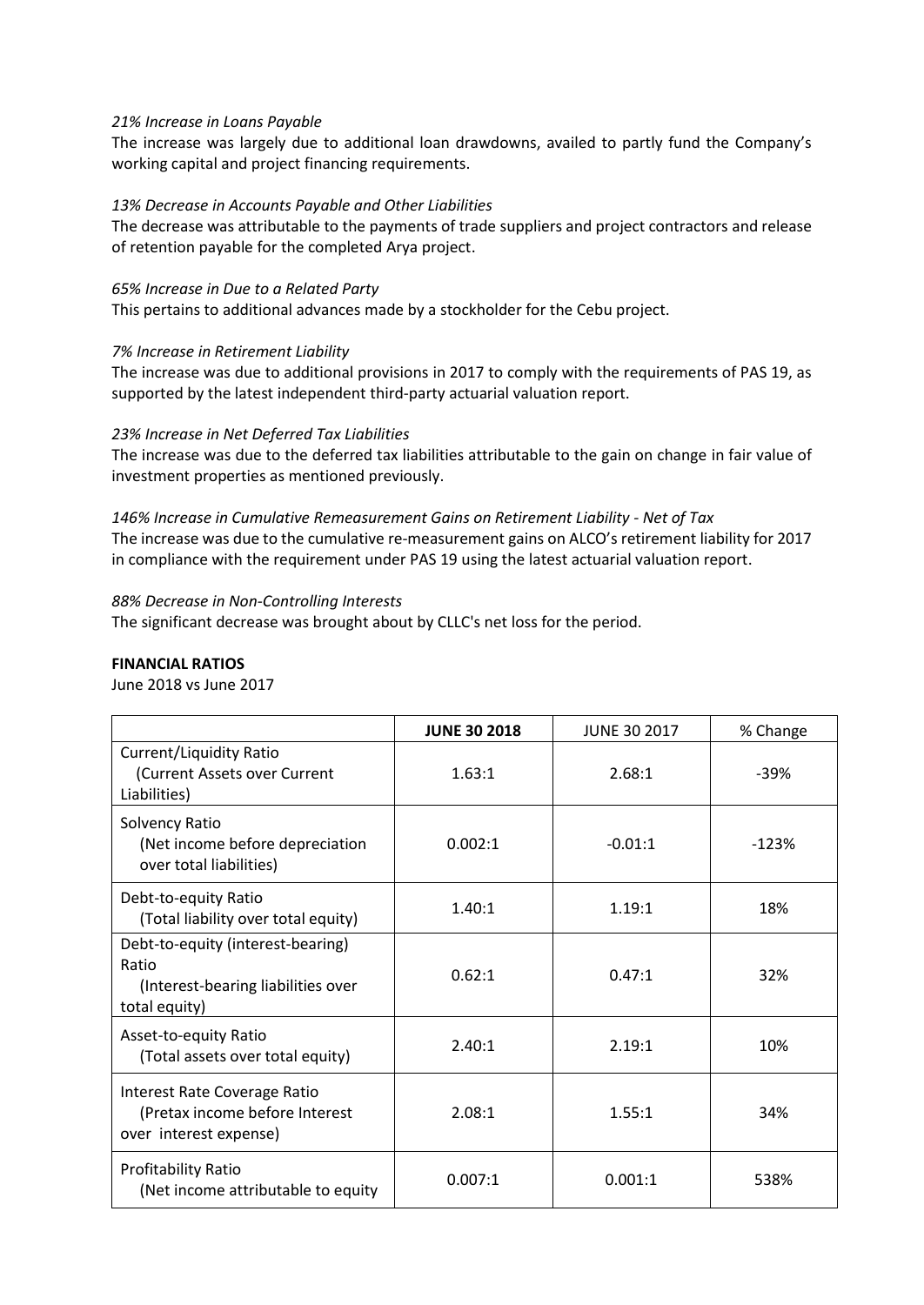|                                    | <b>JUNE 30 2018</b> | <b>JUNE 30 2017</b> | % Change |
|------------------------------------|---------------------|---------------------|----------|
| holders of the Parent Company over |                     |                     |          |
| total equity)                      |                     |                     |          |

## **FINANCIAL POSITION**

June 2018 vs December 2017

|                                          | <b>JUNE 30 2018</b> | DECEMBER 31 2017    | % Change |
|------------------------------------------|---------------------|---------------------|----------|
| Cash and cash equivalents                | P 318,728,714       | P<br>721,795,236    | $-56%$   |
| Financial assets at fair value through   |                     |                     |          |
| profit or loss (FVPL)                    | 169,003,482         | 387,879,631         | $-56%$   |
| Trade and other receivables              | 557,207,567         | 186,274,230         | 199%     |
| Real estate for sale                     | 2,758,692,460       | 2,646,731,618       | 4%       |
| Investment properties                    | 7,001,169,515       | 6,457,315,253       | 8%       |
| Property and equipment                   | 92,133,730          | 39,743,166          | 132%     |
| Net deferred tax assets                  | 85,317,941          | 61,212,233          | 39%      |
| Creditable withholding tax               | 260,503,785         | 253,188,078         | 3%       |
| <b>Other Assets</b>                      | 597,064,875         | 492,672,321         | 21%      |
| <b>Total Assets</b>                      | 11,839,822,069      | 11,246,811,766      | 5%       |
|                                          |                     |                     |          |
| Liabilities                              |                     |                     |          |
| Loans payable                            | 4,763,045,773       | 4,268,892,416       | 12%      |
| Accounts payable and other liabilities   | 890,713,174         | 824,456,920         | 8%       |
| Due to related party                     | 386,666,691         | 286,666,691         | 35%      |
| <b>Retirement liability</b>              | 50,668,546          | 50,668,546          | 0%       |
| Net deferred tax liabilities             | 812,277,678         | 752,508,368         | 8%       |
| <b>Total Liabilities</b>                 | 6,903,371,864       | 6,183,192,941       | 12%      |
|                                          |                     |                     |          |
| Equity attributable to equity holders of |                     |                     |          |
| the Parent Company                       |                     |                     |          |
| Capital stock                            | 989,757,136         | 989,757,136         | 0%       |
| Additional paid-in capital               | 2,031,441,541       | 2,031,441,541       | 0%       |
| <b>Retained earnings</b>                 | 1,985,674,188       | 2,085,398,501       | $-5%$    |
| Cumulative remeasurement gains on        |                     |                     |          |
| retirement liability - net of tax        | 7,448,391           | 7,448,391           | 0%       |
| Parent Company's shares held by a        |                     |                     |          |
| subsidiary                               | (12,500,000)        | (12,500,000)        | 0%       |
|                                          | 5,001,821,254       | 5,101,545,569       | $-2%$    |
| Non-controlling interests                | (65, 371, 049)      | (37, 926, 744)      | $-72%$   |
| <b>Total Equity</b>                      | 4,936,450,205       | 5,063,618,825       | $-3%$    |
| <b>Total Liabilities and Equity</b>      | P 11,839,822,069    | 11,246,811,766<br>P | 5%       |

The Company's total resources increased by 5% from P11.2 billion in December 31,2017 to P11.8 billion as of June 30, 2018, due to the following:

## *56% Decrease in Cash and Cash Equivalents*

The decrease in cash is attributable to normal disbursement for operations, debt servicing, acquisition of properties and project related costs, net of inflows from loan availments and revenue collections.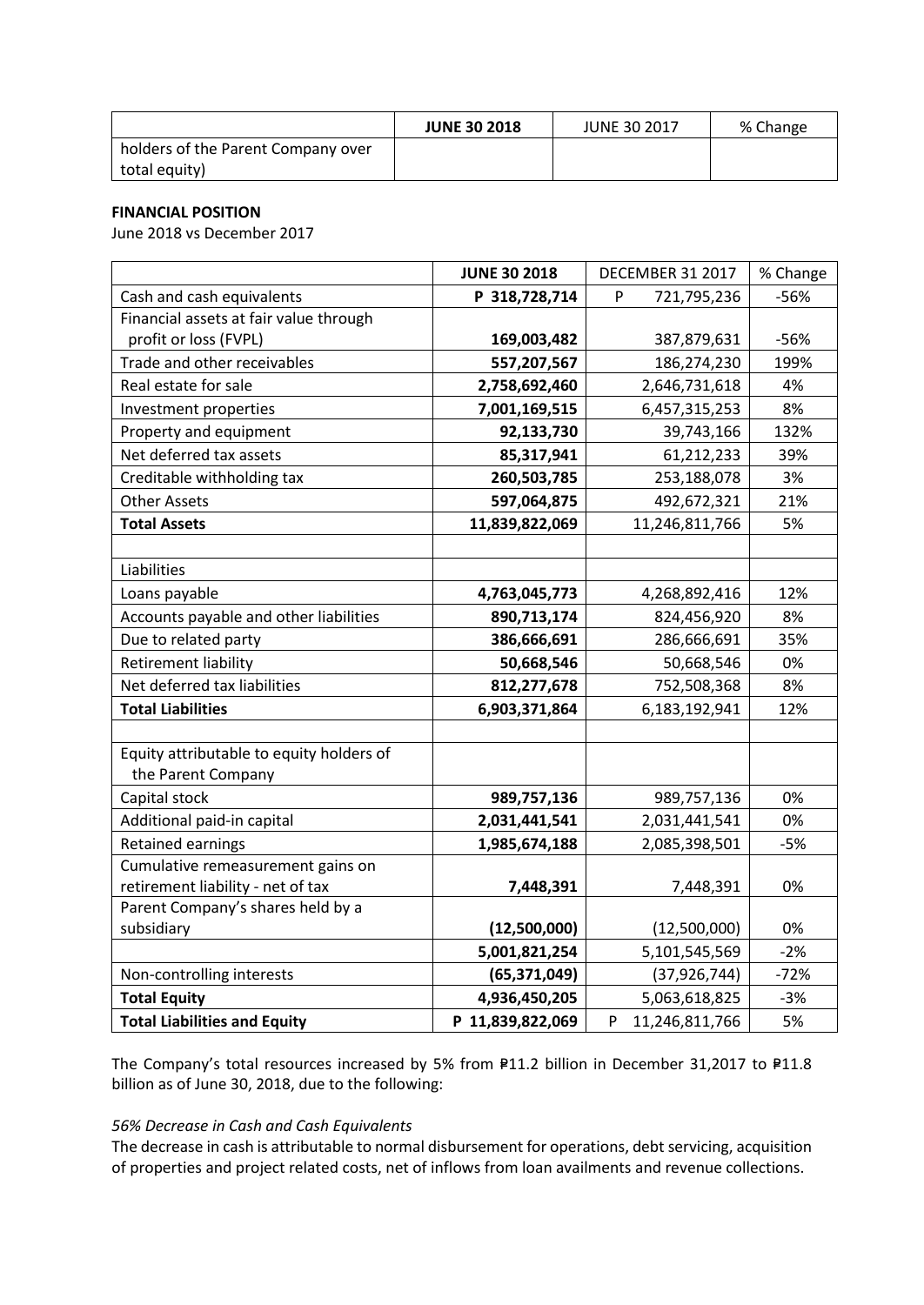## *56% Decrease in Financial assets at fair value through profit or loss*

The reduction was due to partial termination of money market placements which were subsequently used for property acquisition and for the on-going projects of the group.

#### *199% Increase in Trade and Other Receivables*

The increase was accounted for by receivables from leasing business and deposits paid to project contractors.

#### *8% Increase in Investment Properties*

The increase was due to the additional construction costs of ACPT, reclassification of a portion of the Laguna property from Real Estate for Sale, and valuation gain for the first half of 2018.

## *132% Increase in Property and Equipment*

The increase was largely due to the construction costs of the newly completed CebEx Gallery in Cebu.

#### *39% Increase in Net Deferred Tax Assets*

The increase represents additional NOLCO recognized from current period's losses at CLLC.

#### *21% Increase in Other Assets*

The increase was largely accounted for by Input VAT from the properties acquired and from payments made to various contractors and suppliers.

#### *12% Increase in Loans Payable*

The increase was largely due to additional loan drawdowns, availed to partly fund the Company's working capital and project financing requirements.

## *8% Increase in Accounts Payable and Other Liabilities*

The increase was mainly due to collected construction bonds and security deposits from the Parent company's leasing business.

#### *35% Increase in Due to a Related Party*

This pertains to additional advances made by a stockholder for the Cebu project.

#### *8% Increase in Net Deferred Tax Liabilities*

The increase was mainly due to gain on change in fair value of investment properties.

#### *72% Decrease in Non-Controlling Interests*

Decrease in non-controlling interest was largely accounted for by losses incurred in CLLC.

#### **FINANCIAL RATIOS**

June 2018 vs December 2017

|                                                                                | <b>JUNE 30 2018</b> | <b>DECEMBER 31 2017</b> | % Change |
|--------------------------------------------------------------------------------|---------------------|-------------------------|----------|
| <b>Current/Liquidity Ratio</b><br>(Current Assets over Current<br>Liabilities) | 1.63:1              | 1.55:1                  | 5%       |
| Solvency Ratio<br>(Net income before depreciation<br>over total liabilities)   | 0.002:1             | 0.024:1                 | $-92%$   |
| Debt-to-equity Ratio<br>(Total liability over total equity)                    | 1.40:1              | 1.22:1                  | 15%      |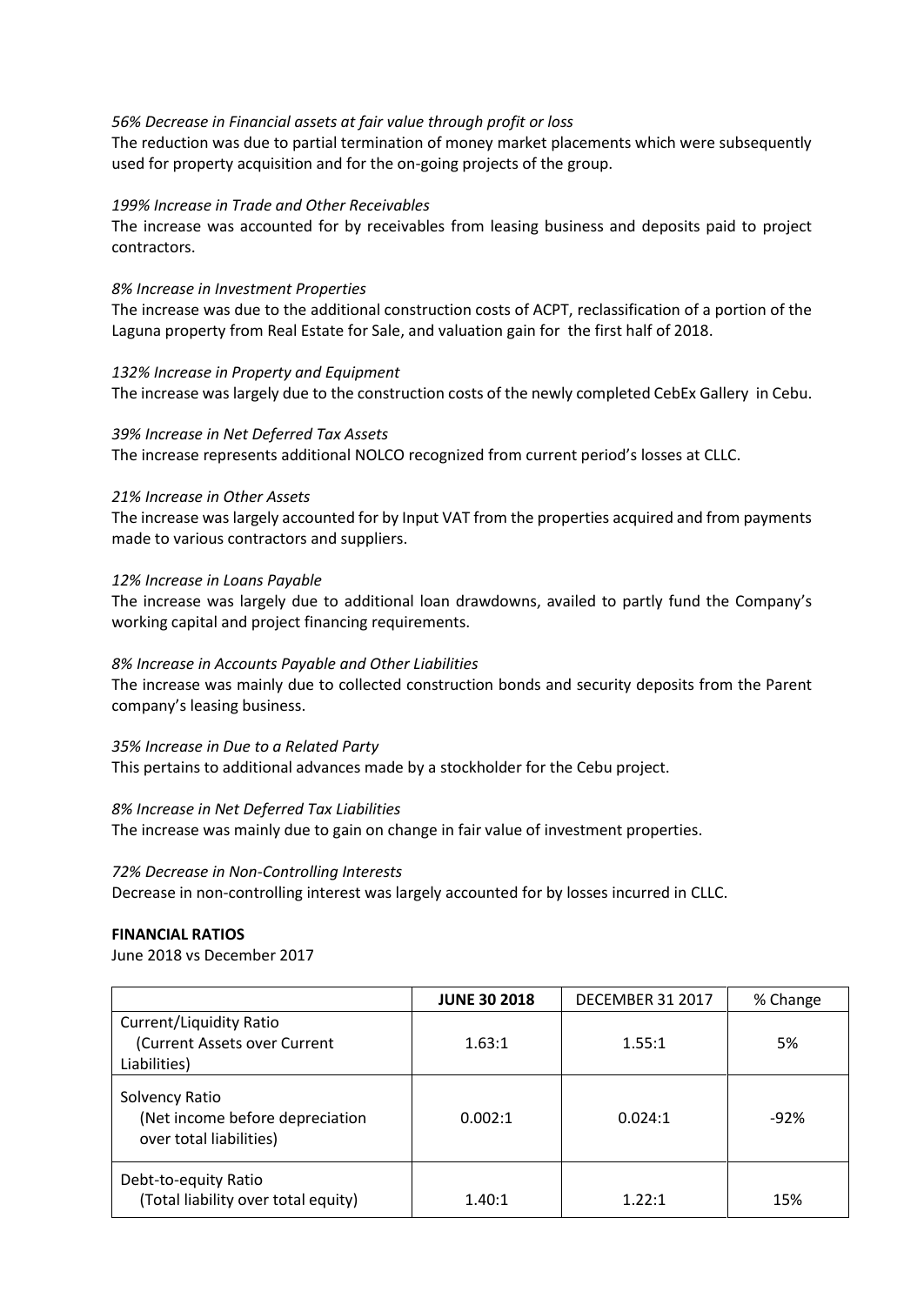|                                                                                                                  | <b>JUNE 30 2018</b> | <b>DECEMBER 31 2017</b> | % Change |
|------------------------------------------------------------------------------------------------------------------|---------------------|-------------------------|----------|
| Debt-to-equity (interest-bearing) Ratio<br>(Interest-bearing liabilities over total<br>equity)                   | 0.62:1              | 0.52:1                  | 19%      |
| Asset-to-equity Ratio<br>(Total assets over total equity)                                                        | 2.40:1              | 2.22:1                  | 8%       |
| Interest Rate Coverage Ratio<br>(Pretax income before Interest over<br>interest expense)                         | 2.08:1              | 3.87:1                  | -46%     |
| Profitability Ratio<br>(Net income attributable to equity<br>holders of the Parent Company over<br>total equity) | 0.007:1             | 0.03:1                  | -77%     |

## **RESULTS OF OPERATIONS**

June 2018 vs June 2017

|                                         | <b>JUNE 30 2018</b> | <b>JUNE 30 2017</b> | % Change |
|-----------------------------------------|---------------------|---------------------|----------|
| Revenues                                | P 210,782,800       | 319,833,230<br>P    | $-34%$   |
| Cost of sales and services              | (134, 188, 456)     | (191,815,915)       | $-30%$   |
| <b>Gross Profit</b>                     | 76,594,344          | 128,017,315         | $-40%$   |
|                                         |                     |                     |          |
| <b>OPERATING EXPENSES</b>               |                     |                     |          |
| Administrative expenses                 | 126,143,870         | 119,803,015         | 4%       |
| Selling and marketing expenses          | 28,014,758          | 31,863,726          | $-9%$    |
|                                         | 154,158,628         | 151,666,741         | 2%       |
|                                         |                     |                     |          |
| <b>OPERATING LOSS</b>                   | (77, 564, 284)      | (23, 649, 426)      | 228%     |
|                                         |                     |                     |          |
| OTHER OPERATING EXPENSES (INCOME)       |                     |                     |          |
| Finance costs                           | 45,387,435          | 42,765,159          | 6%       |
| Gain on change in FV of investment      |                     |                     |          |
| properties                              | (164, 973, 727)     |                     | 100%     |
| Other income - net                      | (6,840,569)         | (42,805,500)        | $-84%$   |
|                                         |                     |                     |          |
| PROFIT (LOSS) BEFORE TAX                | 48,862,577          | (23,609,085)        | $-307%$  |
| <b>TAX EXPENSE</b>                      | 41,756,053          | 25,646,680          | 63%      |
|                                         |                     |                     |          |
| <b>NET PROFIT (LOSS)</b>                | P 7,106,524         | P<br>49,255,765)    | $-114%$  |
|                                         |                     |                     |          |
| NET INCOME (LOSS) ATTRIBUTABLE TO:      |                     |                     |          |
| Equity holders of ArthaLand Corporation | 34,550,829          | 5,439,562           | 535%     |
| Non-controlling interest                | (27, 444, 305)      | (54, 695, 327)      | 50%      |
|                                         | P 7,106,524         | 49,255,765)<br>P    | $-114%$  |

The company reported a P7.1 million net income in the first half of 2018 as against P49.3 million net loss recognized over the same period in 2017.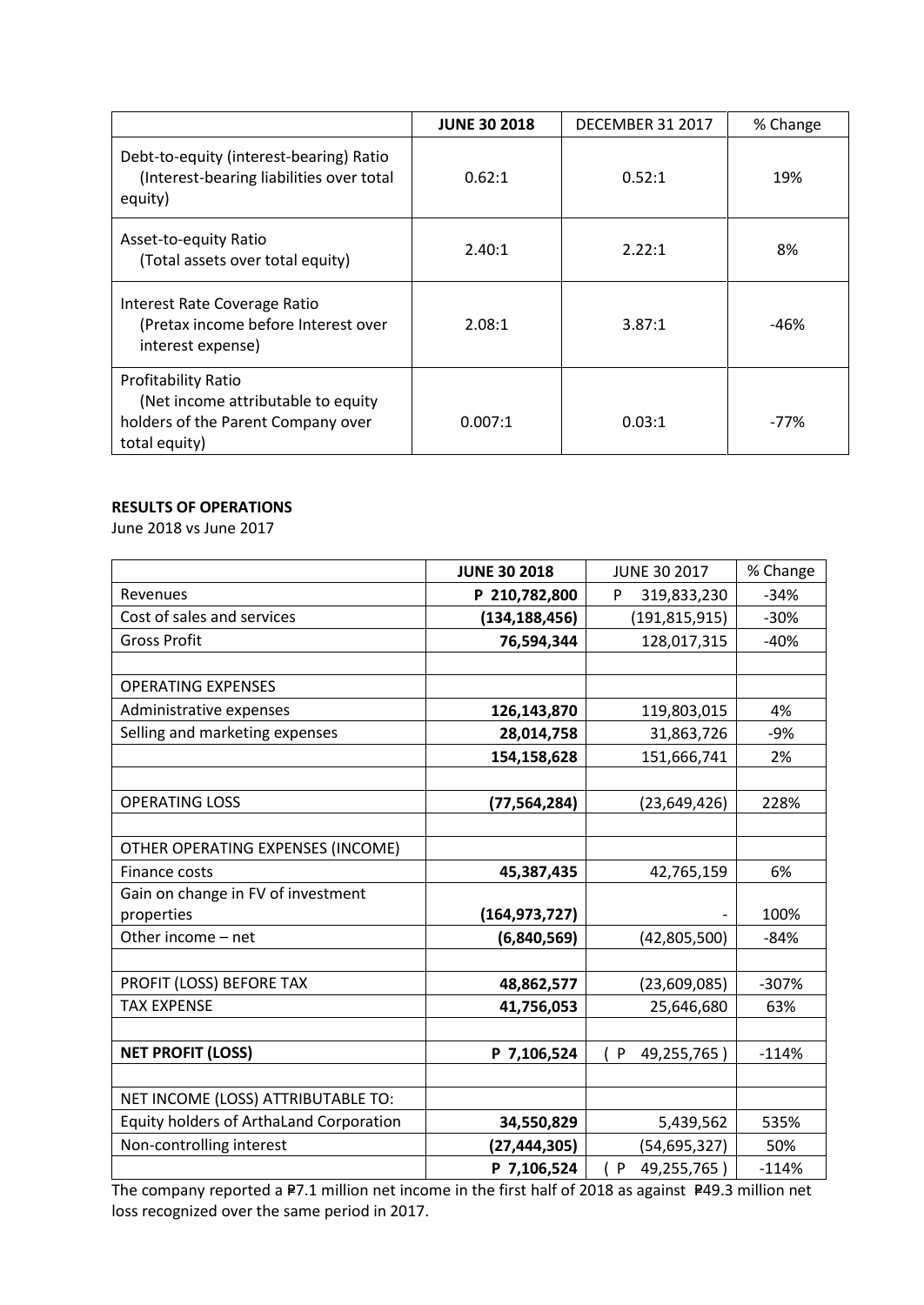#### *34% Decrease in Revenues*

The decrease in revenues was mainly due to fewer remaining Arya units sold for the period.

#### *30% Decrease in Cost of Sales and Services*

The decrease in cost of sales was directly related to the decrease in revenues from the sales of remaining Arya units.

#### *9% Decrease in Selling and Marketing Expenses*

The decrease was due to the lesser commissions paid for Arya sales and fewer marketing activities for the Cebu project.

#### *6% Increase in Finance Costs*

The increase was due to the higher level of outstanding interest bearing loan balance as of Q2 2018 to finance part of its working capital requirements and property acquisitions.

#### *100% Increase in Gain on Change in FV of Investment Properties*

The increase is due to appraisal gain on investment properties recognized for the period.

#### *84% Decrease in Other Income - Net*

The decrease is due to the reduced level of interest earning placements in 2018. The 2017 figures also included forfeited collections and land premium recognized during that period.

## *63% Increase in Tax Expense*

The increase was mainly due to the tax effect of gain on change in fair value of investment properties.

#### **RESULTS OF OPERATIONS**

June 2018 vs December 2017

|                                    | <b>JUNE 30 2018</b> | DECEMBER 31 2017 | % Change |
|------------------------------------|---------------------|------------------|----------|
| Revenues                           | P 210,782,800       | 463,538,594<br>P | -55%     |
| Cost of sales and services         | (134, 188, 456)     | (328, 509, 674)  | -59%     |
| <b>Gross Profit</b>                | 76,594,344          | 135,028,920      | $-43%$   |
|                                    |                     |                  |          |
| <b>OPERATING EXPENSES</b>          |                     |                  |          |
| Administrative expenses            | 126,143,870         | 278,065,313      | -55%     |
| Selling and marketing expenses     | 28,014,758          | 48,493,636       | $-42%$   |
|                                    | 154,158,628         | 326,558,949      | $-53%$   |
|                                    |                     |                  |          |
| <b>OPERATING LOSS</b>              | (77, 564, 284)      | (191, 530, 029)  | $-60%$   |
|                                    |                     |                  |          |
| OTHER OPERATING EXPENSES (INCOME)  |                     |                  |          |
| Finance costs                      | 45,387,435          | 80,663,240       | $-44%$   |
| Gain on change in FV of investment |                     |                  |          |
| properties                         | (164, 973, 727)     | (428,390,699)    | $-61%$   |
| Other income - net                 | (6,840,569)         | (67, 443, 318)   | -90%     |
|                                    |                     |                  |          |
| <b>PROFIT BEFORE TAX</b>           | 48,862,577          | 223,640,748      | $-78%$   |
| <b>TAX EXPENSE</b>                 | 41,756,053          | 85,240,763       | $-51%$   |
|                                    |                     |                  |          |
| <b>NET PROFIT</b>                  | P 7,106,524         | P<br>138,399,985 | $-95%$   |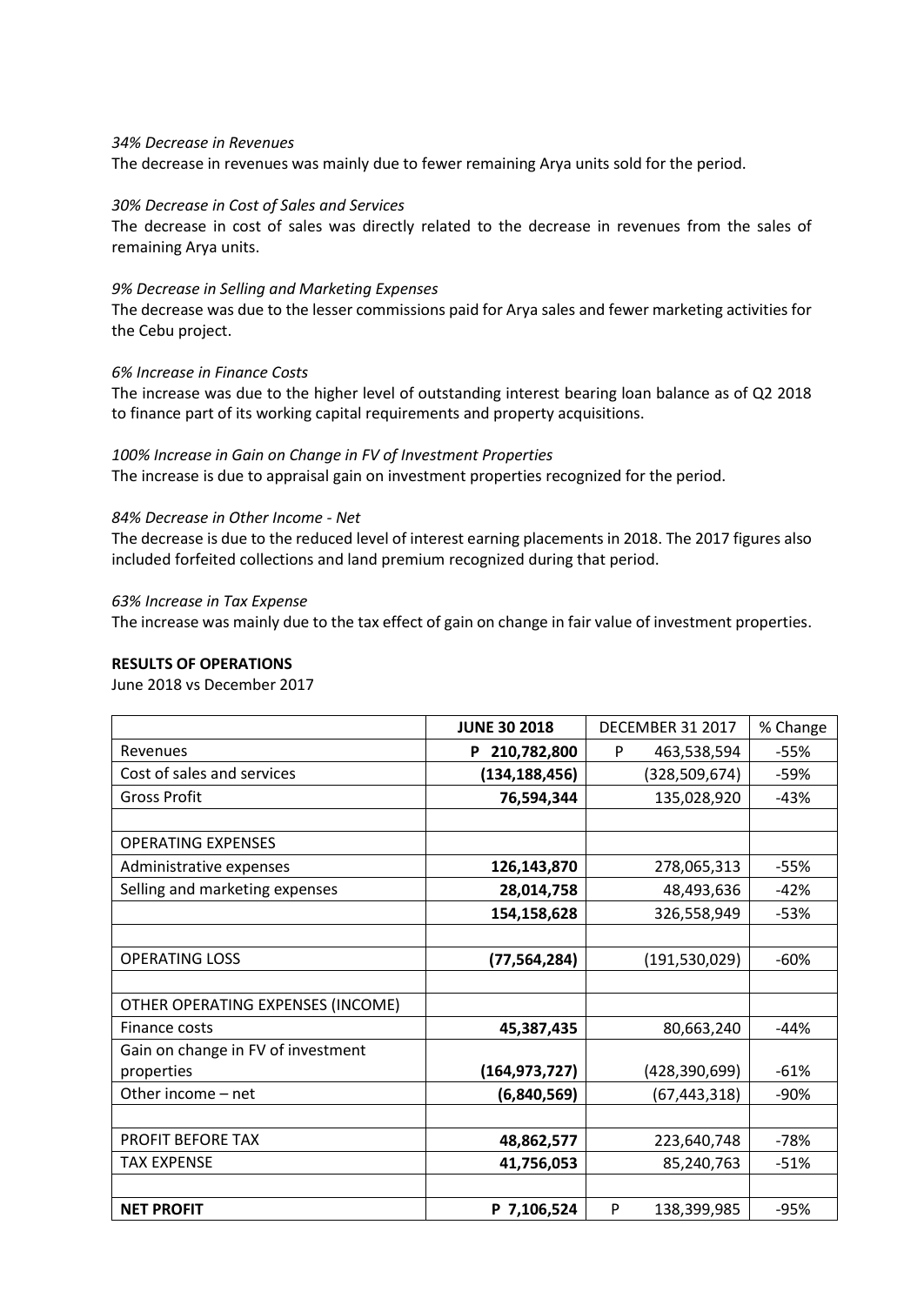|                                         | <b>JUNE 30 2018</b> | <b>DECEMBER 31 2017</b> |                | % Change |
|-----------------------------------------|---------------------|-------------------------|----------------|----------|
|                                         |                     |                         |                |          |
| NET INCOME (LOSS) ATTRIBUTABLE TO:      |                     |                         |                |          |
| Equity holders of ArthaLand Corporation | 34,550,829          | D                       | 191,850,580    | -82%     |
| Non-controlling interest                | (27, 444, 305)      |                         | (53, 450, 595) | 49%      |
|                                         | P 7,106,524         | P                       | 138,399,985    | $-95%$   |

The Company posted a consolidated net income of  $P7.1$  million in the second quarter of 2018 as compared with the 2017 full year net income of  $F138.4$  million.

## **RESULTS OF OPERATIONS**

April - June 2018 vs April - June 2017

|                                    | April 1 -<br>June 30, 2018 | April 1 -<br>June 30, 2017 | % Change |
|------------------------------------|----------------------------|----------------------------|----------|
| Revenues                           | 103,951,449<br>P           | P 54,549,985               | 91%      |
| Cost of sales and services         | (72,002,851)               | (28,004,213)               | 157%     |
| <b>Gross Profit</b>                | 31,948,598                 | 26,545,772                 | $-20%$   |
|                                    |                            |                            |          |
| <b>OPERATING EXPENSES</b>          |                            |                            |          |
| Administrative expenses            | 71,512,448                 | 54,756,059                 | 31%      |
| Selling and marketing expenses     | 14,201,315                 | 13,766,845                 | 3%       |
|                                    | 85,713,763                 | 68,522,904                 | 25%      |
|                                    |                            |                            |          |
| <b>OPERATING LOSS</b>              | (53, 765, 165)             | (41, 977, 132)             | 28%      |
|                                    |                            |                            |          |
| OTHER OPERATING EXPENSES (INCOME)  |                            |                            |          |
| Finance costs                      | 23,084,555                 | 19,520,576                 | 18%      |
| Gain on change in FV of investment |                            |                            |          |
| properties                         | (107, 313, 048)            |                            | 100%     |
| Other income - net                 | (1,540,874)                | (28, 539, 930)             | $-95%$   |
|                                    |                            |                            |          |
| PROFIT (LOSS) BEFORE TAX           | 32,004,202                 | (32, 957, 778)             | $-197%$  |
| TAX EXPENSE (BENEFIT)              | 22,655,715                 | 22,666,225                 | 0%       |
|                                    |                            |                            |          |
| NET PROFIT (LOSS)                  | P 9,348,487                | (P 55,624,003)             | $-117%$  |

From a P55.6M reported net loss over the three-month period from April to June 2017, the company recognized a P9.3M income for the same period in 2018.

## *91% Increase in Revenues*

Increase in revenue was largely accounted for the recognition of rental income from ACPT tenants which started on 2018 only.

## *157% Increase in Cost of Sales and Services*

The increase in cost of sales was directly related to the increase in revenues from the sale of one (1) Arya unit and cost of leasing business for the period.